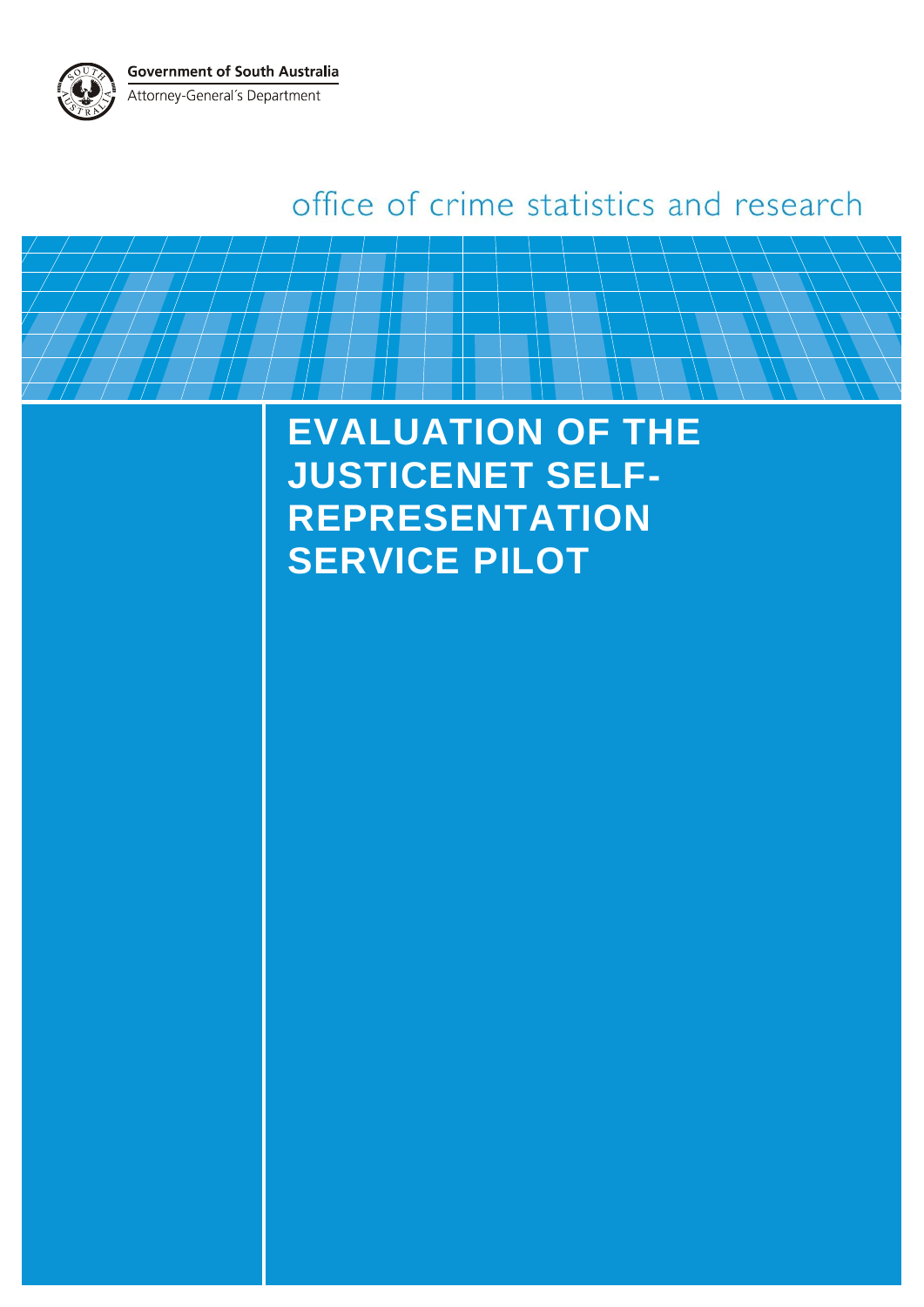First published February 2015 by

Sophie Ransom

Office of Crime Statistics and Research Policy, Projects and Technology Division South Australian Attorney-General's Department G.P.O. Box 464 ADELAIDE SA 5001

Copyright 2015 South Australian Attorney-General's Department

All rights reserved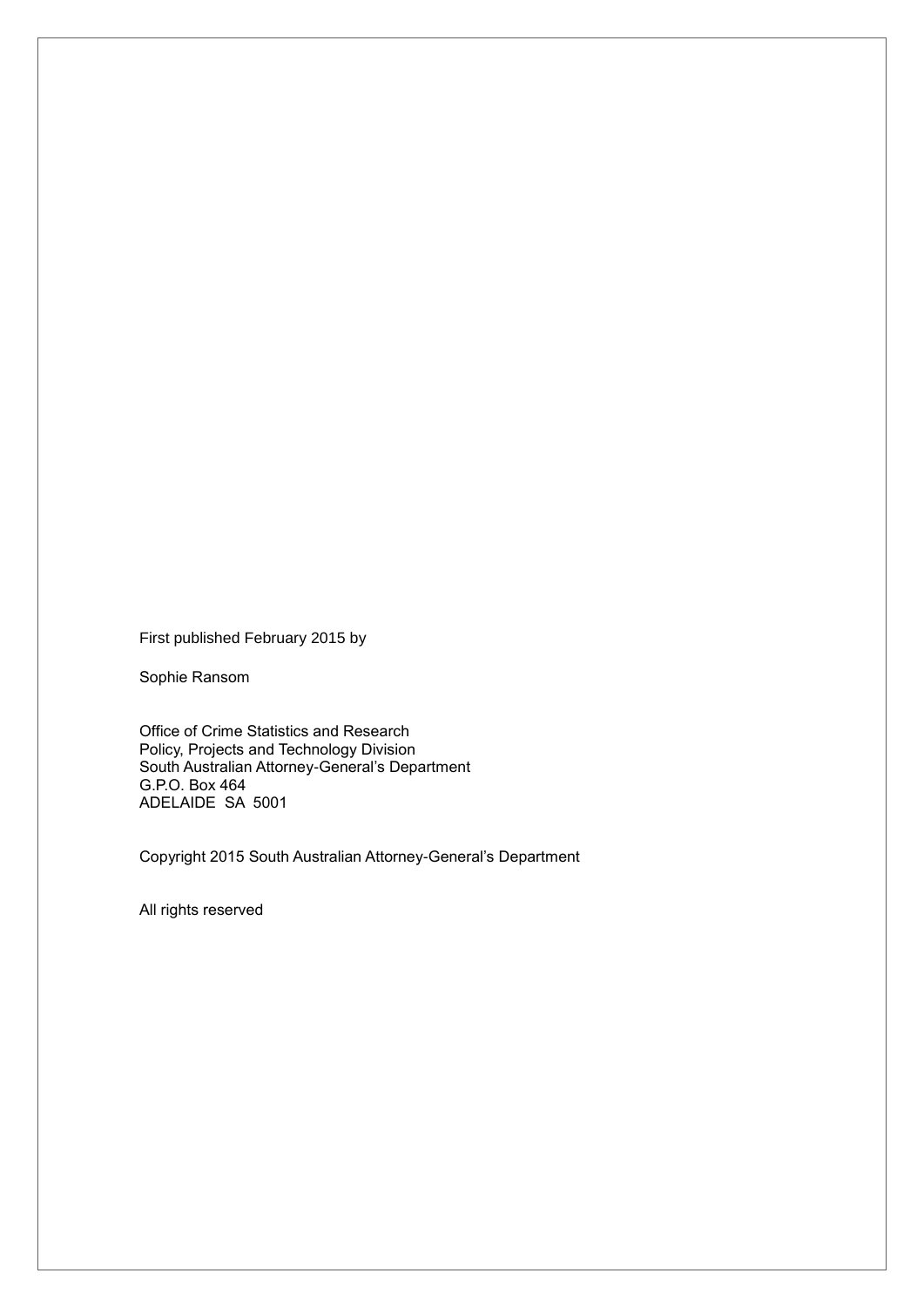# **Contents**

<span id="page-2-0"></span>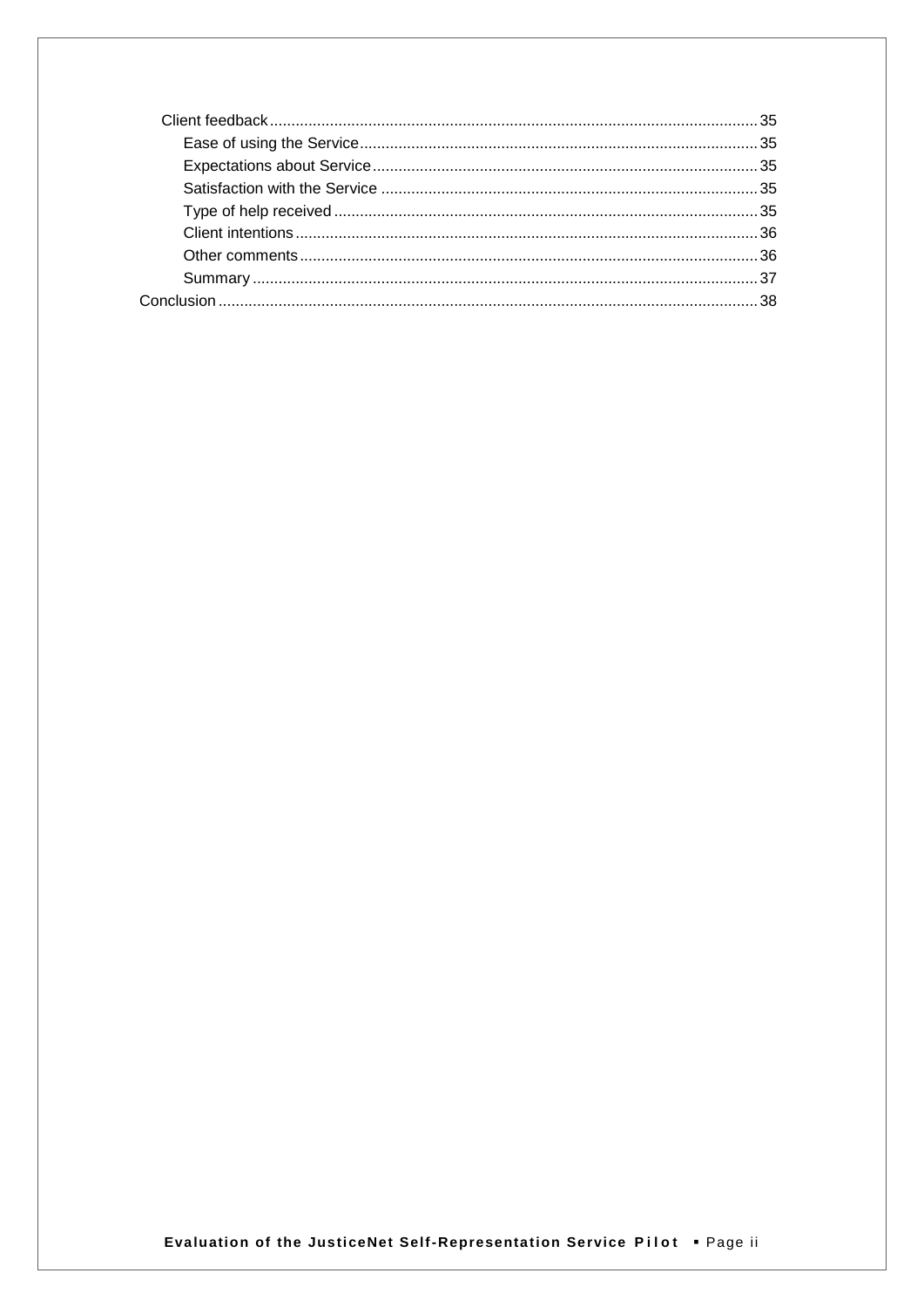# **Acknowledgements**

<span id="page-4-0"></span>Thanks are extended to all those who took part in the evaluation by giving their time and their views. Thanks to Tim Graham from JusticeNet for facilitating the evaluation at every stage.

**Evaluation of the JusticeNet Self-Representation Service Pilot . Page iii**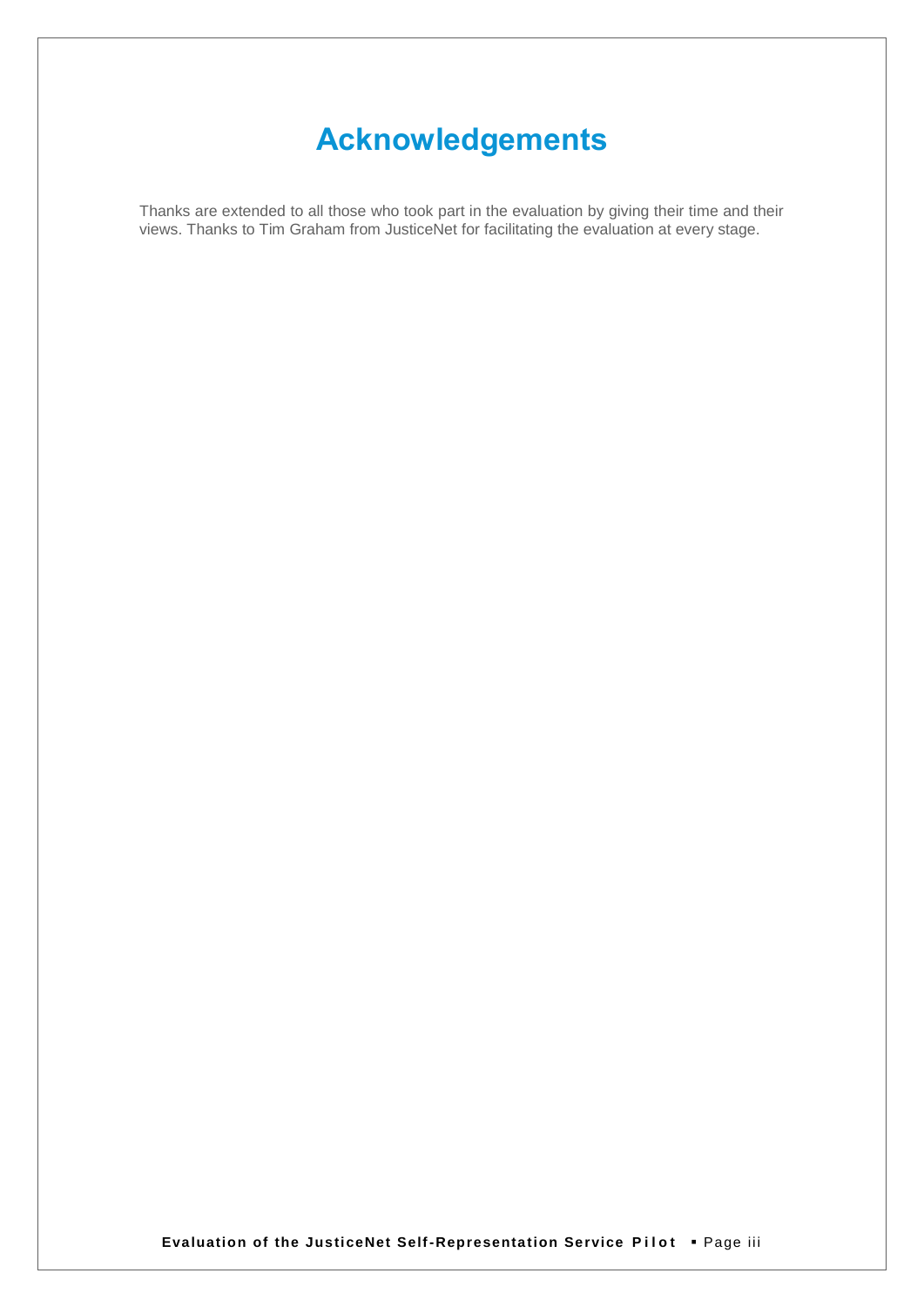## **Executive Summary**

## <span id="page-5-1"></span><span id="page-5-0"></span>**Background**

JusticeNet is an independent not-for-profit organisation that brokers pro bono legal assistance for low-income and disadvantaged South Australians and community organisations, predominantly for civil law matters. In September 2013, JusticeNet commenced a pilot Self-Representation Service, providing legal advice and discrete task assistance to eligible 'litigants-in-person' in the civil jurisdiction of the Supreme Court of South Australia.

The overall aim of the Service is to improve access to justice for disadvantaged litigants-inperson in the civil jurisdiction of the Supreme Court, while discouraging the commencement or continuation of unnecessary proceedings and encouraging the resolution of disputes through alternative means.

The stated key objectives of the program are to:

- increase access to legal advice and assistance, including alternative dispute resolution, for disadvantaged litigants-in-person;
- promote orderly and timely resolution of court proceedings;
- divert unmeritorious matters from court;
- decrease demands on the court system and registry staff; and
- increase access to representation for clients with meritorious cases.

The Service provides specific types of assistance to self-represented parties, including:

- impartial advice, including the risks and costs associated with litigation and advice in relation to appealing a Court decision;
- assistance in drafting documents, including Court forms and pleadings;
- advice about other options for the resolution of a dispute;
- advice about Court processes; and
- referrals, if appropriate, for further advice, support or representation.

The Service does not provide legal representation and clients offered more than one appointment will not necessarily see the same solicitor again.

## <span id="page-5-2"></span>**Evaluation**

The Office of Crime Statistics and Research at the South Australian Attorney-General's Department was contracted by JusticeNet to conduct an evaluation of the 12-month pilot project.

A mixed-methods approach was used to conduct a process and outcome evaluation. The evaluation uses data from the following sources:

- Service data recorded by JusticeNet;
- Limited data about matters for which the Service has assisted, provided by the South Australian Supreme Court registry;
- Feedback from clients recorded on client feedback forms after appointments at the Service;
- Online surveys of court registry staff, volunteer students and volunteer solicitors; and
- Semi-structured interviews with a JusticeNet representative, a courts registry staff member and a volunteer solicitor.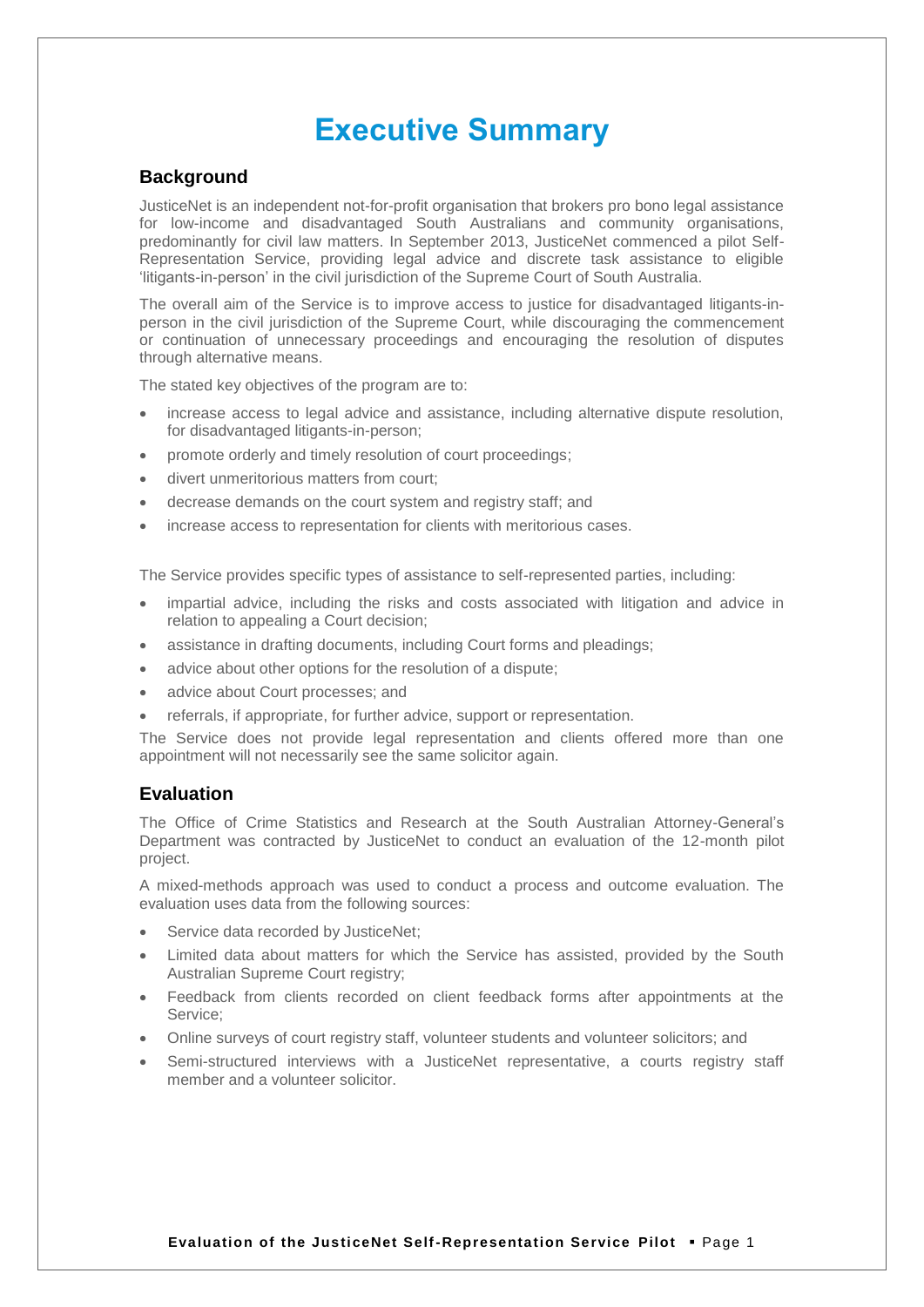## <span id="page-6-0"></span>**Key findings**

## **Summary**

Overall, the JusticeNet Self-Representation Service appears to be a well-run service that is valued by all involved with it, particularly the clients it is designed to assist. Despite some mostly minor process issues, the continuation of the Service is almost unanimously supported by all involved in the evaluation.

Although based on data which is limited in terms of numbers and time, this evaluation indicates that the Service is successful in achieving its stated objectives. While difficult to quantify, the Service is likely to be making overall savings for the Supreme Court, particularly in terms of reducing workload of and demand on the registry staff, and in preventing the commencement or continuation of proceedings in relation to unmeritorious matters.

The provision of basic legal advice and assistance to those who could not otherwise afford it has important benefits for self-represented litigants in terms of understanding their own rights under the law and enabling informed decision-making in relation to their matters, as well as improving the likelihood of just and fair outcomes in court for meritorious matters.

The Service continues to face some challenges, particularly in relation to ongoing funding, IT issues and problems associated with the limited availability of the Service. If the Service continues, it will remain a valuable addition to the very limited range of legal services available to assist disadvantaged litigants with civil matters, and litigants-in-person in the Supreme Court civil jurisdiction.

## <span id="page-6-1"></span>**Outcomes**

## *Objective 1: Increase access to legal advice and assistance, including alternative dispute resolution, for disadvantaged litigants-in-person*

- The number of appointments provided to applicants and the number of referrals to both other community legal centres and the JusticeNet pro bono representation service indicate that the Service has increased access to legal advice and assistance to clients. Several respondents in surveys and interviews commented that there is no other help available for these clients so they could not usually have turned anywhere else to receive assistance.
- The finding that eight of the 18 (44.4%) clients who were advised to settle their matter out of court were able to do so indicates that alternative dispute resolution is promoted by the Service, and the client profile indicates that the Service does indeed target disadvantaged litigants-in-person.

## *Objective 2: Promote orderly and timely resolution of court proceedings*

- Solicitors and courts staff generally felt that the Service had promoted orderly and timely resolution of court proceedings.
- In particular, solicitors felt that better-prepared documents and the provision of procedural advice were likely to result in more efficient proceedings, and courts staff reported that they thought the Service has brought about improved compliance by self-represented litigants in relation to filing documents.

## *Objective 3: Diverting unmeritorious matters from court*

- Some survey and interview respondents were of the view that the Service was successful in diverting unmeritorious matters from court. Although some persistent clients were thought to be unlikely to be dissuaded from their preferred course of action, there is evidence that some clients did cease or decide not to commence proceedings as a result of using the Service.
- Half of clients reported that they had changed their intentions regarding the matter as a result of using the Service.
- Half of clients for whom data was available were advised by the Service solicitors to put a stop to, or not commence proceedings. Ten of twelve clients (83.3%) who were advised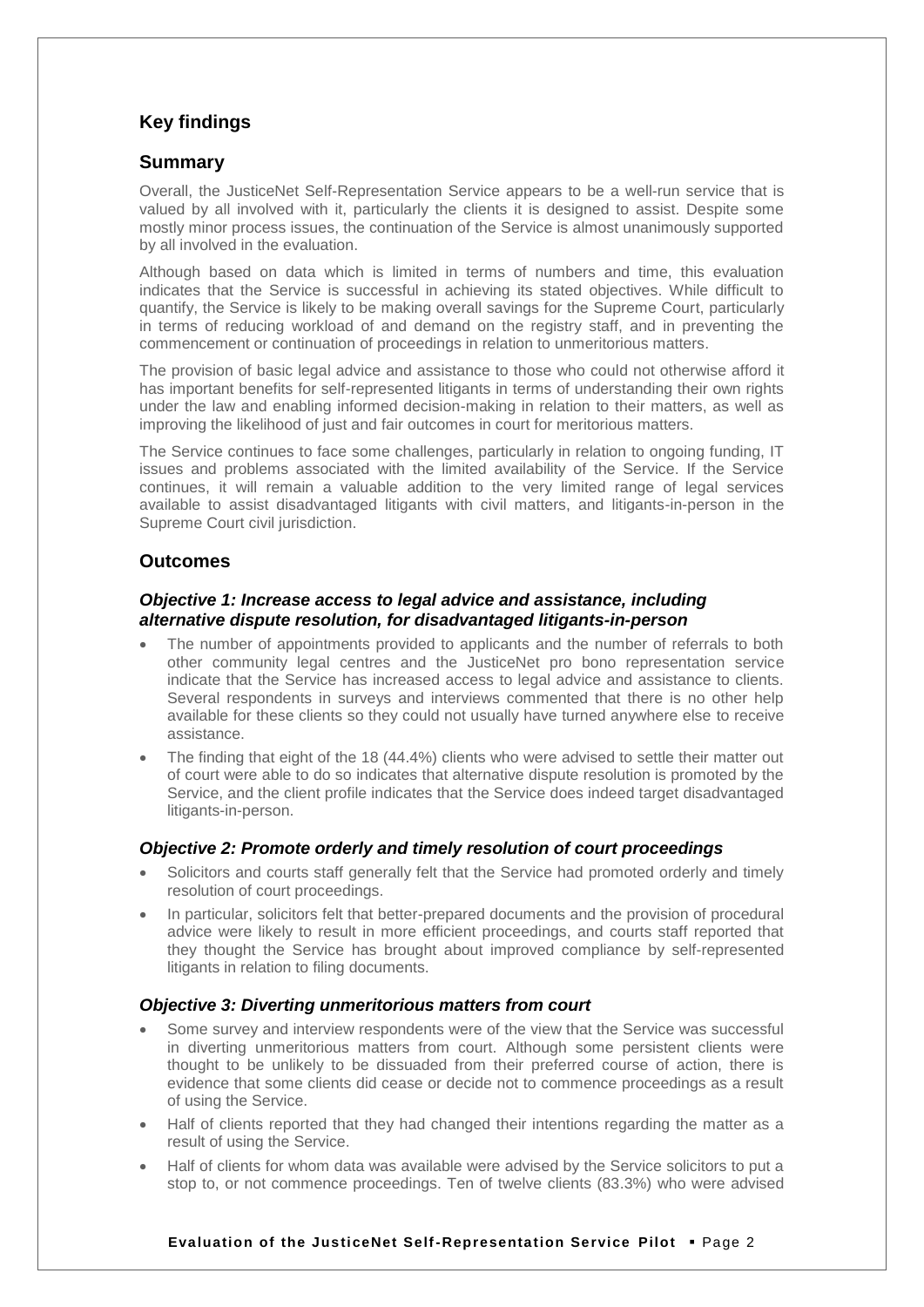directly to stop or not commence proceedings followed this advice. Of clients advised to settle the matter, 44.4% were able to settle the matter. At least four clients are known to have reported the intention to pursue the matter in court before using the Service, and then ceased or did not commence proceedings after using the Service. These findings indicate that the Service is saving court resources by preventing at least some unnecessary proceedings.

#### *Objective 4: Decreased demands on court staff*

- Survey and interview respondents from the registry, and the response from the Judges, listed several important ways in which the Service reduced demands on them and reduced their workload. Almost all registry respondents listed at least one of the following benefits:
	- o that it was beneficial to have somewhere to refer self-represented litigants rather than having to spend time trying to help them work through documents themselves;
	- o that the Service saved the registry staff time and effort when solicitors electronically lodged documents on behalf of clients; and
	- o that even when not lodged electronically, documents were clearer when selfrepresented litigants received assistance from the Service, and needed less revisions.

#### *Objective 5: Increase access to representation for clients with meritorious cases.*

A total of five referrals were made to the JusticeNet pro bono representation service.

## *Process findings*

- Although the Service provided less appointments than initially estimated, it received a greater number of applications for assistance than anticipated. The number of applications per month remained fairly stable over time, suggesting an ongoing demand for such a service. Stakeholders agreed that it was important to have a service such as the Self-Representation Service.
- The client profile suggests that the Service has successfully reached the appropriate target group of disadvantaged litigants-in-person.
- Some survey and interview respondents felt that awareness of the Service could be greater, particularly amongst the legal profession. A JusticeNet respondent agreed and stated that it was intended for the Service to be better promoted should it continue beyond the pilot period.
- Applicants who were referred by the Supreme Court registry and those who were perceived to have a 'good' or 'arguable' case were most likely to be offered an appointment. The likelihood of applicants to be provided an appointment did not vary according to income level, disability status, area of law, or most other factors..
- Although respondents generally agreed that it was important for the Service to be colocated with the Supreme Court registry, the issue of Information Technology and the courts guest user network in particular would need to be addressed for the Service to continue to operate there. A registry respondent emphasised the need for signage to clarify to litigants that the Service was a separate entity to the Court and the registry.
- Many respondents commented that the Service would be more beneficial for clients if it operated more days per week, or at least if it was able to alternate days of the week to assist clients likely to come through courts on particular days of the week. Feedback from the registry respondents suggested that a pool of clients exist who were not currently able to use the Service because of its limited availability. A JusticeNet respondent reported that operating a service one day per week was not ideal in terms of efficiency. Options for the future included to expand the Service (either as standalone or combined District & Supreme Court service) to more days per week if funding were available, or perhaps merge the Service with the separate JusticeNet Federal Court Self-Representation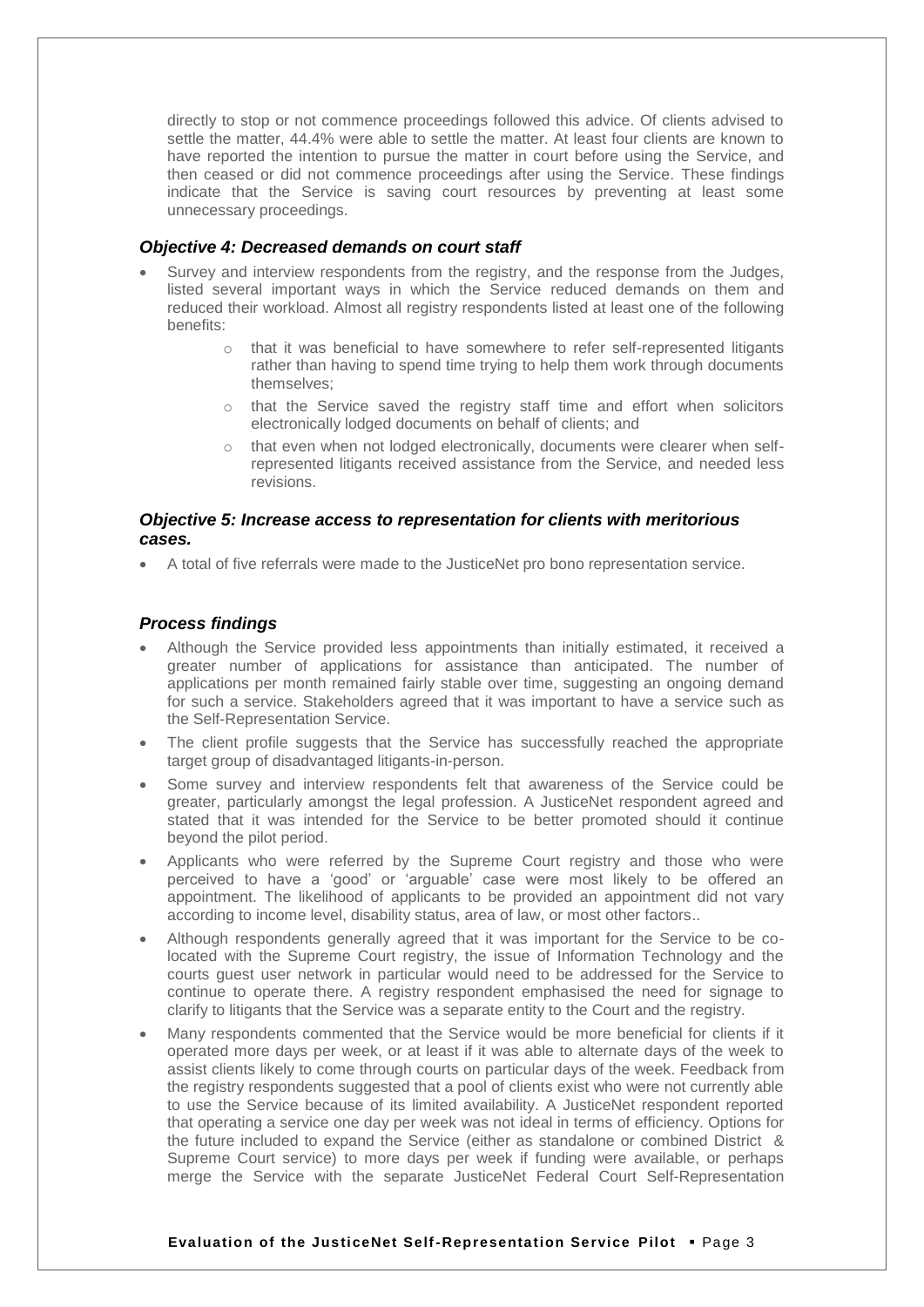Service. This would have the negative effect of moving the Service to a different location, away from the Supreme Court registry.

- Volunteer students and solicitors were generally very happy with their volunteering experience at the Service and listed benefits for themselves including professional development and the satisfaction of being able to help those in need. Almost all solicitors reported that they would continue to volunteer, and both groups reported that they would recommend the experience to colleagues.
- Some solicitors raised concerns in relation to the workload of volunteering. In particular, some mentioned that it could be more time-consuming than they expected, especially when documents needed to be drafted or research conducted outside of the allocated appointment time. Some felt that they had been asked to work on matters well outside their area of expertise and that this could be time-consuming for them as they needed to do more work to prepare (although it could also be a good professional development opportunity).
- Respondents in surveys and interviews felt that the Service was generally very helpful for clients and many mentioned the social justice benefits of the Service. Some felt that not only does the Service facilitate access to legal advice for people who cannot afford a private lawyer, but many also felt that it enables disadvantaged applicants to make informed choices about their legal matters and also provided them an opportunity to have their matter fairly heard in court.
- Survey and interview respondents were generally satisfied with the operation of the Service, and almost all supported it continuing in future.
- Clients were also very satisfied with the Service, and reported that it was generally easy to use and met their needs and expectations.
- Most clients reported an increase in their understanding of the law and legal processes in relation to their situation after attending the Service.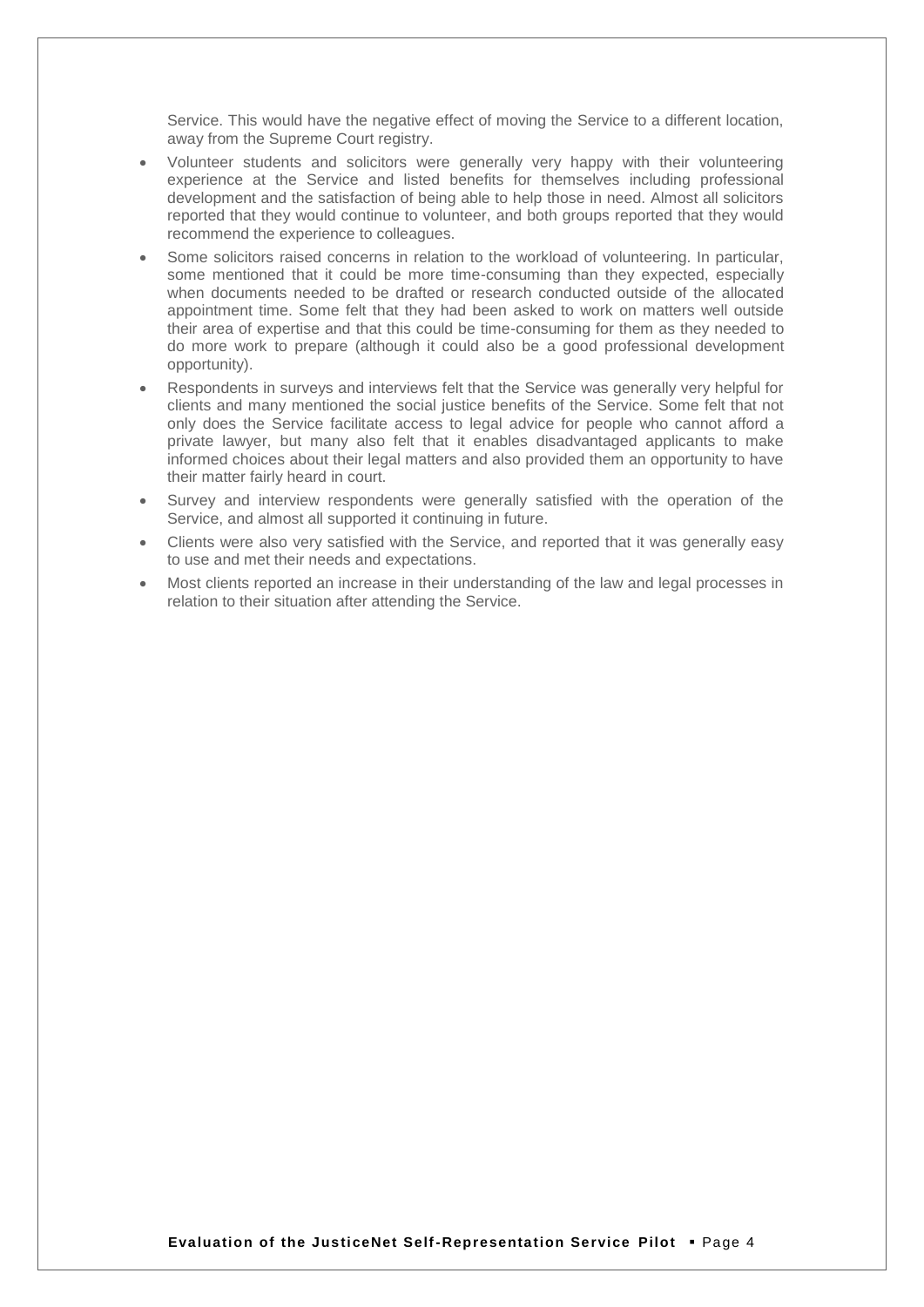## **Introduction**

## <span id="page-9-1"></span><span id="page-9-0"></span>**Background**

l

JusticeNet is an independent not-for-profit organisation that brokers pro bono legal assistance for low-income and disadvantaged South Australians and community organisations, predominantly for civil law matters. In September 2013, JusticeNet commenced a pilot Self-Representation Service, providing advice and assistance to eligible 'litigants-in-person' in the civil jurisdiction of the Supreme Court of South Australia. The Self-Representation Service (the Service or SRS) was established as a 12-month pilot program, funded by a one-off grant from the Law Foundation of South Australia and a donation from IMF (Australia) Ltd. The pilot is also supported by Flinders University which has facilitated its Law School students volunteering at the service.

JusticeNet observed that there was a group of clients who were not suitable for assistance through their existing pro bono representation service, but who still needed assistance. Also, the existing service was often not able to help clients with mortgage repossession matters as they move through the courts too quickly. Following the introduction of a similar Self-Representation Service in Queensland, this was seen as a more efficient way of using available pro bono capacity to help a broader range of clients.

The Service aims to provide discrete task assistance (and not representation) throughout the progress of a client's proceeding, by assisting people to:

- understand the law, and the rights and perspective of the other party;
- observe court and tribunal rules and procedures;
- be aware of potential orders and the effect of not complying with orders; and
- present their case in the best possible manner.

The Service also seeks to discourage the commencement or continuation of unnecessary proceedings, encourage the resolution of disputes through alternative means, and where appropriate, refer people to other community agencies or services for assistance. Meritorious cases can be referred to the JusticeNet's referral service for pro bono representation.

The Service represents a shift for JusticeNet because previously they had operated as a broker for pro bono legal services, but the establishment of the Self-Representation Service moves them into the area of direct service delivery.

The Service is modelled on the Self-Representation Service operated by the Queensland Public Interest Law Clearinghouse (QPILCH) since 2007. The Queensland Self-Representation Service was evaluated in 2012, and findings were very positive. The evaluation found that there was strong demand for the service, that it addressed an unmet need in the legal system, that clients gave very positive appraisals of the service, and that the service had resulted in savings in terms of matters diverted away from court<sup>1</sup>. A second evaluation found that members of the judiciary and other court personnel were satisfied with the operation of the SRS and the benefits it generated for self-represented litigants. It also found that the service provided a valuable source of both instrumental and emotional support for the clients it assisted<sup>2</sup>.

Since the commencement of the South Australian pilot, JusticeNet has also established a similar service in the Adelaide Registry of the Federal Court of Australia. The Federal Court service is funded by the Commonwealth Government and is available three days a week.

<sup>1</sup> Banks, C. *Evaluation of effectiveness of Queensland Public Interest Law Clearinghouse Self Representation*  Service in Federal Court and Federal Magistrates Court, Brisbane. Cate Banks Consulting, 2012.<br><sup>2</sup> Giddings, J, McKimmie, B, Banks, C and Butler, T. *Evaluation of Queensland Public Interest Law Clearing House* 

*Self Representation Service*. Griffith University and The University of Queensland, 2014.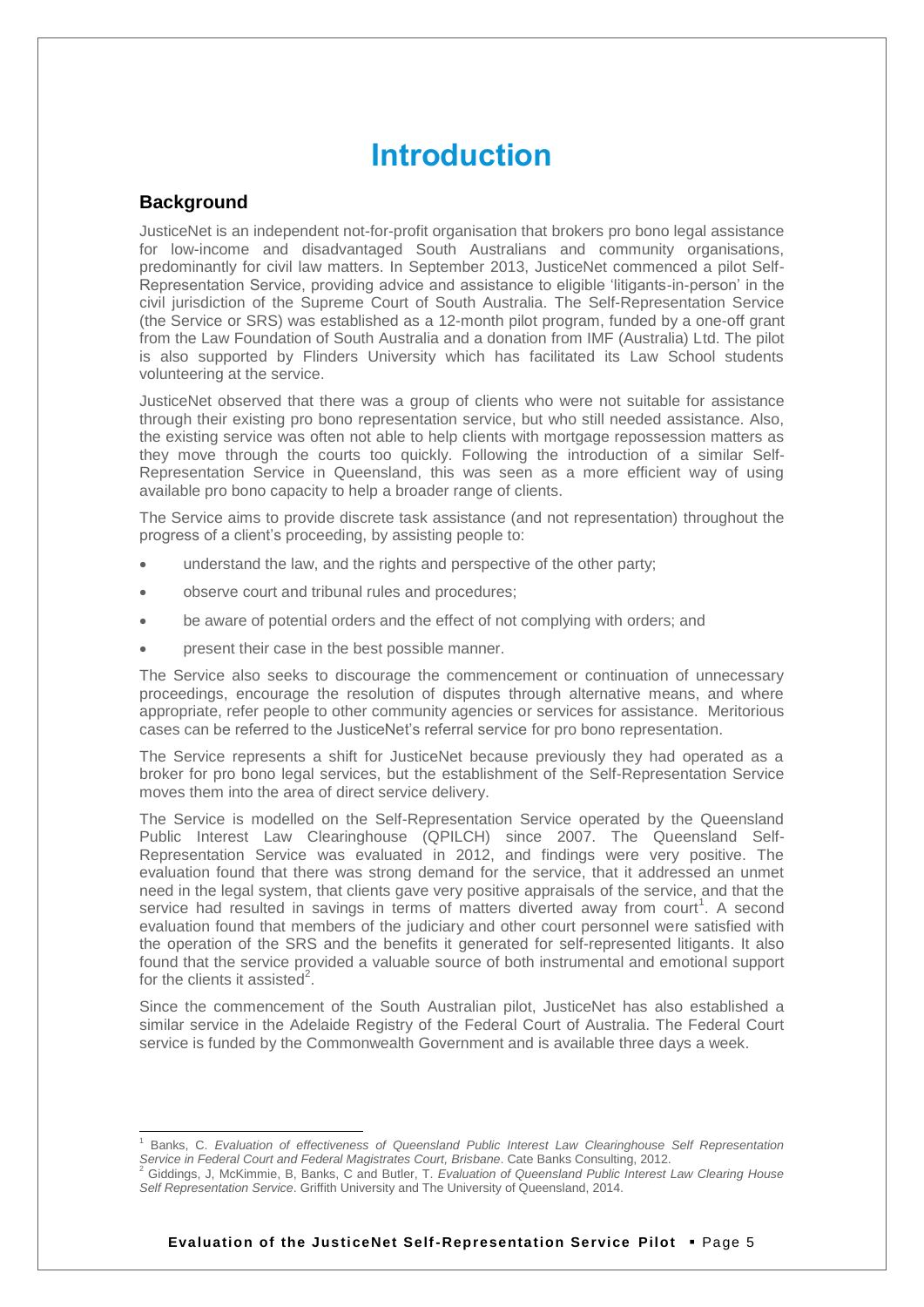## <span id="page-10-0"></span>**Description of the initiative**

## *Aim and objectives*

The overall aim of the Service is to improve access to justice for disadvantaged litigants-inperson in the civil jurisdiction of the Supreme Court, while discouraging the commencement or continuation of unnecessary proceedings and encouraging the resolution of disputes through alternative means.

The stated key objectives of the program are to:

- increase access to legal advice and assistance, including alternative dispute resolution, for disadvantaged litigants-in-person;
- promote orderly and timely resolution of court proceedings;
- divert unmeritorious matters from court;
- decrease demands on the court system and registry staff; and
- increase access to representation for clients with meritorious cases.

## *Service Model*

The Service is located in the Sir Samuel Way Building, which houses the combined District and Supreme Courts registry and a number of courtrooms (although many Supreme Court civil matters are held in the nearby Supreme Court building). Advice and assistance with discrete legal tasks are provided to eligible applicants during one-hour appointments. The appointments are mostly provided by volunteer solicitors who are placed on a roster, and some are provided by the Service solicitor. There is some flexibility and scope to recruit volunteer solicitors for particular matters based on their experience and areas of expertise.

The Service provides specific types of assistance to self-represented parties, including:

- impartial advice, including the risks and costs associated with litigation and advice in relation to appealing a Court decision;
- assistance in drafting documents, including Court forms and pleadings;
- advice about other options for the resolution of a dispute;
- advice about Court processes; and
- referrals, if appropriate, for further advice, support or representation.

The Service does not provide legal representation and clients offered more than one appointment will not necessarily see the same solicitor again.

Referrals to the service can be made by judicial members, registry staff, other Community Legal Centres, non-legal support services, and other sources, including JusticeNet's referral service. Applicants to the Service must satisfy eligibility criteria, and the Service is only available to those who cannot afford private legal representation. The Service can refuse to provide assistance to people whose cases are without merit, but generally offers one appointment to people with unmeritorious cases to assist them to understand the law as it applies to their case and discourage them from instituting or continuing proceedings.

The Service operates on Wednesdays each week and is staffed by at least one JusticeNet Staff member, volunteer law students and volunteer solicitors from JusticeNet member law firms. The Service aims to provide three appointments each Wednesday. Applications for assistance are assessed by the Service staff and volunteer students, and then either an appointment is offered or the applicant is referred to a more appropriate organisation or agency. Once an appointment is made, a 'Case Summary' is prepared with the help of law student volunteers, which outlines the client's legal problem and the assistance sought with reference to relevant legislation and case law. This is forwarded to the volunteer solicitor prior to the appointment. Clients may receive any number of appointments throughout the course of their proceedings. It is intended that volunteer solicitors only provide advice and assistance to clients during their rostered-on advice sessions, with any follow-up or ongoing assistance to be provided by JusticeNet staff and/or another volunteer solicitor at the client's next appointment.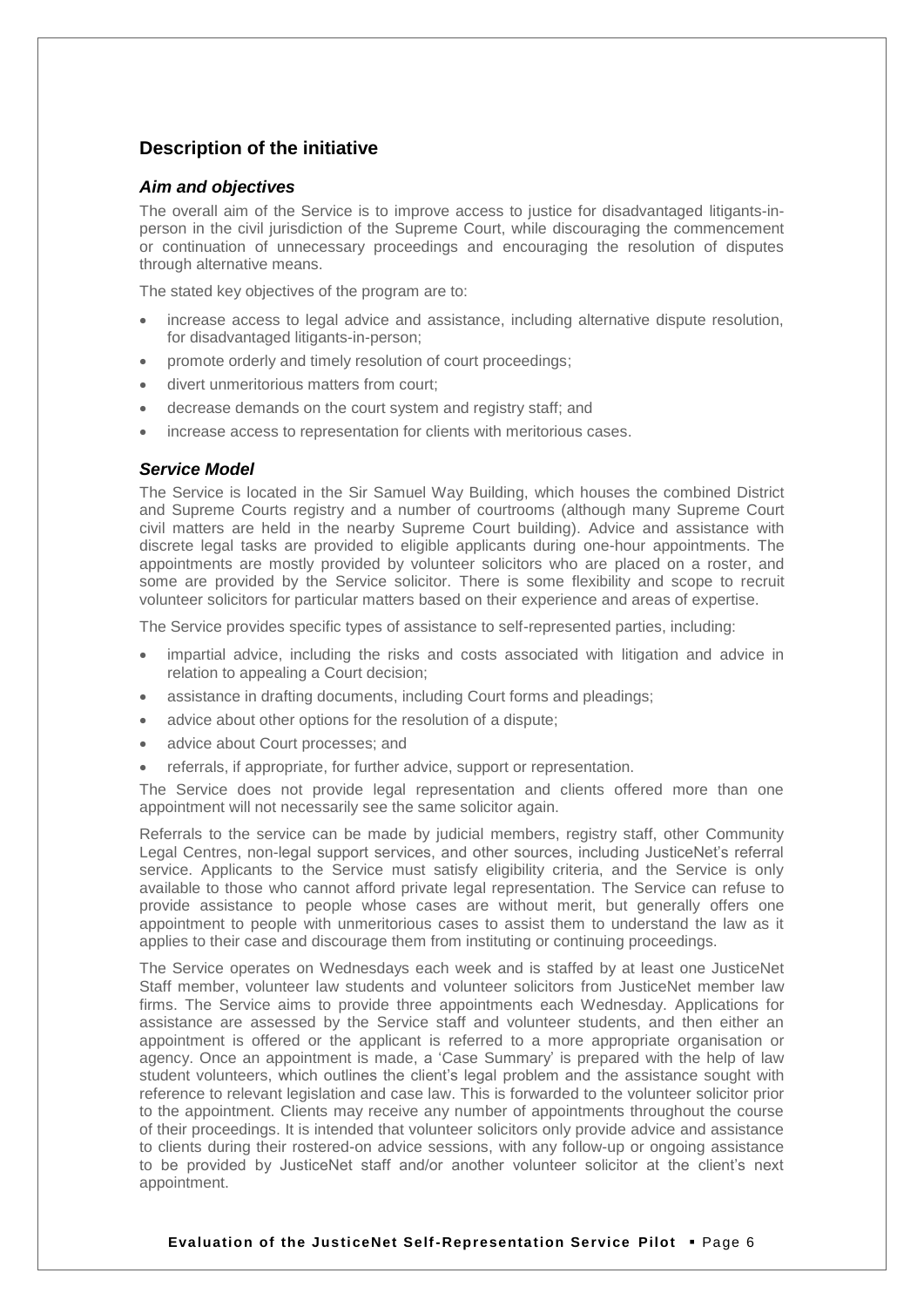The pilot is overseen by a Steering Committee, comprising representatives of JusticeNet SA, Flinders Law School, the Supreme Court and the Service Managing Solicitor.

Prior to the commencement of the Service, JusticeNet estimated that during the pilot period they would receive approximately 50-60 requests for assistance which would result in the provision of 150-200 appointments.

## <span id="page-11-0"></span>**The evaluation**

The South Australian Attorney-General's Department was approached by JusticeNet and asked to assist with the evaluation of the pilot. The evaluation has been conducted by the Office of Crime Statistics and Research within the Attorney-General's Department, with the methodology and Evaluation Framework developed jointly with JusticeNet. JusticeNet has assisted and facilitated the evaluation throughout the project.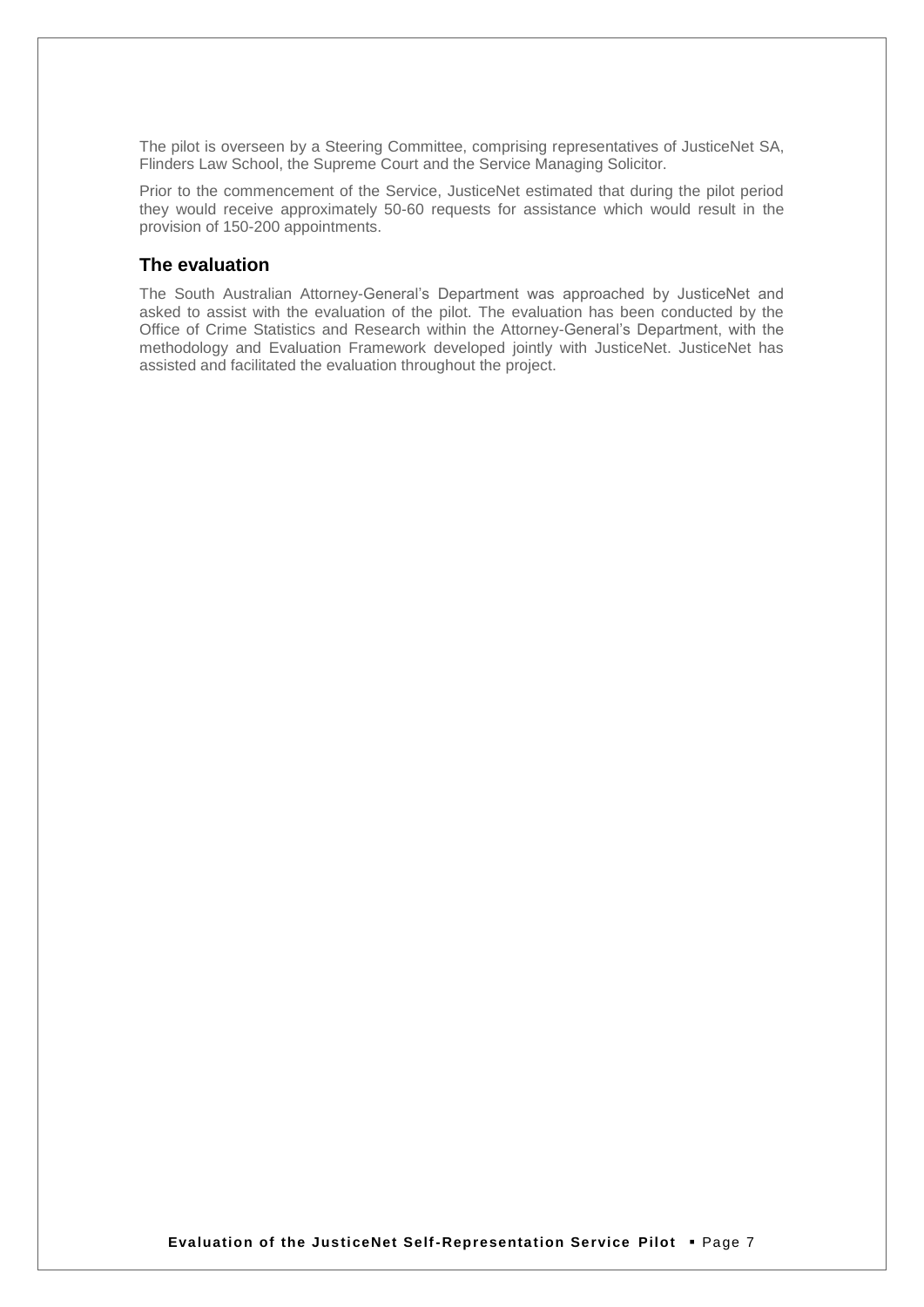# **Method**

<span id="page-12-0"></span>The evaluation uses a mixed-methods approach and includes both a process and outcome evaluation of the pilot, during its first 12 months of operation. The evaluation uses data from the following sources:

- Service data recorded by JusticeNet;
- Limited data about matters for which the Service has assisted, provided by the South Australian Supreme Court registry;
- Feedback from clients recorded on client feedback forms after appointments at the Service;
- Online surveys of court registry staff, volunteer students and volunteer solicitors; and
- Semi-structured interviews with a JusticeNet representative, a courts registry staff member and a volunteer solicitor.

## *JusticeNet Service Data and court data*

A data file including all applications for assistance to the Service was provided by JusticeNet in a de-identified format. This included variables relating to applicant characteristics (i.e. income level and source, disability status, etc.), matter characteristics (i.e. area of law, applicant role in proceedings, likelihood of success, etc.) and whether the applicant was provided an appointment, advice or assistance outside an appointment, and/or a referral to any other service. Data was also provided regarding the number of appointments provided.

JusticeNet also obtained data from the Supreme Court, about whether matters were commenced or discontinued for Service clients. This enabled an assessment of the proportion of clients who were advised to discontinue, settle or not commence proceedings who subsequently followed this advice.

## *Client feedback*

Clients were asked to complete a client feedback form after an appointment with the Service. For most clients this was their first appointment, but for some (estimated to be 25-30%) the form was completed after a second or subsequent appointment. Of 46 applicants who were provided an appointment, 23 completed a form, giving a response rate of 52.2%.

## *Online Surveys*

Three separate surveys were created using SurveyMonkey and links were distributed by email inviting potential respondents to take part. Email addresses were provided by JusticeNet in respondent groups (i.e. registry staff, students and solicitors) and although some email addresses contained names or parts of names, actual names or other personal details were not provided. Surveys were anonymous and responses were not linked to email addresses.

For registry staff, six were invited to participate and five responded. For volunteer students, seven were invited to participate and only two responded. For solicitors, emails were sent to co-ordinators at six firms, who were asked to also pass the invitation on to participating solicitors in the firm. In total seven surveys were completed. At that time approximately 15 different solicitors had worked in appointments, giving an overall response rate for solicitors of roughly 47%.

Feedback about the Service was also sought from the Supreme Court judiciary by way of a letter. A response was received from the Supreme Court Registrar on behalf of Supreme Court Judges.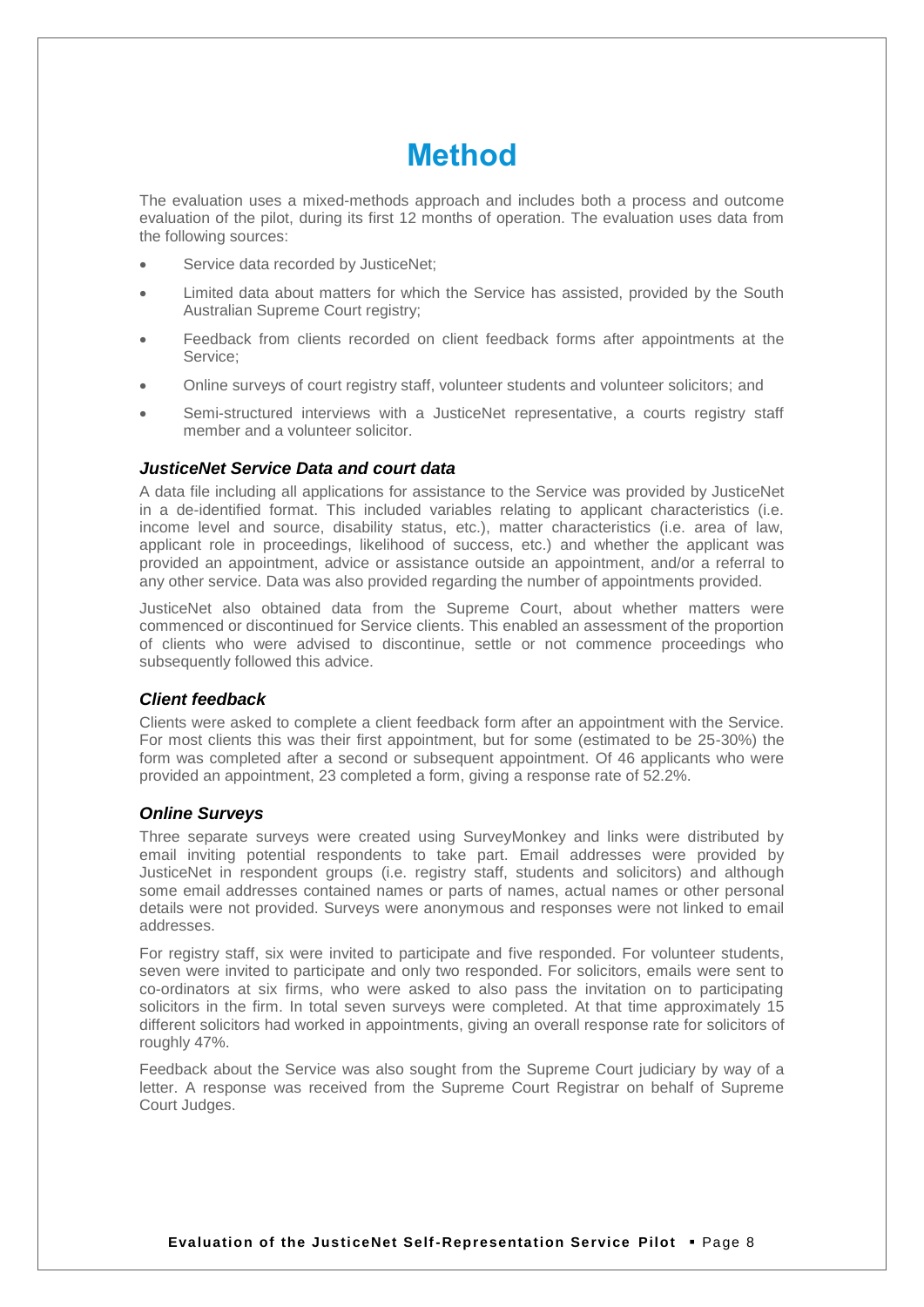## *Semi-structured interviews*

Interviews were conducted with a JusticeNet representative, a courts registry staff member and a volunteer solicitor. Interviews were conducted at their workplaces and recorded with their permission for later transcription. The courts registry participant and the solicitor also completed surveys. Questions in the interviews were different from or expanded on questions included in the surveys.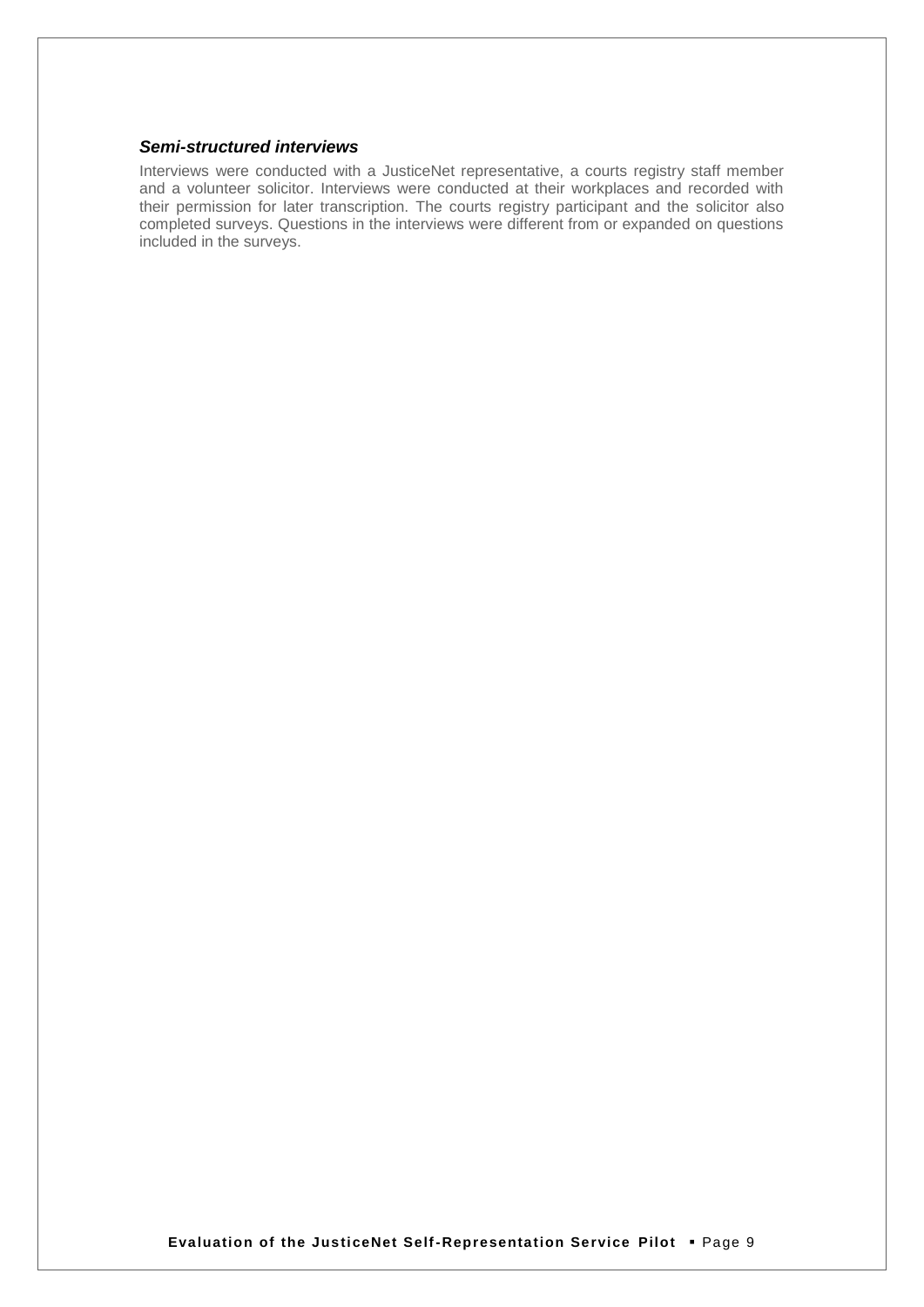## **Results**

## <span id="page-14-1"></span><span id="page-14-0"></span>Service and client profile

This section features a summary of data regarding appointments and services provided by the Self-Representation Service. The data file includes all files opened by the Service during a period of just over one year, from 25 September 2013 to 15 October 2014.

Over the one-year period, there were 76 files opened for clients, with an average of approximately 6 per month. There was very little information recorded for one applicant and that case was excluded from most analyses. There was one file opened for a District Court matter. Although outside the proposed scope of the Service, advice was given to the client and therefore the matter was retained in the data file. At the time of writing, a total of 90 appointments had been offered.

## <span id="page-14-2"></span>**Files opened per month**

Figure 1 shows the number of client files opened each month, and the number of files opened that resulted in an appointment. The figure excludes September 2013 and October 2014 because data was only available for part of those months. The number of files opened has fluctuated over time, with a spike in June 2014, but remained around six files per month for much of 2014. The number of files opened resulting in an appointment has remained fairly steady around four files per month over the same period.

<span id="page-14-3"></span>

Figure 1: Number of SRS files opened per month, October 2013 - September 2014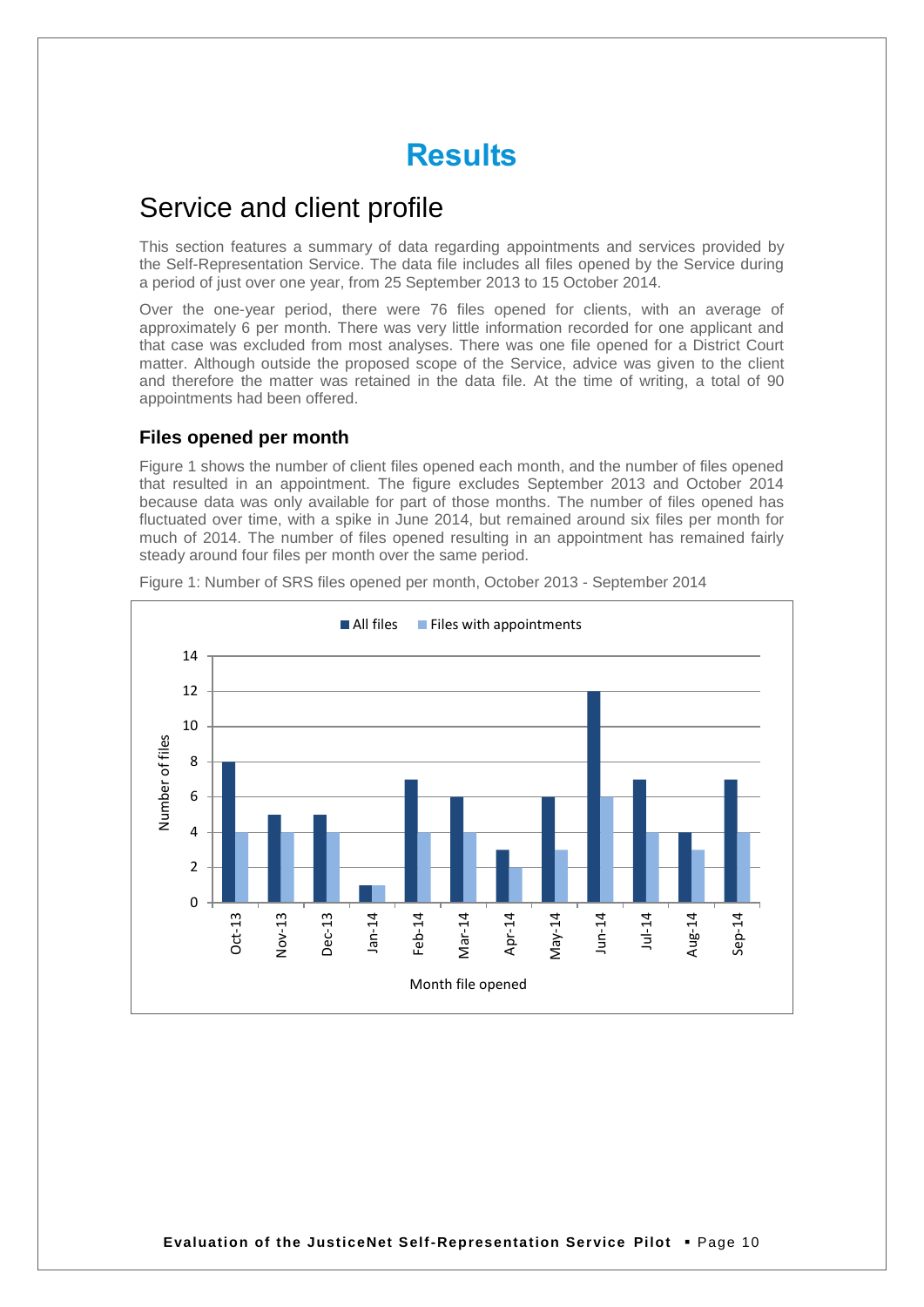## **Appointments provided per month**

Figure 2 shows the number of appointments provided each month, from September 2013 October 2014. An average of 6.4 appointments were provided per month. The greatest number of appointments were provided in October 2014. Note that more than one appointment have been provided for some files over the pilot period.





## **Client profile**

Table 1 shows the income source for individuals applying for assistance from the Service. The table indicates that most applicants were supported by Centrelink, while smaller proportions were self-employed or employed full-time.

Table 1: Income source for Self-Representation Service applicants

| Income source        | Number         | Per cent |
|----------------------|----------------|----------|
| Centrelink           | 44             | 58.7     |
| Self-employed        | 12             | 16.0     |
| Full-time employment | $\hbox{9}$     | 12.0     |
| Self-funded          | 3              | 4.0      |
| Part-time employment | $\overline{2}$ | 2.7      |
| Casual employment    | $\overline{2}$ | 2.7      |
| Organisation         | $\overline{2}$ | 2.7      |
| Unknown              | 1              | 1.3      |
| Total                | 75             | 100.0    |

**Evaluation of the JusticeNet Self-Representation Service Pilot** Page 11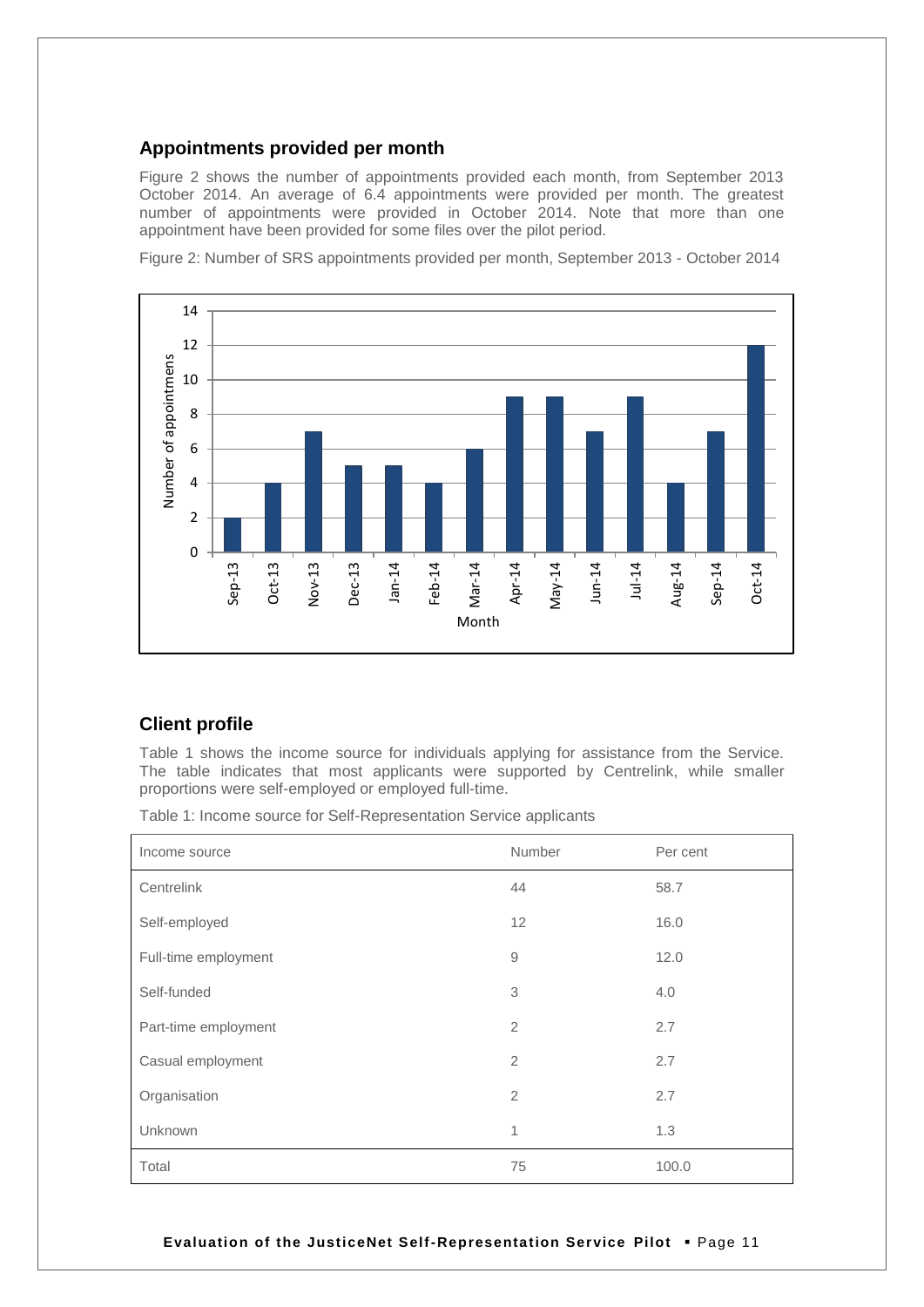Table 2 shows the reported income categories for applicants. Most applicants reported a gross annual income of \$52,000 or less.

| Gross annual income  | Number         | Per cent |
|----------------------|----------------|----------|
| $$0 - $26,000$       | 46             | 61.3     |
| $$26,000 - $52,000$  | 14             | 18.7     |
| \$52,000 - \$80,000  | 8              | 10.7     |
| \$80,000 - \$150,000 | $\overline{2}$ | 2.7      |
| $$150,000+$          | 1              | 1.3      |
| Unknown              | $\overline{4}$ | 5.3      |
| Total                | 75             | 100.0    |

Table 2: Reported gross annual income (category) for applicants

Twenty-eight applicants (36.8%) reported that they had a disability. Five applicants were recorded as coming from a non-English speaking background and requiring language assistance in the appointment.

## <span id="page-16-0"></span>**Referrals**

Table 3 shows that the most common referral source was court and registry staff, followed by JusticeNet staff and Community Legal Centres.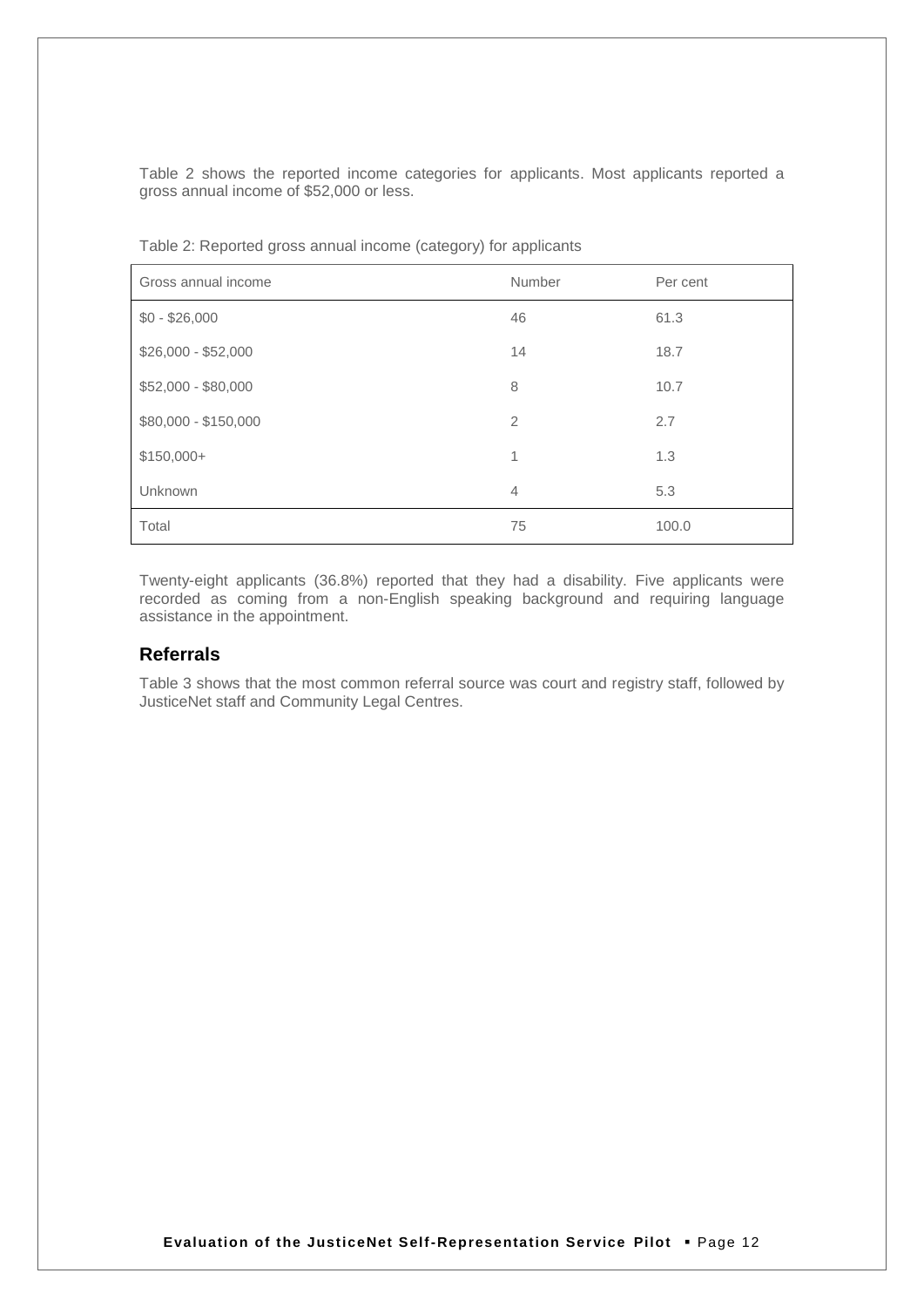Table 3: Applicant referral source

| Referral source               | Number         | Per cent |
|-------------------------------|----------------|----------|
| Court/registry staff          | 26             | 34.7     |
| JusticeNet Staff              | 12             | 16.0     |
| <b>Community Legal Centre</b> | $\hbox{9}$     | 12.0     |
| Judge or Master               | 5              | 6.7      |
| Law firm/private lawyer       | 5              | 6.7      |
| Legal Aid                     | 5              | 6.7      |
| Government agency             | $\overline{2}$ | 2.7      |
| Law Society                   | $\overline{2}$ | 2.7      |
| Friend or relative            | 1              | 1.3      |
| JusticeNet website            | 1              | 1.3      |
| Member of Parliament          | 1              | 1.3      |
| Unknown/Other                 | 6              | 8.0      |
| Total                         | 75             | 100.0    |

## <span id="page-17-0"></span>**Matter profile**

Of 75 applicants where data was available, 44 (58.7%) had matters which had already commenced. Over half of applicants (38; 50.7%) reported that they had received previous legal advice.

Table 4 shows the applicant's role in the matter (or potential role, for matters which had not commenced). Applicants for assistance from the service were most likely to be defendants, followed by appellants.

| Table 4: Applicant role in matter |  |  |  |  |  |
|-----------------------------------|--|--|--|--|--|
|-----------------------------------|--|--|--|--|--|

| Applicant's role | Number       | Per cent |
|------------------|--------------|----------|
| Defendant        | 35           | 46.7     |
| Appellant        | 29           | 38.7     |
| Plaintiff        | 10           | 13.3     |
| Respondent       | 1            | 1.3      |
| Applicant        | $\mathbf{0}$ | ۰.       |
| Total            | 75           | 100.0    |

Table 5 shows the areas of law for applicant's matters. The greatest number applications related to appeals and mortgage repossessions.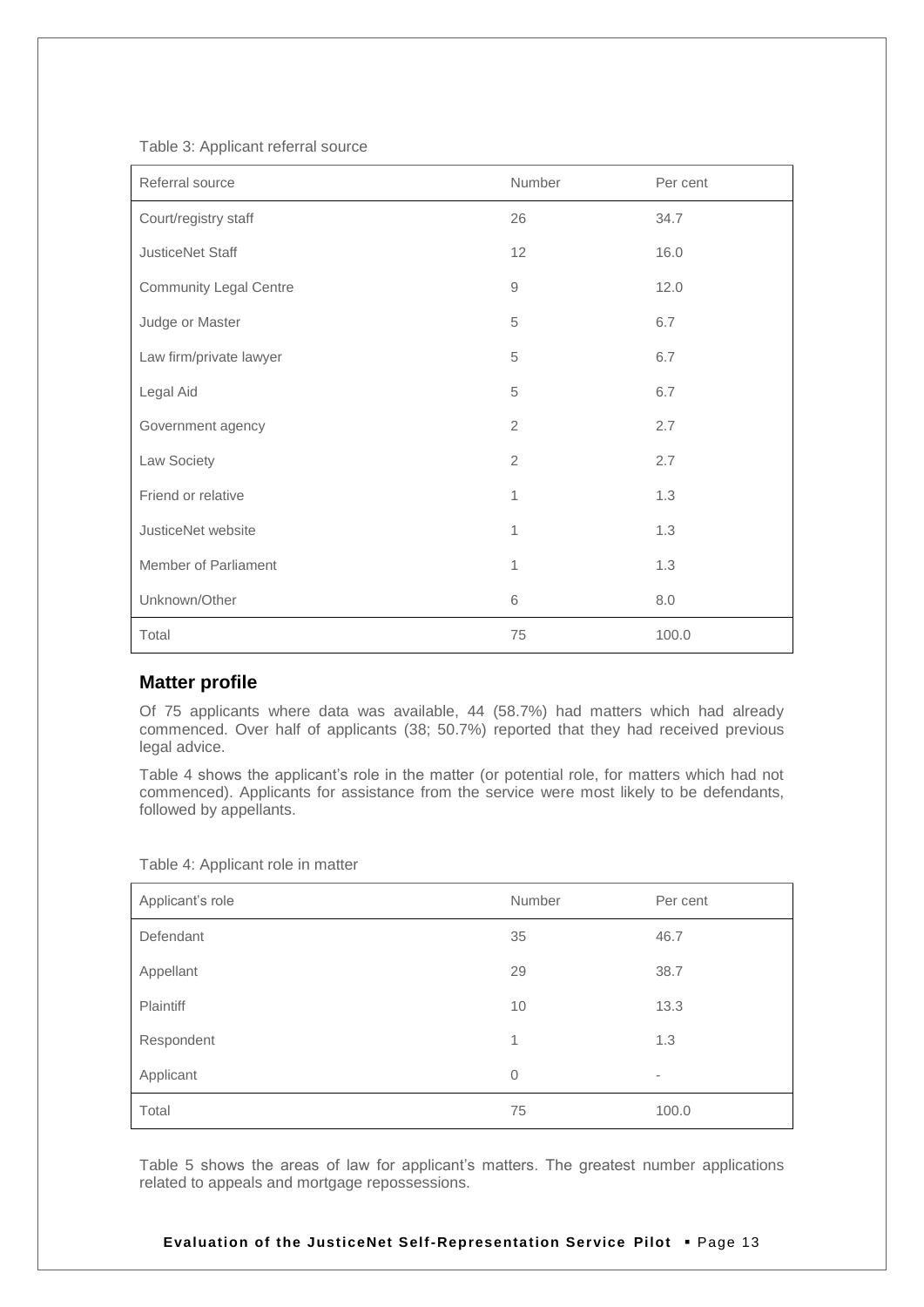Table 5: Area of law for applications

| Area of law                                    | Number         | Per cent |
|------------------------------------------------|----------------|----------|
| Appeals                                        | 26             | 34.7     |
| Mortgage repossessions                         | 23             | 30.7     |
| Wills and estates                              | 6              | 8.0      |
| Property disputes                              | 5              | 6.7      |
| Consumer/debt                                  | 3              | 4.0      |
| Defamation                                     | 3              | 4.0      |
| Corporations, business and commercial disputes | 2              | 2.7      |
| Disputes with lawyers                          | $\overline{2}$ | 2.7      |
| <b>Judicial Review and Administration</b>      | 1              | 1.3      |
| Personal injuries                              | 1              | 1.3      |
| Other                                          | 3              | 4.0      |
| Total                                          | 75             | 100.0    |

Of the 53 applicants for whom an opinion was recorded, five were recorded as having a 'good' chance of success, 15 were recorded as 'arguable', 24 were recorded as 'poor' and 9 were recorded as 'unsure or too complex'.

## <span id="page-18-0"></span>**Services offered**

#### *Appointments and legal advice/assistance*

At the time of writing, 46 applicants (60.5%) had been offered an appointment. Of them, 38 (82.6%) had also been provided legal advice outside of the appointment and nine (19.6%) had been provided with legal task assistance outside of the appointment. Six applications were yet to be assessed.

Of the 24 applicants who were not offered an appointment, nine (37.5%) were offered legal advice outside an appointment, and two (8.3%) were provided legal task assistance outside an appointment. One applicant was still being assessed but had been provided with some legal advice outside an appointment.

In total, 48 applicants were provided with legal advice outside of an appointment and 11 were provided with task assistance outside of an appointment.

At the time of writing 90 appointments had been provided, giving an average of 2.0 appointments per client who received at least one appointment. However, this figure includes files not yet closed by the Service and therefore could increase with time.

The attendance rate for appointments was not officially recorded, but reportedly the attendance rate was very high. Over the pilot period there were reportedly approximately two or three occasions where a client has not arrived for a scheduled appointment, and approximately three or four occasions where a solicitor was not able to attend a scheduled appointment and it had to be rescheduled to another day.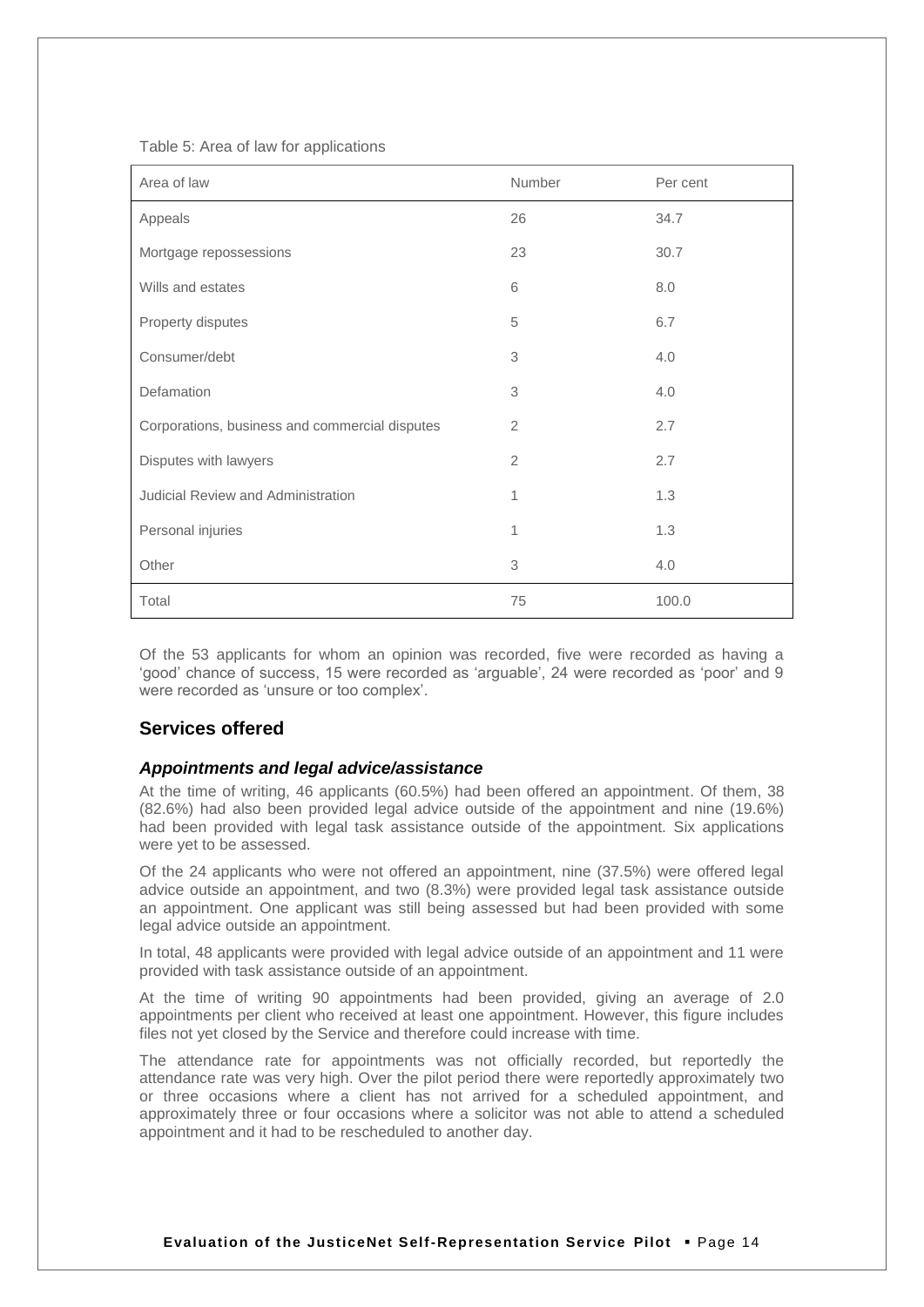## *Type of assistance provided*

Table 6 summarises the type of assistance provided by solicitors in appointments. Note that these totals do not include any follow-up work conducted by JusticeNet staff outside of solicitor appointments. The total indicates the number of occasions on which the type of assistance was provided. More than one task, or type of assistance, may have been completed within one appointment.

The table shows that the most common assistance provided was the provision of general advice, in particular the provision of preliminary advice. Drafting letters was also a common service, as was completing affidavits and giving advice about appealing a judgement.

| Type of assistance provided                                | <b>Number</b>  |
|------------------------------------------------------------|----------------|
| <b>General advice</b>                                      |                |
| Preliminary advice                                         | 24             |
| Explanation of court orders                                | $\Omega$       |
| Prospects and Discontinuance                               | 5              |
| <b>Drafting letters</b>                                    | 13             |
| Total - General advice                                     | 42             |
| <b>Drafting pleadings and affidavits</b>                   |                |
| Initiating documents/pleadings                             | $\mathbf{1}$   |
| Drafting other court documents i.e. caveats etc            | $\overline{4}$ |
| Response documents/pleadings                               | 2              |
| Reply documents                                            | $\Omega$       |
| <b>Affidavits</b>                                          | 8              |
| Total - Drafting pleadings and affidavits                  | 15             |
| <b>Dealing with defects</b>                                |                |
| Responding to a request for further and better particulars | $\Omega$       |
| Requesting default/summary judgment                        | $\Omega$       |
| Setting aside judgment/notice                              | $\Omega$       |
| Amending pleadings                                         | 3              |
| Responding to application for summary judgment             | $\Omega$       |
| Responding to allegation of defective pleading             | $\mathbf 0$    |
| Total - Dealing with defects                               | 3              |
| <b>Steps in the Litigation Process</b>                     |                |
| Service of documents                                       | $\Omega$       |
| Responding to/drafting correspondance                      | 2              |

Table 6: Type of assistance provided by solicitors in appointments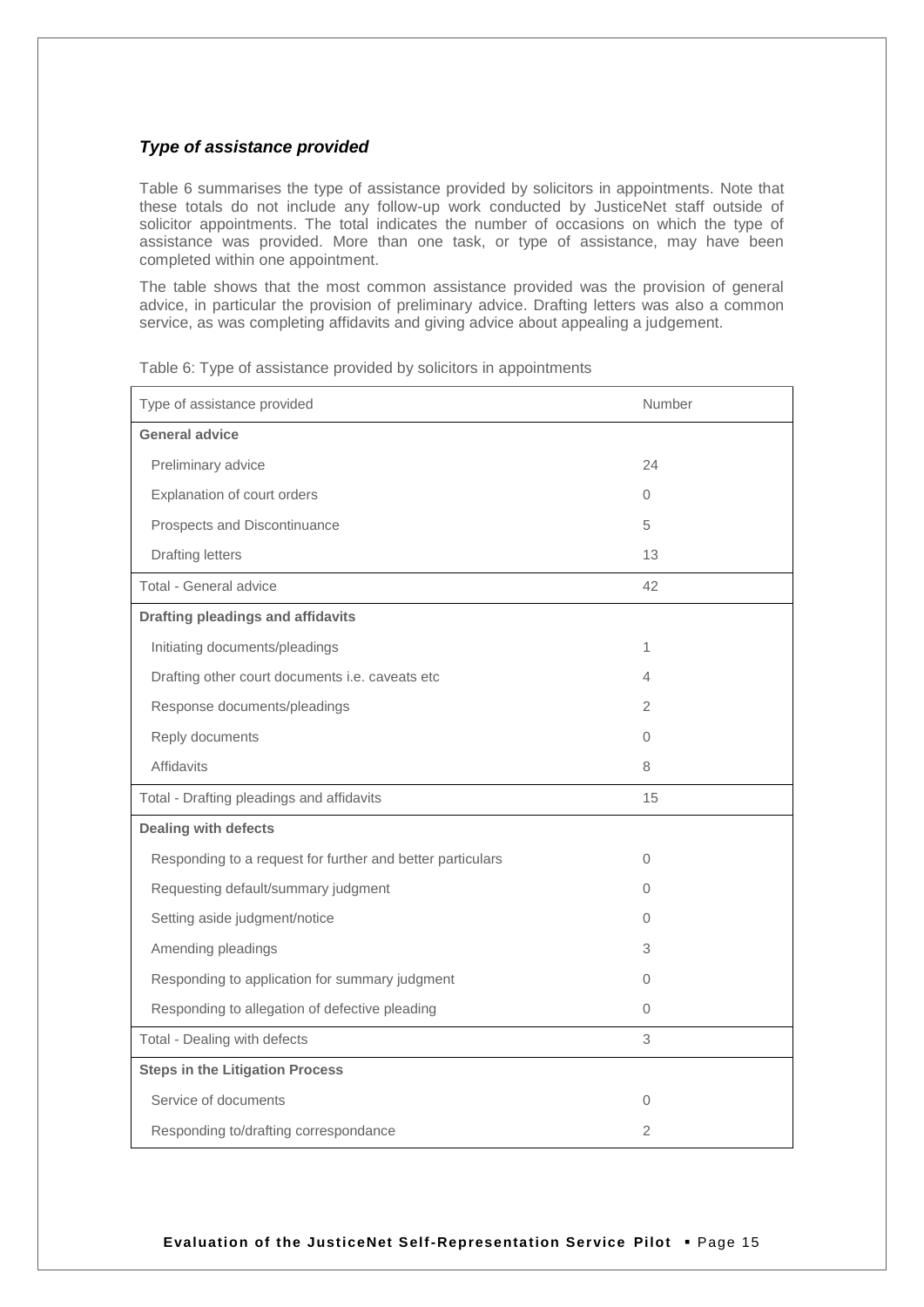| Type of assistance provided                     | Number       |
|-------------------------------------------------|--------------|
| <b>Steps in the Litigation Process (cont.)</b>  |              |
| Directions/consent orders                       | 1            |
| <b>Disclosure</b>                               | 0            |
| Interlocutory applications                      | 5            |
| Evidence                                        | 0            |
| Commencing/continuing after a delay             | 0            |
| Total - Steps in the Litigation Process         | 8            |
| Alternative dispute resolution                  |              |
| Making an offer of settlement                   | 1            |
| Preparing for mediation/conciliation            | 0            |
| Total - Alternative dispute resolution          | $\mathbf{1}$ |
| <b>Preparing for trial/hearing</b>              |              |
| Drafting submissions/outline of argument        | 3            |
| Requesting a trial date/responding to a request | 0            |
| Requesting an adjournment                       | 1            |
| Advice about attending hearing                  | 6            |
| Total - Preparing for trial/hearing             | 10           |
| <b>After trial/final order</b>                  |              |
| Enforcing judgment                              | 0            |
| General advice re appealing judgment            | 8            |
| Drafting appeal documents                       | 6            |
| Total - After trial/final order                 | 14           |

Table 6: Type of assistance provided by solicitors in appointments (cont.)

An examination of the types of assistance provided by month over the pilot period showed no clear trend and only very small numbers in each month. The only notable observation was that the provision of general advice was highest in September and October 2014, with six and seven instances respectively. This compares with an average of 2.6 per month for the 11 months prior.

## *Referrals*

Overall five applicants were referred to JusticeNet's pro bono Representation Service. One was not provided with an SRS appointment but was instead referred to the pro bono service for an opinion, and the remaining four were referred for representation after receiving an appointment with the Self-Representation Service. All these referrals, apart from one of the referrals for representation, were accepted.

Table 7 also summarises other referrals which were made, as well as whether or not they were also provided with a Self-Representation Service appointment. Overall 14 applicants were referred to other Community Legal Centres.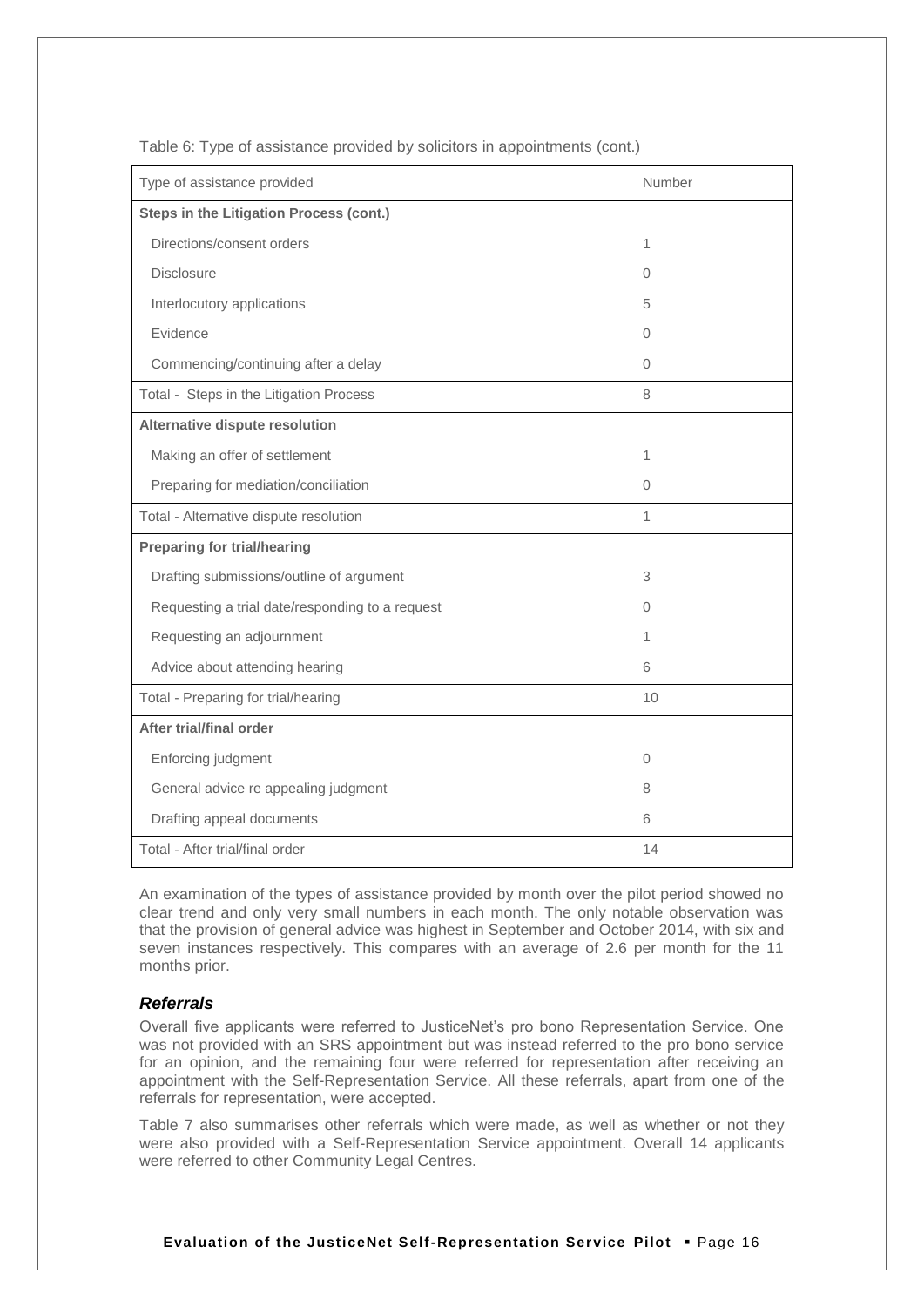Table 7: Referral type for referred applicants

| Referral type                       | SRS appointment | No SRS appointment Total |    |
|-------------------------------------|-----------------|--------------------------|----|
| JusticeNet representation service   | $\overline{4}$  |                          | 5  |
| <b>Other Community Legal Centre</b> | 6               | 8                        | 14 |
| Private lawyer                      |                 | 3                        | 5  |
| Medical counselling                 |                 |                          | 2  |

#### *Likelihood of receiving an appointment*

There was little difference between applicants who did and did not receive an appointment in terms of their income level or source, their disability status, whether they had received previous legal advice, whether the matter had already commenced, the applicants' role in the matter or the area of law.

As shown in Table 8, there was some difference in the likelihood of receiving an appointment according to the referral source, with those referred by JusticeNet staff being the most likely to be offered an appointment, and those referred by a Community Legal Centre the least likely (of the three main referral sources) to be offered an appointment. This difference was not statistically significant but this may be because of the small numbers in some referral groups. This indicates, as could be expected, that JusticeNet staff, and to a lesser extent courts registry staff, showed the best understanding of the types of matters and applicants that were likely to receive assistance from the Service.

Table 8: Number and proportion of applicants receiving appointments, for main referral sources

| Referral source               | Number or applicants | Number receiving<br>appointment | % receiving<br>appointment |
|-------------------------------|----------------------|---------------------------------|----------------------------|
| Court/registry staff          | 26                   | 15                              | 57.7                       |
| JusticeNet Staff              | 12                   | 9                               | 75.0                       |
| <b>Community Legal Centre</b> | 9                    | 3                               | 33.0                       |
| All applicants                | 76                   | 46                              | 60.5                       |

Table 9 shows that there was also a difference in the likelihood of receiving an appointment based on the perceived likelihood of the matter to succeed. Although numbers were too small for significance testing, applicants with matters perceived to have a good chance of success were most likely to receive an appointment, and clients with matters with a perceived poor chance of success, or matters which were too complex to assess, were the least likely to receive an appointment.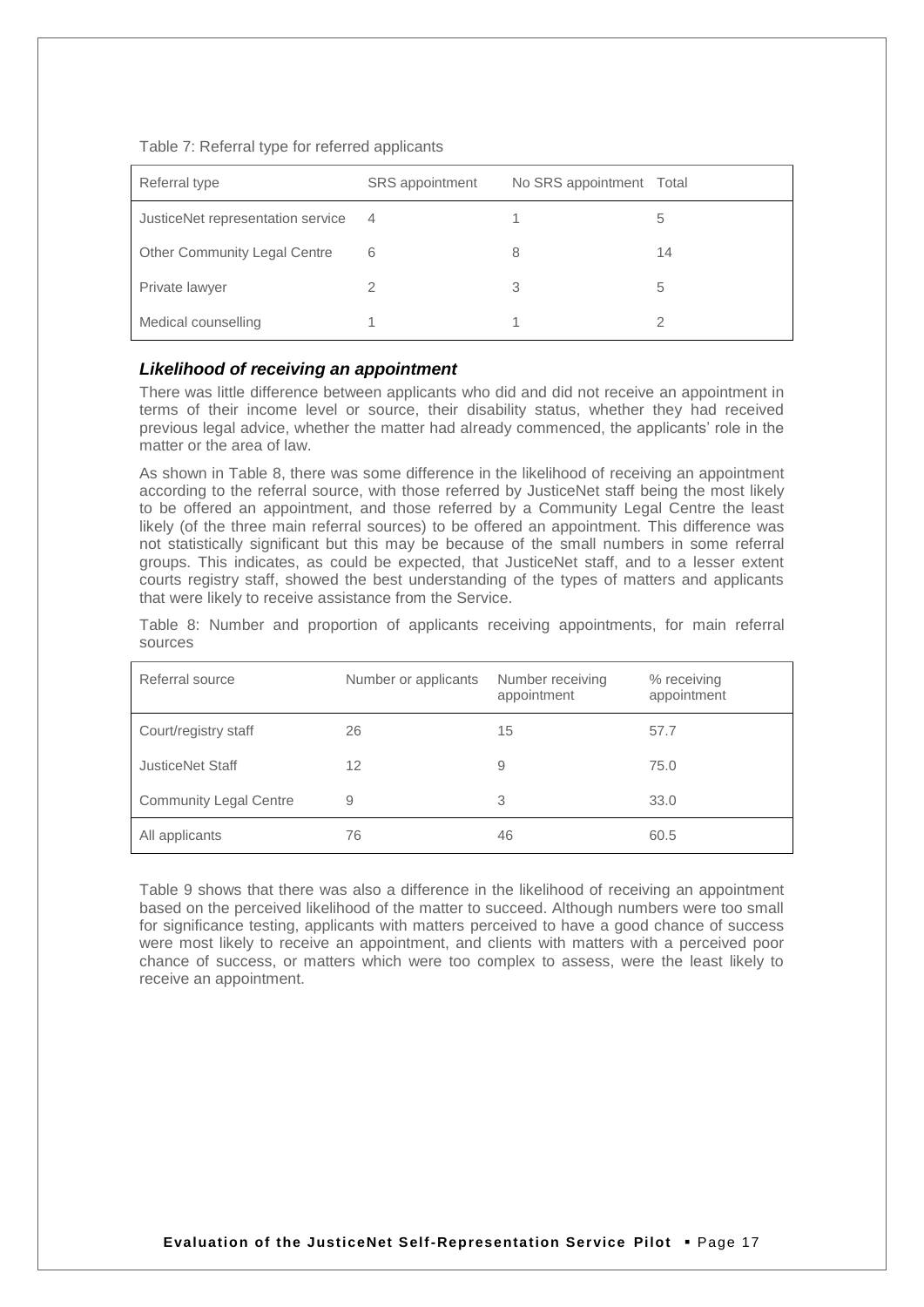| Likelihood of success | Number or applicants | Number receiving<br>appointment | % receiving<br>appointment |
|-----------------------|----------------------|---------------------------------|----------------------------|
| Good                  | 15                   | 13                              | 86.7                       |
| Arguable              | 5                    | 4                               | 80.0                       |
| Poor                  | 24                   | 13                              | 54.2                       |
| Unsure/too complex    | 9                    | 2                               | 22.2                       |

Table 9: Likelihood of being offered an appointment by perceived likelihood of matter to succeed.

## *Type of advice given*

Of the 60 applicants for whom data was available, 30 (50.0%) were advised to stop or not progress proceedings. Specifically, 18 were advised to settle the matter out of court, 11 were advised not to commence proceedings, and one was advised to discontinue proceedings. Most of these applicants were given the advice following at least one appointment, but three who were advised not to commence and three who were advised to settle were advised without the provision of an appointment.

#### *Progression of matters advised to stop proceedings*

Data about the progression of matters where the client was advised by the Service to put a stop to proceedings were provided to JusticeNet by the courts registry for the purposes of the evaluation. This includes clients who were given legal advice outside of an appointment.

It must be noted that although advice may be recorded here as advice to 'discontinue' the matter, or to 'settle' the matter, it was not always easy to discern between the two. Dependant on the relative perceived merit of the case, an applicant may have been advised to discontinue the matter, and at the same time to negotiate a minor settlement in relation to, for example, legal costs. Further, all settlements reached also involve a discontinuance of the matter if it had already commenced. Advice was recorded here as either 'settle' or 'discontinue' based on the *main* advice given at the time.

For the one client who was advised to discontinue the matter, the matter was subsequently discontinued.

Of the 11 clients who were advised not to commence proceedings, nine followed this advice and had not commenced proceedings on the Supreme Court at least six months after receiving the advice from the Service. One commenced proceedings but then abandoned them and one commenced proceedings which at the time of writing were ongoing.

Of the 18 clients who were advised to seek a settlement of the matter out of court, eight subsequently reached a settlement. Four clients with mortgage repossession matters were unable to settle and later had warrants of possession issued against them. One had not commenced proceedings at least six months after receiving the advice, four matters were ongoing, and one was unknown due to being a District Court matter.

Overall, of all clients advised not to commence proceedings, to settle or to discontinue matters, 18 (60.0%) followed the advice given. One more later discontinued the proceedings in accordance with advice. Of the subset of them who were advised directly to not commence or to discontinue proceedings, 10 (83.3%) followed the advice.

It is noteworthy that there were four clients who recorded on their client feedback forms (outlined in a later section) that prior to using the Service they had intended to pursue the matter through the courts, and who subsequently either did not lodge an appeal or discontinued the matter after receiving such advice from the Service.

**Evaluation of the JusticeNet Self-Representation Service Pilot** Page 18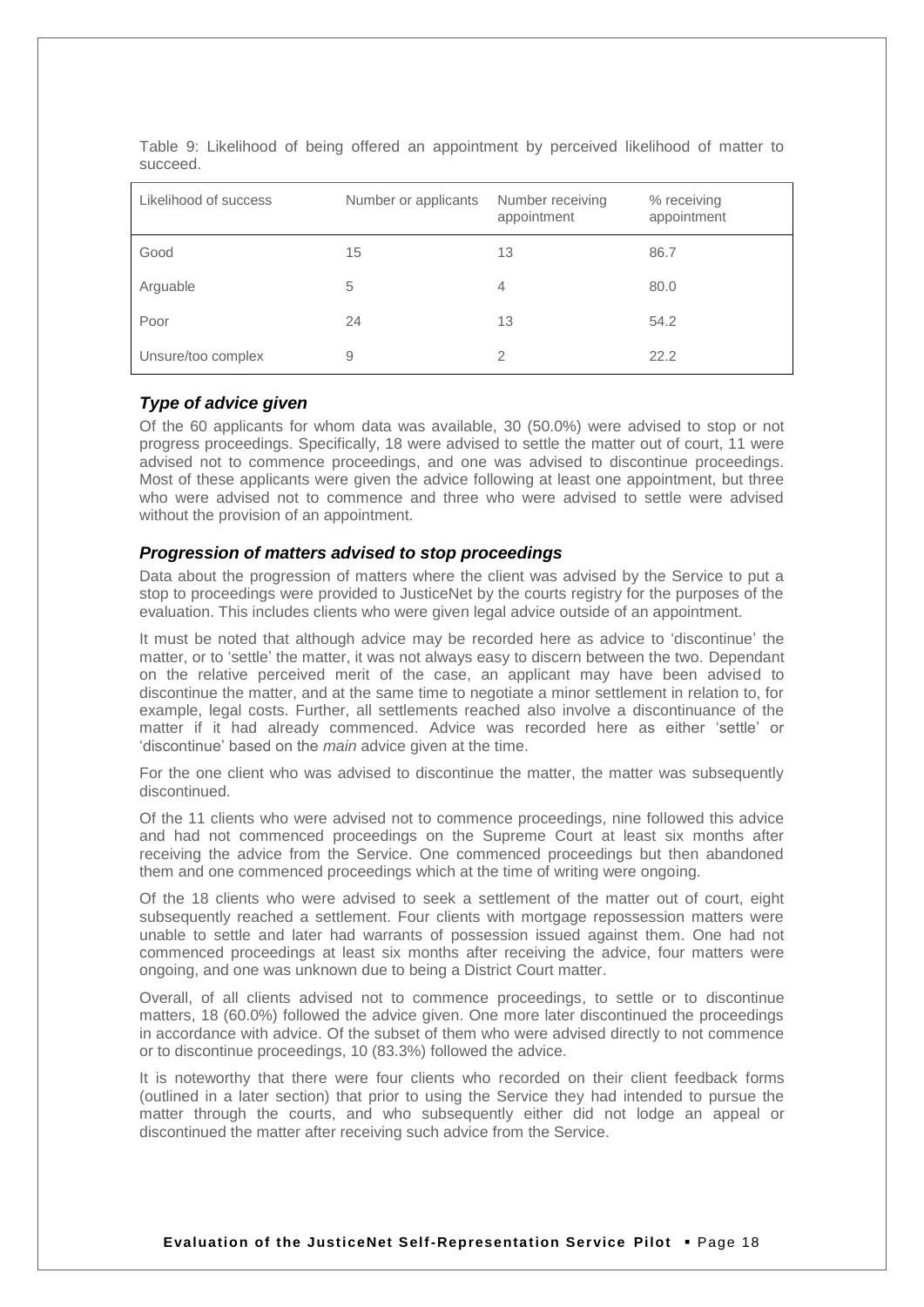## <span id="page-23-0"></span>**Summary**

The Service data indicates that over the one-year period 76 client files were opened and 46 applicants were provided an appointment. An additional 11 clients were provided advice or assistance outside of an appointment. The number of files opened each month was relatively stable around the average of six per month, with a spike in June 2014. Overall, 90 appointments had been provided, being just over six per month.

Prior to commencing the pilot, JusticeNet estimated that the pilot would receive approximately 50-60 requests for assistance, and provide 150-200 appointments. Although the number of applications is slightly higher than expected, the number of appointments provided is considerably lower.

The client data indicates that the Service has been largely successful at reaching its target client group, evidenced by the large proportions of low income earners and those receiving Centrelink benefits. The greatest proportions of matters were for appeals and mortgage repossession matters, making up two thirds of all files.

Almost one third of all referrals to the Service were from the Supreme Court registry, and applicants referred in this way were among the most likely to subsequently receive an appointment by the Service. This may be because some level of filtering occurs at the registry office, with staff more likely to refer applicants that they think have a relatively strong case. Applicants with a perceived 'good' chance of succeeding in their matter (as assessed by the Service staff) were also the most likely to be offered an appointment, indicating that filtering of cases within the Service also occurs. This reduces the likelihood that solicitors will be asked to give their time to assist with unmeritorious matters.

Referrals were made to a number of other services, in particular to other Community Legal Centres and the JusticeNet pro bono representation service. This suggests that even where the Service was not able to assist in a matter, the Service was still able to increase access to appropriate legal services for relevant clients.

Half of clients were advised to stop, settle or not commence legal proceedings in relation to their matter, and analysis of court records for these clients indicate that in 60.0% of matters they followed this advice. Of those advised directly to discontinue or not commence proceedings this figure was even higher at 83.3%. At least four of those clients (22%) had previously indicated that they intended to pursue the matter through the court, suggesting that seeing the Service had resulted in them changing their mind. These findings suggests that the Service is successful in diverting unmeritorious matters away from court.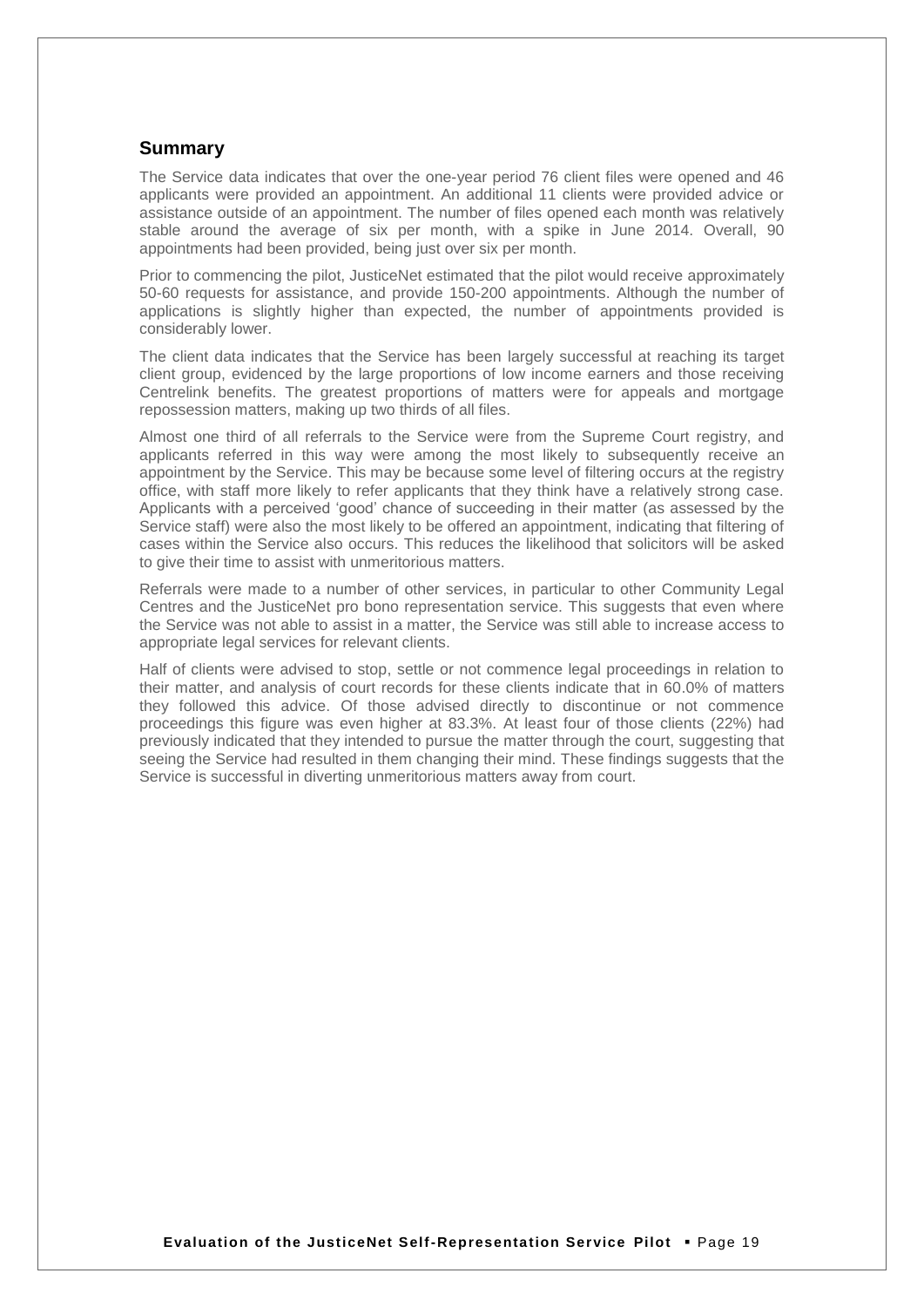## <span id="page-24-0"></span>Surveys and interviews

This section combines responses to the surveys and the interviews under themes. As mentioned, the survey responses were anonymous, and where an interview respondent could potentially be identified, their comments are included with their permission.

## <span id="page-24-1"></span>**Awareness of the Service**

All six registry staff surveyed reported that they were aware of the Self-Representation Service, and four provided accurate descriptions of the type of service provided to clients. Two of these comments referred to the provision of advice regarding the merits of the case.

When asked about whether there was enough awareness about the Service more broadly, responses differed according to client groups. One student responded with 'yes, somewhat', and one with 'no, not really'. Amongst registry staff, four of five respondents agreed that there was enough awareness (somewhat or very much) but one respondent answered 'no, not at all'. All seven solicitors were unsure.

Comments suggested that more advertising of the Service could be beneficial, and (from a solicitor) that some other solicitors were not aware of it.

The JusticeNet interview respondent agreed that the Service could be better promoted, and that if the Service were to continue it would be more widely and more actively promoted, particularly amongst the legal profession.

## <span id="page-24-2"></span>**Information about the Service**

Interviewees indicated that they had been made aware of the new Service either directly from the JusticeNet Executive Director, or that the Executive Director had contacted their organisation who had distributed the information internally. Both respondents had attended an information session about the Service, held at the Supreme Court building. They reported that they had received sufficient information about the Service and that they had found the information session useful.

## <span id="page-24-3"></span>**Implementation of the Service**

Students and solicitors were asked about the implementation of the Service. The two student survey respondents and five of seven solicitors indicated that they thought the Service was either 'very well' of 'fairly well' implemented. The two remaining solicitors were unsure.

## *Main challenges*

The JusticeNet respondent was asked about the main challenges and enablers to the implementation of the Service. The three main challenges were: Information Technology (IT), finding funding to commence the Service, and challenges associated with running a service only one day per week.

#### *Information Technology*

The JusticeNet respondent reported that IT problems had posed the greatest challenge to the operation of the Service, particularly over the first 6 months of operation. The respondent reported that they had had many problems with using the Courts wireless guest network and while they were grateful for being able to use the network, it had initially proved to be unreliable. This problem would need to be addressed in future for the Service to continue beyond the pilot period. The registry respondent also mentioned that they were aware that IT had posed a problem for the Service. However, they did not feel that this had posed major problems for their ability to refer to the Service.

A solicitor also mentioned IT, commenting that it was important to have the internet working during appointments, so that issues could be researched on the spot. The Service uses an additional computer monitor in appointments, so that clients can view documents as solicitors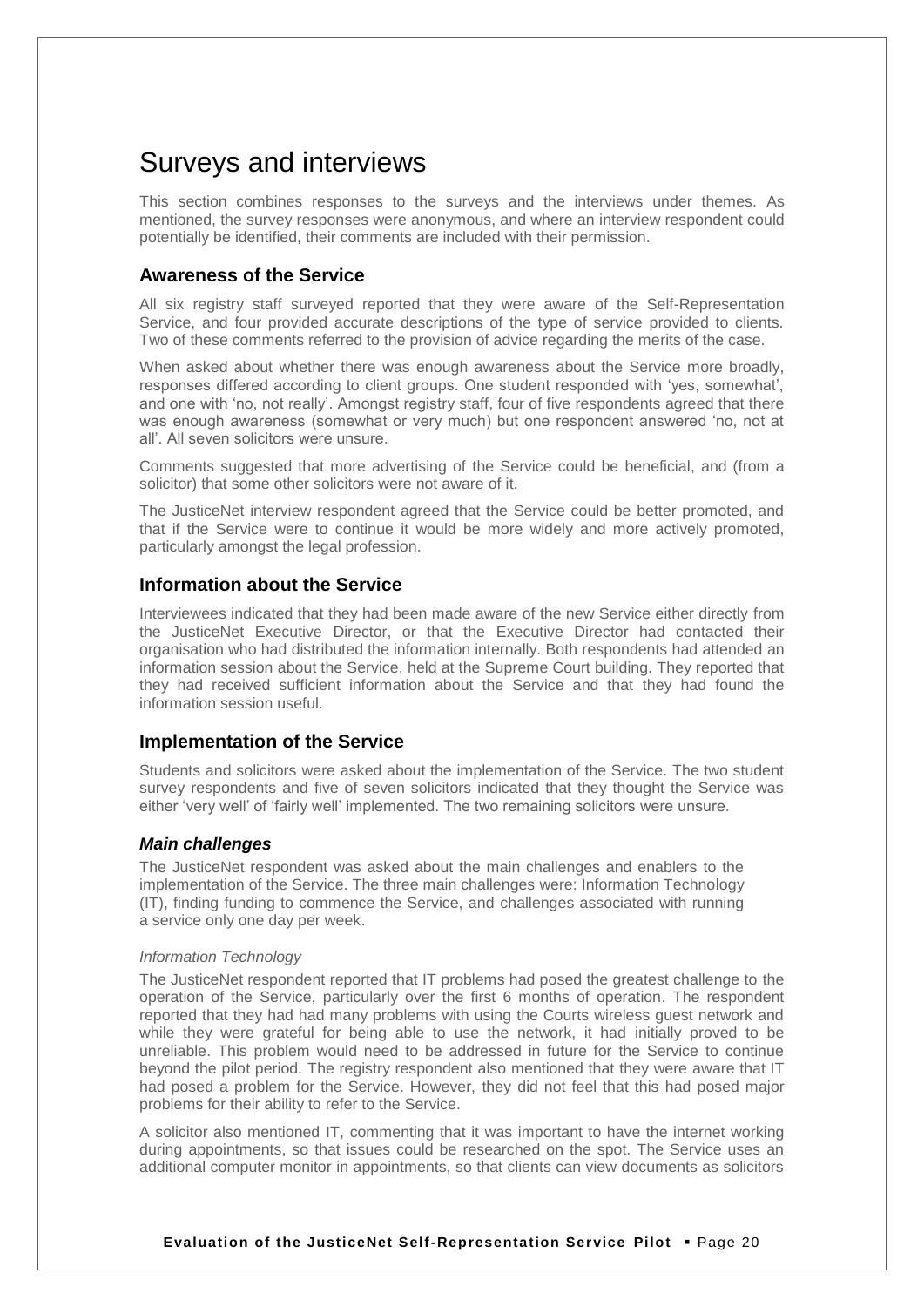work on them on a laptop computer. The solicitor mentioned that this was useful, but did not always work.

#### *Funding*

The JusticeNet respondent mentioned obtaining funding as a major challenge to implementing the program, and that it had taken time and a repeat application to obtain the funding for the pilot.

#### *Service one day per week*

The JusticeNet respondent reported that difficulties had arisen from running a service only one day a week. They had not anticipated the amount of time that would need to be spent each week 'catching up' from the previous week. The JusticeNet respondent indicated that operating only one day each week was a compromise so as to implement the pilot. It is JusticeNet aim to expand the Service which would bring greater efficiencies.

#### *Main enablers*

The JusticeNet respondent mentioned the Courts, the legal profession and Flinders University as key enablers for the Service. They reported that these bodies had all provided a great level of support to the Service, and had indicated that they would continue to do so in future. Their effort and support was greatly appreciated and made the running of the pilot Service possible.

#### <span id="page-25-0"></span>**General operation of the Service**

#### *Operating as intended*

The JusticeNet interviewee was asked if the Service was running as intended, and reported that generally it was. Some minor deviations were noted. The first of these was that, as mentioned, it was more difficult than anticipated to conduct a Service only one day per week.

It was also noted that the number of appointments involved was somewhat lower than expected. Although it was initially intended to expand the Service to the District Court if there was available capacity in terms of appointments, a decision was made not to do this because of the range and complexity of matters in the District Court and the significantly greater number of matters.

#### *Satisfaction*

The JusticeNet interviewee reported being generally satisfied with the running of the Service, after one year of operation, and felt that it was generally achieving what it had set out to achieve.

Student and solicitor survey respondents were asked if they were generally satisfied with the running of the Service. Both students responded with 'yes, very much', but responses from solicitors were more mixed, as shown in Table 10.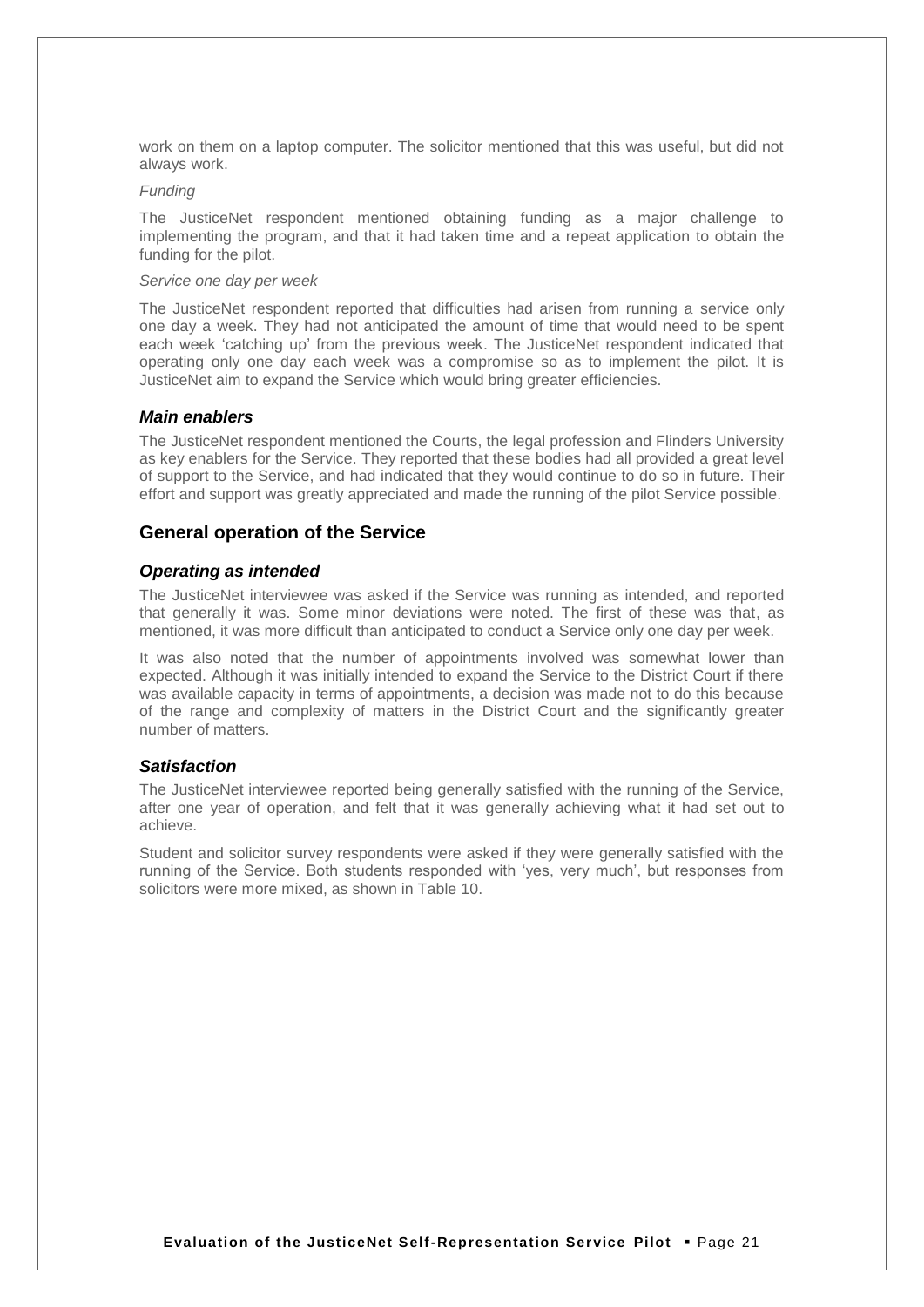| Are you generally satisfied with how the SRS is now<br>running? (Solicitors only) | Number         | Per cent                 |
|-----------------------------------------------------------------------------------|----------------|--------------------------|
| Yes, very much                                                                    | $\overline{2}$ | 28.6                     |
| Yes, somewhat                                                                     | 3              | 42.9                     |
| Unsure                                                                            | $\Omega$       | $\overline{\phantom{a}}$ |
| No, not really                                                                    | $\overline{2}$ | 28.6                     |
| No, not at all                                                                    | $\Omega$       | ۰                        |
| Total                                                                             | 7              | 100.0                    |

Table 10: Solicitor satisfaction with running of the Self-Representation Service

One of the two solicitors responding with 'no, not really' offered the following comment:

*[F]rom an attending solicitor's point of view the time given to clients needs to be strictly adhered to.*

Another solicitor mentioned timing and workload issues, which are discussed in more detail later:

*… I think the work of the JusticeNet staff and volunteers is very good. Further attention will need to be given to managing clients' expectations for the appointments, and trying to reasonably confine and define the work to be done some has required lengthy, specialist input in the past (made difficult by the often "last minute" briefing of / application to the SRS, and hence to volunteer lawyers)*

#### *Other issues*

Although generally very satisfied with the running of the Service, the registry respondent reported two unintended consequences of having the Service operating in the Court building. They mentioned that because the Self-Representation Service was co-located that there was a tendency for some individuals to perceive the Service and the registry as parts of the same organisation. This had, at times, affected the expectations of the clients and also affected the way clients had then responded to registry staff if, for example, the Service was not able to provide the type of help the person was seeking. More clarity or signage explaining that JusticeNet does not sit within the Courts may help with this issue.

The same respondent also mentioned that the experience of being referred to the Service could bring false hope for some clients, who are then even more frustrated if the Service is not able to provide them with assistance, or to achieve the desired outcome in court. It was also felt that some clients did not understand the function of the Service and the respondent got a sense that some clients thought that seeing a solicitor at the Service would improve their chances of succeeding, even when they did not have a case. They suggested that for some clients, JusticeNet may need to make a point of being very clear at the outset what the Service could and could not offer.

## <span id="page-26-0"></span>**Communication with the Service**

Interview respondents felt that there was sufficient communication with JusticeNet during the pilot period. The solicitor reported that most communication was by email and worked well, while the Registry staff member reported that being in the same building made it easy for them to communicate with JusticeNet. They felt that there was a good working relationship between the managerial levels of JusticeNet and the registry.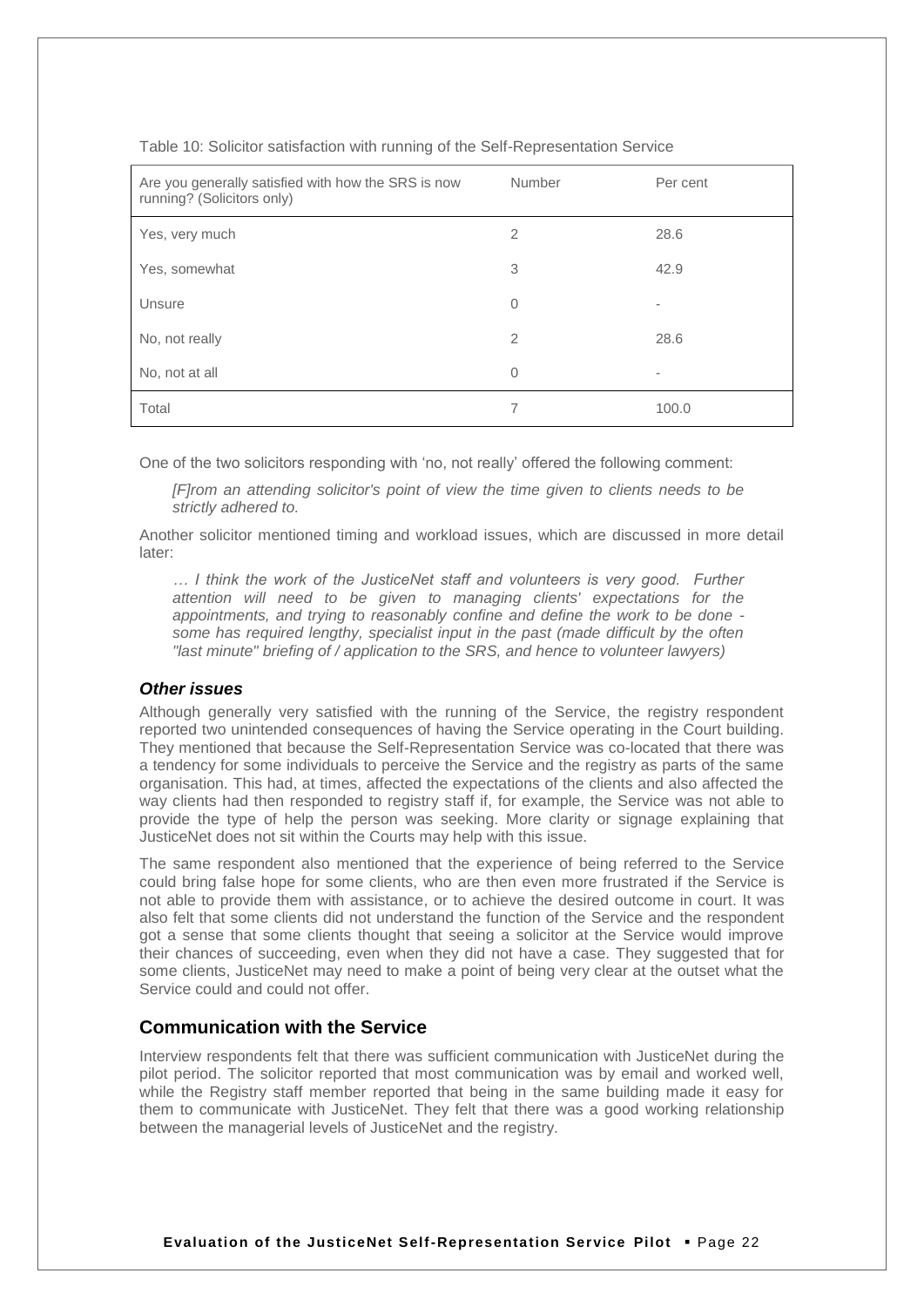## <span id="page-27-0"></span>**Referrals to the Service**

Registry staff survey respondents were asked a series of questions about referrals to the Service. All five respondents reported having referred clients to the Service, and the reported average number referred per month ranged from one to 30.

Four of the five respondents reported that they had a good understanding of the types of matters they should refer to the Service (two 'very much' and two 'somewhat'), while one respondent was unsure. None of the respondents reported having had any problems with referring individuals to the Service.

## <span id="page-27-1"></span>**Type of work and matter**

## *Type of work*

Students were asked in the survey if volunteering with the Self-Representation Service was the type of experience that they had expected it would be. One responded with 'yes, somewhat' and one responded with 'yes, very much'. One comment was offered which indicated that the student expected (and received) very practical experience. When asked if JusticeNet could improve the experience for volunteer students, one respondent suggested that students be given experience drafting legal documents.

Generally solicitors reported that the type of work they were asked to undertake was as they had expected, in terms of drafting documents and providing basic advice. However, one solicitor mentioned that the type of work differed slightly from what he was expecting in terms of the difference between drafting documents and providing advice:

*[A] difference between the training and the reality was that JusticeNet [were going to] be doing the advising and we would be doing the drafting, maybe with a little bit of 'how you should draft' [advice] … But there have been times when I've given advice about merits of an appeal … so it's still linked with the drafting, but that's a slight difference…*

#### *Type of matter*

The JusticeNet respondent noted that the types of matters involving the Service was somewhat different to that expected. The respondent reported that although a broader spread of matters had been anticipated, in reality the large majority of matters involved either a mortgagee repossession matter, or an appeal.

Solicitors were asked in the survey and interview if they had been asked to work on the type of matters for the Service that they expected they would. Table 11 shows that mostly solicitors were asked to work on the type of matters expected.

| Were you asked to help with the type of matter that you<br>expected? (Solicitors only) | Number         | Per cent |
|----------------------------------------------------------------------------------------|----------------|----------|
| Yes, very much                                                                         | 2              | 28.6     |
| Yes, somewhat                                                                          | $\overline{4}$ | 57.1     |
| No, not really                                                                         | 1              | 14.3     |
| No, not at all                                                                         | $\Omega$       | -        |
| Total                                                                                  |                | 100.0    |

Table 11: Solicitors' expectations and type of matter

Comments made in both surveys and the interview indicated that solicitors largely felt that the types of clients and matters were a suitable match to their area of expertise. However, one comment indicated that the solicitor had been asked to work on some matters where their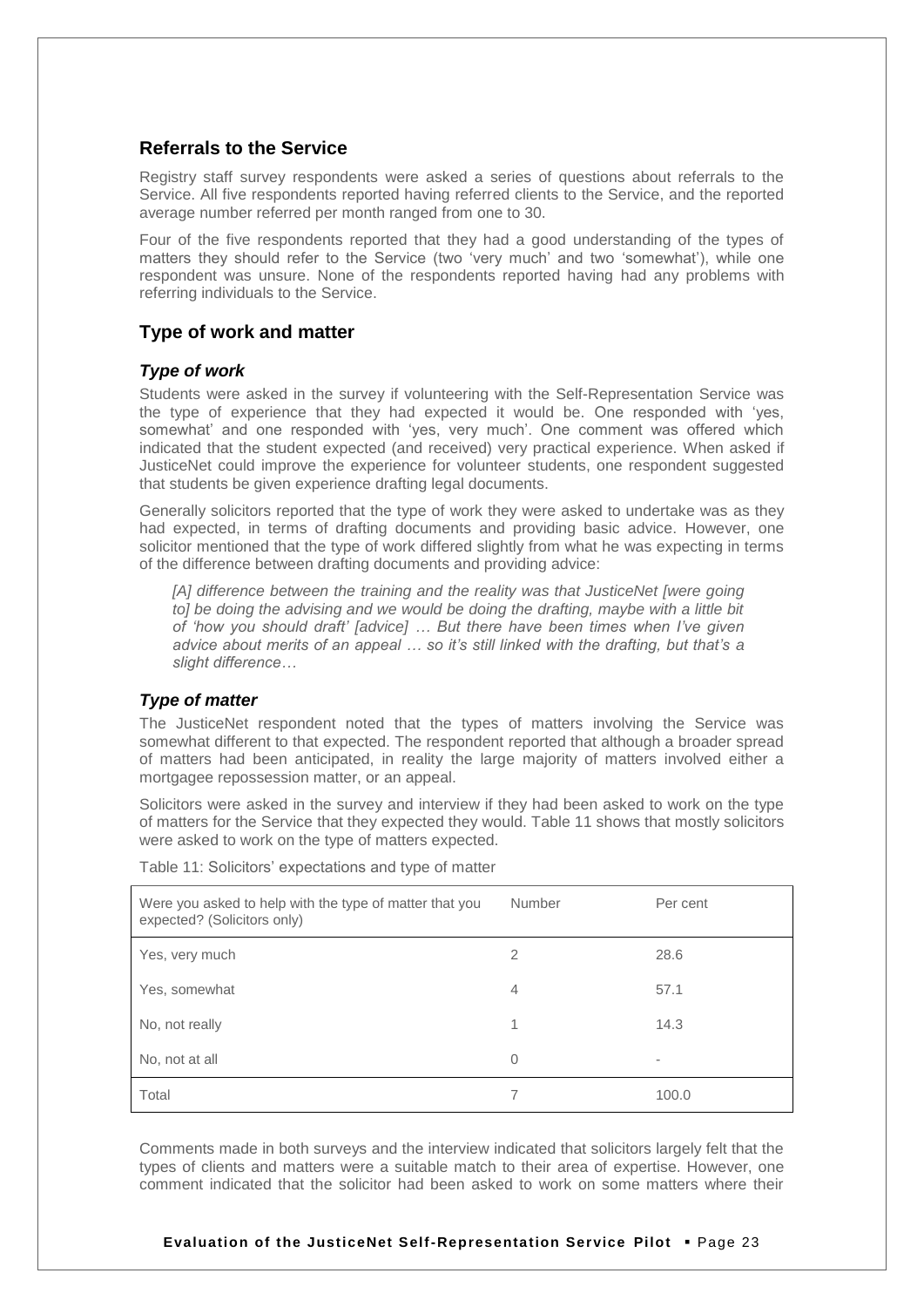knowledge in the area was limited and therefore their ability to assist was also limited. One respondent mentioned that they worked on matters at the Service which were very different to the type of matter handled by their firm. While they viewed this as a valuable professional development opportunity, it meant that they sometimes needed to invest more time in understanding the relevant rules or issues than someone who was expert in that area of law would. This time was spent outside of the allocated one-hour time slot.

The JusticeNet interview respondent reported that a benefit of the Service was that, due to the pool of available solicitors, a solicitor could be provided who had experience relevant to the matter at hand. However, based on some comments provided by solicitors, it would seem that this does not always occur. Better matching of solicitors to matters may be beneficial, where rostering allows.

One solicitor felt that some clients would be better off receiving a higher level of assistance:

*… [T]here are some instances where a client would be better served by ongoing, or at least more detailed advice, about a matter than can be provided in a single hour (or a series of hours where the volunteer solicitors change).*

One respondent felt that some matters coming through the Service were not meritorious and therefore did not deserve the assistance they had received:

*[I think there should be] screening of those seeking assistance to get rid of timewasters who have no case.*

One perceived benefit of the Service is that because it provides only discrete assistance, it can be more flexible than a full representation service in terms of the type of client it can assist:

*…[A]nother benefit of this service is that we can push the boundaries a bit in terms of who [we] can assist. You don't want to refer a client to a lawyer to represent them unless they really cannot afford a lawyer… [But] because this is just discrete assistance and the objectives are a bit broader in terms of helping people help themselves, we're able to help people with a bit more behind them in the way of assets, [and] be a bit more flexible with that; give them a couple of appointments perhaps.* 

#### <span id="page-28-0"></span>**Workload and timeframes**

Some students and solicitors provided comments in relation to the workload required by the Service. One student commented that the workload requirements were different in the Service than in other services they had been involved with, but they didn't specify whether the workload with the Service was greater or lesser than other services.

Workload issues were raised by three solicitors. Their comments indicated that although they had initially been informed that they would not be required to do work outside of the one-hour appointment, they had at times been asked to work on matters and tasks which required considerable additional work. One reported spending five to six hours in addition to the appointment time on one matter, and another reported spending two to three additional hours.

*In my experience, one issue has been the breadth and depth of issues which require volunteer lawyers' time - it has often extended well beyond the nominal one-hour appointment time (with substantial preparation required, and often work expected in the appointment that cannot be completed in one hour). This is, of course, in no small part a product of the clients who "come through the door" - but underscores the need for expectations to be managed (on all sides) about what will or will not be able to be done within the confines of the SRS scheme.*

Another solicitor mentioned that one hour for the appointment was not always enough and that they often found themselves working beyond the hour to finish a document for the client on the day. Although they reported that there was no pressure from JusticeNet to stay beyond the hour, it was felt that the outcome for the client would not be good if the extra time was not spent.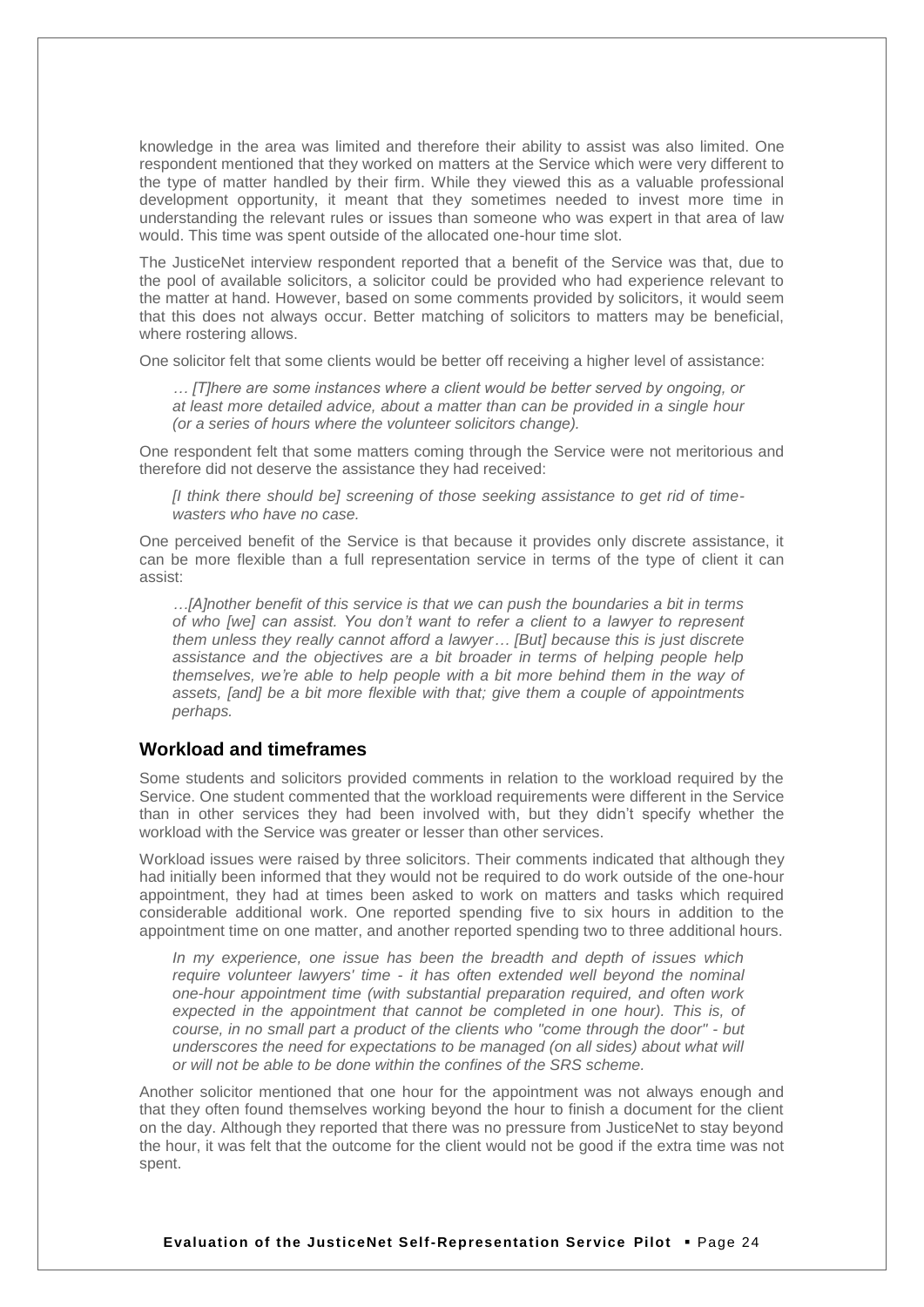When asked about the main limitations of the Service, several solicitors (and one student) mentioned issues related to time available for clients:

*[The] scope of what can be achieved, and what should be sought to be achieved, in a one hour appointment format [is a limitation of the Service].* 

*The limited time which is spent with each client may not be sufficient.*

#### <span id="page-29-0"></span>**Case summaries**

Case summaries are prepared by JusticeNet students and staff before being provided to the volunteer solicitors. Several solicitors mentioned the case summaries provided by JusticeNet as important strengths of the Service. For example:

*The Client Summary sheet system gives a clear overview of the matter and the advice sought. The preparation work done by the SRS before a file comes to me as a solicitors makes my job much easier [and] I have specific instructions so as to make the most of the time with the client, rather than needing to spend time working out what advice they need.*

*JusticeNet's staffs' and volunteers' preparation work is very good.* 

However, one solicitor mentioned that the summaries did not always include enough information to begin work on before the appointment without speaking to the clients first.

In their comments, two other solicitors mentioned timing of the provision of case summaries:

*The materials are received very close to appointments and the issues are often complex and quite time consuming to consider in advance. More lead time would be useful.* 

*[I would like to be given] more lead time to prepare...* 

#### <span id="page-29-1"></span>**Availability and location of the Service**

Many respondents suggested that the Service could be improved by being available more than just one day each week. In particular, a registry respondent suggested that even if the number of days of the week could not expand, that the Service could alternate each week between, for example, a Wednesday and a Friday or Monday. This would assist with seeing the type of client who was most likely to come through the court with an urgent issue on other days of the week. For example, repossession of property matters are heard on a Wednesday in the Supreme Court, meaning that urgent work is often required on a Monday or Tuesday when the Service is not open. They also reported that properties tend to be repossessed on a Thursday or Friday, prompting urgent requests on those days for hearings to have the matter stayed before the property is taken.

Two interview respondents felt that it was important for the Service to be located in the Supreme Court building, or at least within the courts precinct. The registry respondent felt that moving it too far away would limit its usefulness for the clients. Although they had also commented that being co-located generated some problems for the registry in terms of client perceptions, they felt that these problems were by far outweighed by the benefits to clients of being co-located.

### <span id="page-29-2"></span>**Importance and need**

The JusticeNet respondent reported that the Service was developed in response to a clear unmet need. It had been observed that there was a certain type of client approaching JusticeNet for assistance that they were not able to provide because the clients did not meet the criteria for their pro bono representation service. Having seen a similar Service run successfully in Queensland, the respondent felt that this type of service was a natural and valuable extension of services provided by JusticeNet.

To assess views of other stakeholders, all other respondents were asked if they thought it was important to have a service such as the Self-Representation Service, of if they thought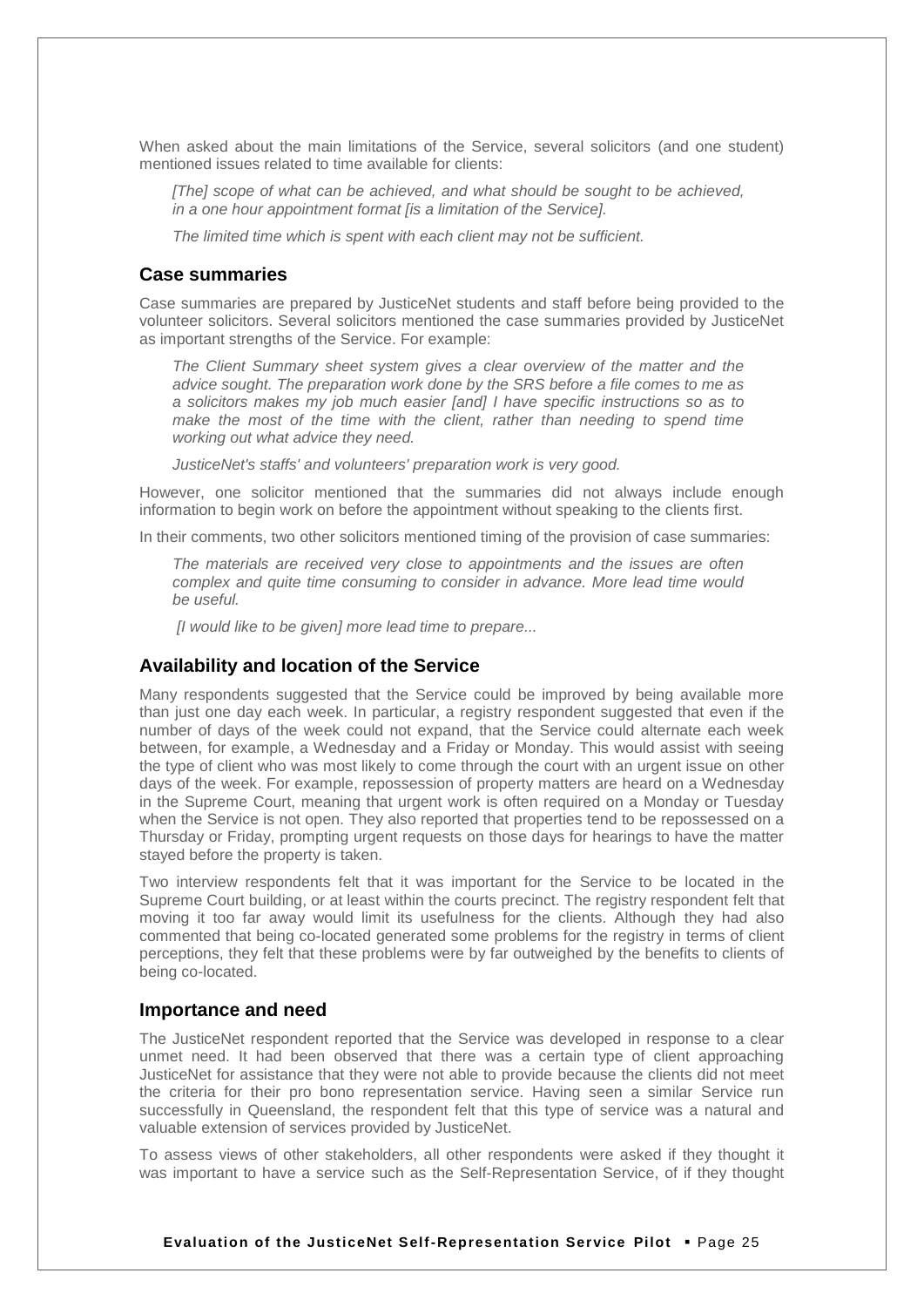there was a need for such a service. All but one solicitor answered with either 'yes, very much' or 'yes, somewhat'. Several respondents volunteered comments. The main two themes were that it was important because the court could be very complex and inaccessible for selfrepresented individuals and that it was important from a social justice point of view to assist those who could not afford to pay for legal advice and assistance.

*[The Service] gives a realistic view of the legal system to those who don't really understand.*

*Supreme Court procedures in particular can be very confusing to laypeople…*

*[It] improves access to legal advice services for disadvantaged [people] who may otherwise not be able to access such assistance or protect their legal rights.*

*It is important to provide assistance to those with a genuine need, in the interests of the proper administration of justice…*

When asked if they thought the Service was able to meet the existing need, responses varied according to respondent group (as shown in Table 12), although most felt that it was able to meet the need. Solicitors were most likely to feel unsure about whether the Service was able to meet the current need.

| Do you think the Service is able to meet the<br>current need for such a service? | <b>Students</b><br>N(% ) | Solicitors<br>N(% ) | <b>Registry staff</b><br>N(% ) |
|----------------------------------------------------------------------------------|--------------------------|---------------------|--------------------------------|
| Yes, very much                                                                   | 1(50.0)                  | 2(28.6)             | 2(40.0)                        |
| Yes, somewhat                                                                    | 1(50.0)                  | 2(28.6)             | 2(40.0)                        |
| Unsure                                                                           |                          | 3(42.9)             | 1(20.0)                        |
| No, not really                                                                   | ۰                        | ٠                   | ۰                              |
| No, not at all                                                                   | ۰                        | ٠                   | ۰                              |
| Total                                                                            | 2(100.0)                 | 7(100.0)            | 5(100.0)                       |

Table 12: Belief that Service is able to meet need, by respondent group

The JusticeNet respondent felt that the Service was going at least some way towards meeting the existing need. At the time of the interview there were not more eligible clients approaching the Service than appointments available, but as indicated by the registry interview respondent, if the Service were available more days each week, this would open the Service up to a greater number of clients.

### <span id="page-30-0"></span>**Client response**

Solicitors were asked about the type of response they had received from clients they had assisted through the Service. Most indicated that they had received a positive response, with several mentioning that clients were appreciative and grateful. One solicitor reported that one client had been very difficult to keep focussed on the issue at hand and had tried to seek advice about other, unrelated matters.

Solicitors were asked about whether they thought clients generally understood the advice given, and as shown in Table 13, most indicated that they did.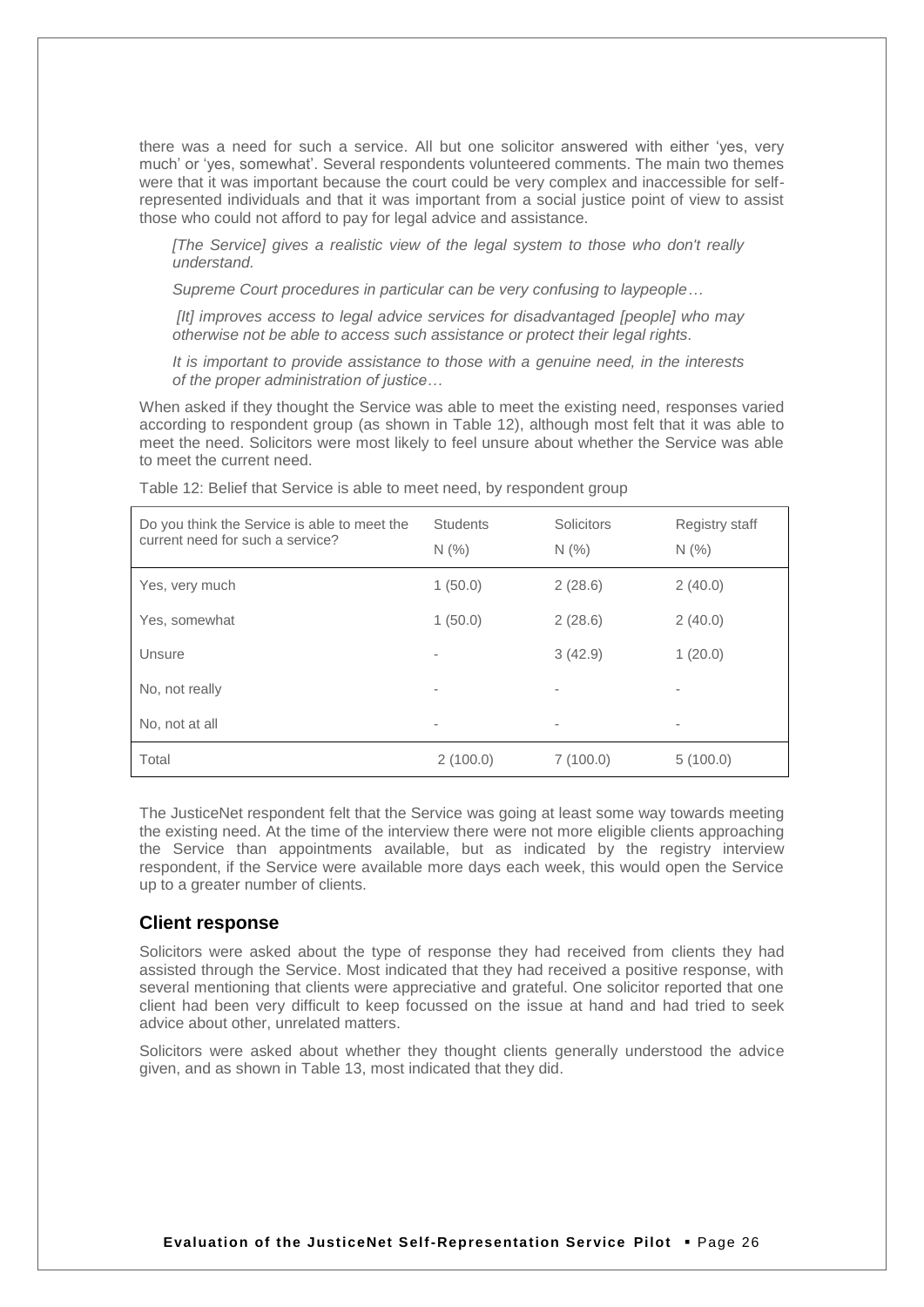| Table 13: Solicitors' perception of client comprehension of advice |  |  |  |  |
|--------------------------------------------------------------------|--|--|--|--|
|--------------------------------------------------------------------|--|--|--|--|

| To what extent do you think SRS clients have understood<br>the advice you have provided? (Solicitors only) | Number | Per cent |
|------------------------------------------------------------------------------------------------------------|--------|----------|
| Almost all have clearly understood                                                                         | 3      | 42.9     |
| Most have clearly understood                                                                               | 3      | 42.9     |
| Unsure                                                                                                     |        | 14.3     |
| Most have not understood                                                                                   |        |          |
| Hardly any have understood                                                                                 |        | -        |
| Total                                                                                                      |        | 100.0    |

When asked if they thought the clients had heeded their advice, solicitors were less certain, as shown in Table 14.

| To what extent do you think SRS clients have heeded the<br>advice you have provided? (Solicitors only) | Number | Per cent |
|--------------------------------------------------------------------------------------------------------|--------|----------|
| Almost all have heeded the advice                                                                      |        | 14.3     |
| Most have heeded the advice                                                                            | 3      | 42.9     |
| Unsure                                                                                                 | 3      | 42.9     |
| Most have not heeded the advice                                                                        |        |          |
| Hardly any have heeded the advice                                                                      | -      |          |
| Total                                                                                                  |        | 100.0    |

Table 14: Solicitors' perception of whether clients heed advice

A comment from one solicitor indicated that they felt some clients could not be swayed from their preferred approach.

*Most have heeded practical advice. Those that I think may not have taken my advice were where that advice concerned prospects of success or the best way to frame an argument, particularly where they insist on putting material before the court that is irrelevant but they feel is important.*

## <span id="page-31-0"></span>**Helpful for clients**

All respondents were asked if they thought the Service was helpful for clients. All but one answered either 'yes, very much' (eight respondents) or 'yes, somewhat' (five respondents). Comments given focussed mainly on helping clients understand the court processes. Some mentioned different types of client for whom the Service was most helpful, or those for whom it was not (i.e. those who were not considered to have a meritorious case).

*Any client who is a first time or infrequent court user can benefit from the SRS simply having someone to explain the court process, for example why the registry won't accept something or how to write an application or what to expect at your argument hearing, is of great benefit to anyone unfamiliar with legal process.*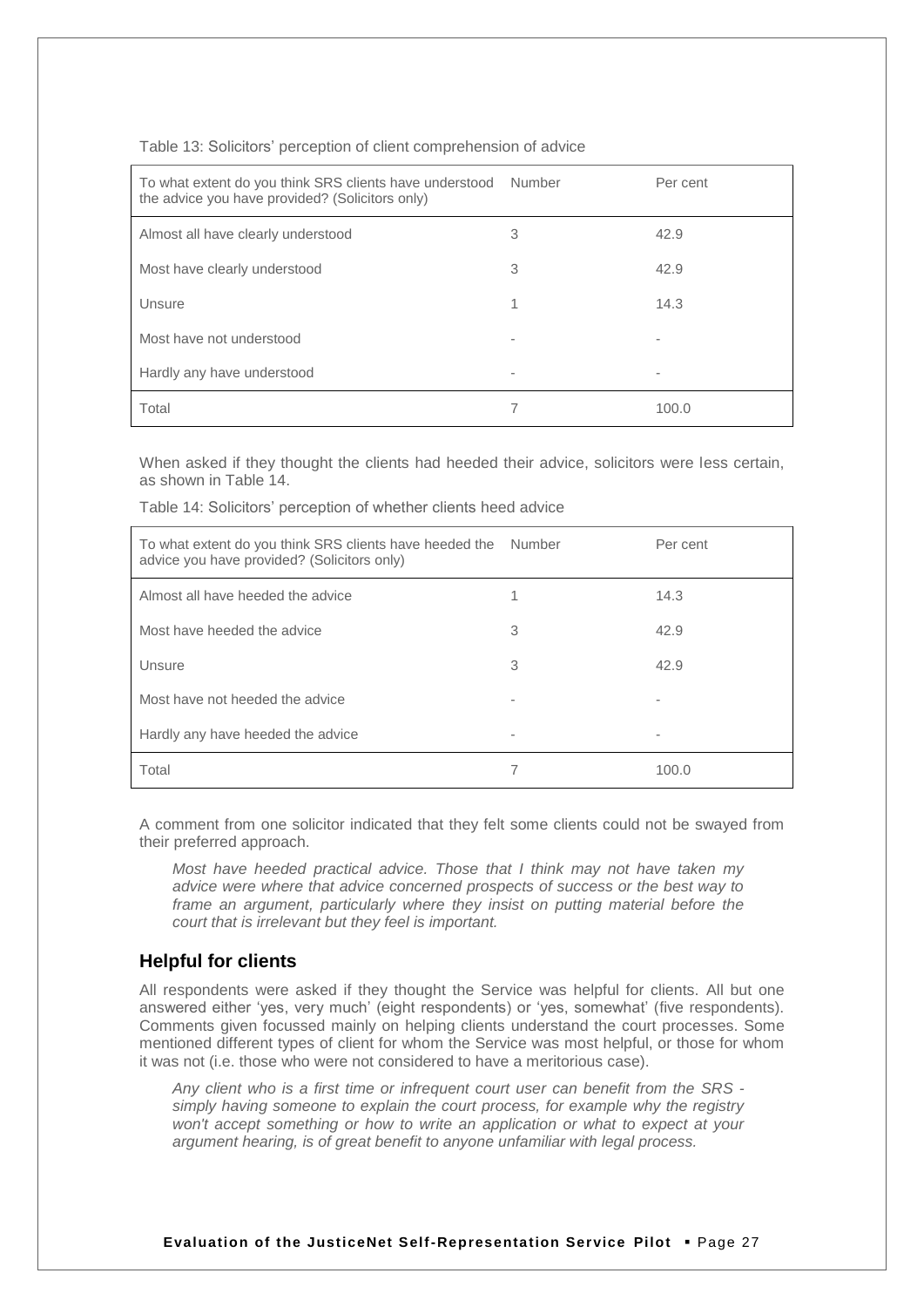*It helps all clients by assisting them and advising them about process, but is especially helpful to first time or inexperienced self-represented litigants.*

*[The] SRS assists client to understand their rights and the merit of their matter. This is particularly so for people with English as a second language and people having their first encounter with court.*

*[The Service helps] clients who are relatively well prepared, understand the scope of what can and cannot be done for them, and are seeking some broad advice and assistance to allow them to proceed.*

*[The Service is helpful] where the legal advice is genuinely needed and clients have an actual need to pursue a legal case. Particular cases are appellate proceedings from lower courts and possession matters where clients are likely to lose their house.*

[The Service is] helpful for clients that actually have an arguable case but not the *persistent vexatious clients.*

## <span id="page-32-0"></span>**Social justice**

Many comments made by different respondents reflected the social justice benefits of the Service. Comments indicated that respondents strongly felt there was a need for such a service to ensure that disadvantaged parties were able to obtain just and fair outcomes in court. Some comments also mentioned that the Supreme Court in particular could be challenging and that any help for self-represented parties was beneficial.

*[The Service] empowers people to make informed choice[s] about their matter and to understand the larger picture of their scenario. It is a balancing of the power often between large well-resourced corporations and the law-illiterate, poorlyresourced individuals.*

*The Supreme court is an intimidating experience to say the least. Many SRS clients are fighting to keep their homes from repossession[,] some merely because they have not understood their rights and the process. This is the front line of access to justice for people who would otherwise be unable to access the justice system effectively.*

*Justice comes in many forms, and it might be winning a case, but it might be being informed what your rights are so that you make good decisions, and I think that is something that the service is doing as well.*

*… I really think that there's a clientele out there who genuinely do need legal assistance in the civil jurisdiction, especially those on low income … who probably have a better chance of getting a result that would be fairer for them if they had someone give them advice about the content of their application.* 

*I think it's good and I think something like that needs to be there, for people who can't afford a lawyer, but should at least be able to get a commencement, to go before the judge. Because you don't want to have someone who has an actual claim or a defence prevented from having their time.* 

#### <span id="page-32-1"></span>**Benefits to volunteers**

Several solicitors made comments indicating that there were benefits to them of participating in the Service. The main benefit mentioned was that it was a rewarding experience which provided a sense of satisfaction at being able to help those who could otherwise not afford it.

As mentioned, one solicitor explained that because the types of matters involved were different to those usually dealt with by their firm, working in the Service provided a valuable professional development opportunity. That solicitor also mentioned gaining face-to-face time with clients as another benefit.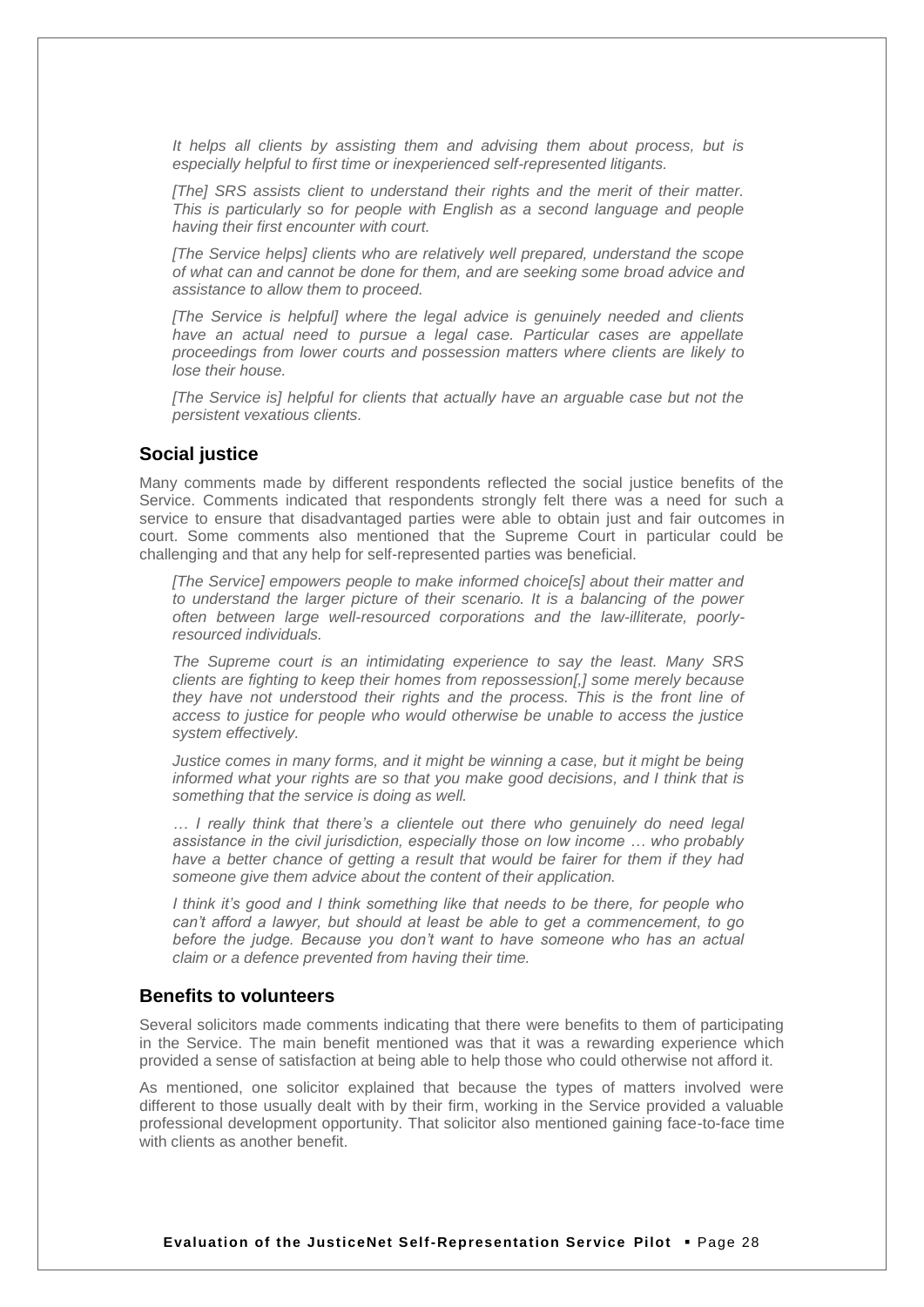Students also indicated that volunteering in the Service was both rewarding and provided useful professional experience.

## <span id="page-33-0"></span>**Continue volunteering**

Solicitors were asked if they intended to continue volunteering with the Service in future. Six of the seven answered 'yes', and one was unsure. The respondent who was unsure mentioned competing demands on their time as a reason for possibly not continuing to volunteer.

Students and solicitors were asked if they would recommend volunteering with the Service to colleagues. Both students and four solicitors answered 'yes, very much', two solicitors answered 'yes, somewhat' and one was unsure.

Several respondents offered positive comments about their experience with the Service, with one also commenting that junior solicitors would not be suitable to volunteer with the Service.

*Volunteering in the SRS provides fantastic exposure to legal practice, and it is rewarding to assist self-represented clients.*

*The results are practical for the clients, the SRS support is very good [and] the time commitment is not onerous.*

*Yes - a valuable service. [I] would have caution, however, recommending that junior staff, or non-litigators, attend alone given [the] complexity and difficulty (and often urgency) of matters that arise.*

## <span id="page-33-1"></span>**Support for Service continuing in future**

All survey respondents were asked if they supported the Service continuing. All but one solicitor (who was unsure) reported that they would support the Service continuing.

| Do you support the Service continuing in the<br>future? | <b>Students</b><br>N(% ) | <b>Solicitors</b><br>N(% ) | <b>Registry staff</b><br>N(% ) |
|---------------------------------------------------------|--------------------------|----------------------------|--------------------------------|
| Yes, very much                                          | 2(100)                   | 4(57)                      | 3(60)                          |
| Yes, somewhat                                           | ٠                        | 2(29)                      | 2(40)                          |
| Unsure                                                  | ٠                        | 1(14)                      | ٠                              |
| No, not really                                          | ٠                        | $\overline{\phantom{a}}$   | ۰                              |
| No, not at all                                          | ٠                        | $\overline{\phantom{a}}$   | ٠                              |
| Total                                                   | 2(100)                   | 7(100)                     | 5(100)                         |

Table 15: Support for Service continuing, by respondent group

This level of support was also apparent in interviews, with all three respondents reporting that they would strongly support the Service continuing or even expanding in future. The Supreme Court Judges indicated that they strongly supported the pilot continuing.

## <span id="page-33-2"></span>**Suggested changes and improvements**

Respondents were given the opportunity to suggest improvements that could be made to the Service. Improvements mentioned were:

- More funding so that the Service could offer more appointments
- That the Service expand to include more days each week, or at least alternate the days the Service is offered so that it is not always on a Wednesday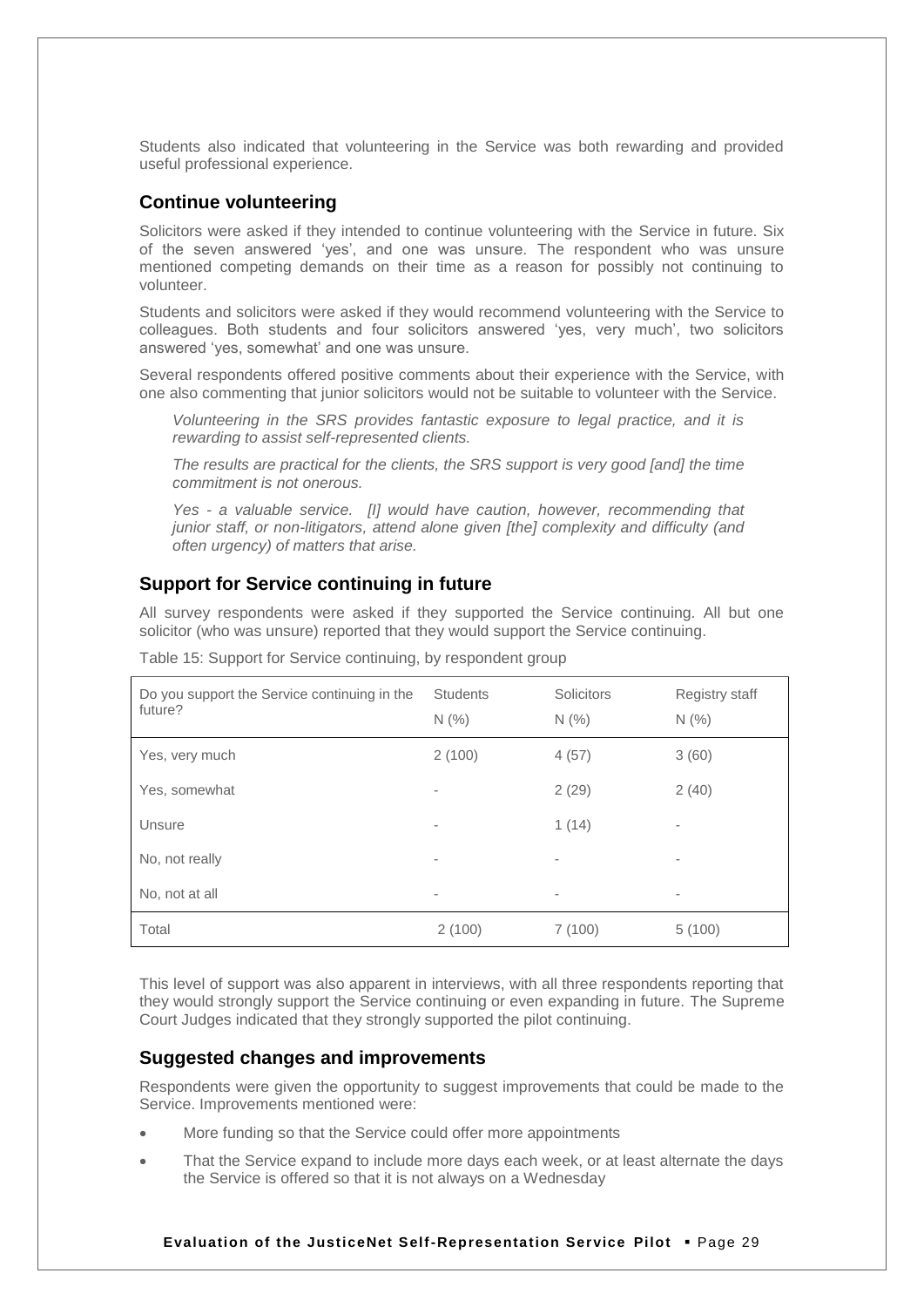- That the Service could cover more jurisdictions
- That the Service is more widely promoted
- That new JusticeNet staff and students could benefit from spending time on the registry desk to get a better understanding of the processes involved and different ways in which the Service could help clients to expedite their proceedings
- That it would be useful to have forms, such as court application forms, available as documents which could be typed directly into to save solicitor time for some matters
- Better screening to ensure that only clients who had a case were offered appointments.

#### <span id="page-34-0"></span>**Outcomes**

This section summarises respondents opinions about whether, or to what extent, the Service has achieved its stated objectives.

## *Objective 1: Increase access to legal advice and assistance, including alternative dispute resolution, for disadvantaged litigants-in-person*

The JusticeNet interview respondent reported that the Service was holding a regular number of appointments for clients who would not be able to gain assistance anywhere else and therefore they were increasing access to legal advice. They also reported that the solicitors had increased use of methods of alternative dispute resolution through helping clients to settle matters outside of court. The eligibility criteria for the Service ensure that only litigantsin-person who are in genuine financial need can access the Service on an ongoing basis.

Several comments made by students and solicitors also indicated that they felt the Service was increasing access to advice for individuals who would not receive it if the Service did not exist.

#### *Objective 2: Promote orderly and timely resolution of court proceedings*

Solicitors were asked whether they thought the Service had promoted orderly and timely resolution of court proceedings, and six of the seven respondents thought it had. Comments suggested that better-prepared documents and the provision of procedural advice were likely to result in more efficient proceedings, and that the Service was achieving this.

The Judges' response indicated that litigants who had been referred to the Service by judiciary appeared to be better informed as a result.

When asked about main benefits of the Service to court processes, solicitors mentioned generally streamlining the process, and improved 'efficiency in the resolution of proceedings'. One elaborated:

*I think it would stop interlocutory applications for further particulars, or striking out where the pleading is just not complying with the rules... For the fact that they're getting advice as well … hopefully that means they can go through without a lawyer on the other side ripping apart their pleadings and making them start again with applications...* 

Courts staff who responded to the survey were asked about what impact they thought the Service had on court processes. Four respondents felt the Service had had 'some positive impact' on court processes and one was unsure. When asked what type of impact, four selected 'Improved compliance by self-represented litigants when filing documents, one selected 'Improved compliance with court orders by self-represented litigants' and one selected 'Fewer unmeritorious actions commenced by self-represented litigants'. (Multiple responses were allowed.)

The JusticeNet interviewee felt that there had been many cases where the Service had promoted the orderly and timely resolution of court proceedings. However they also commented that there had been times when the Service had actually slowed down proceedings, by applying to have a repossession order set aside where it should not have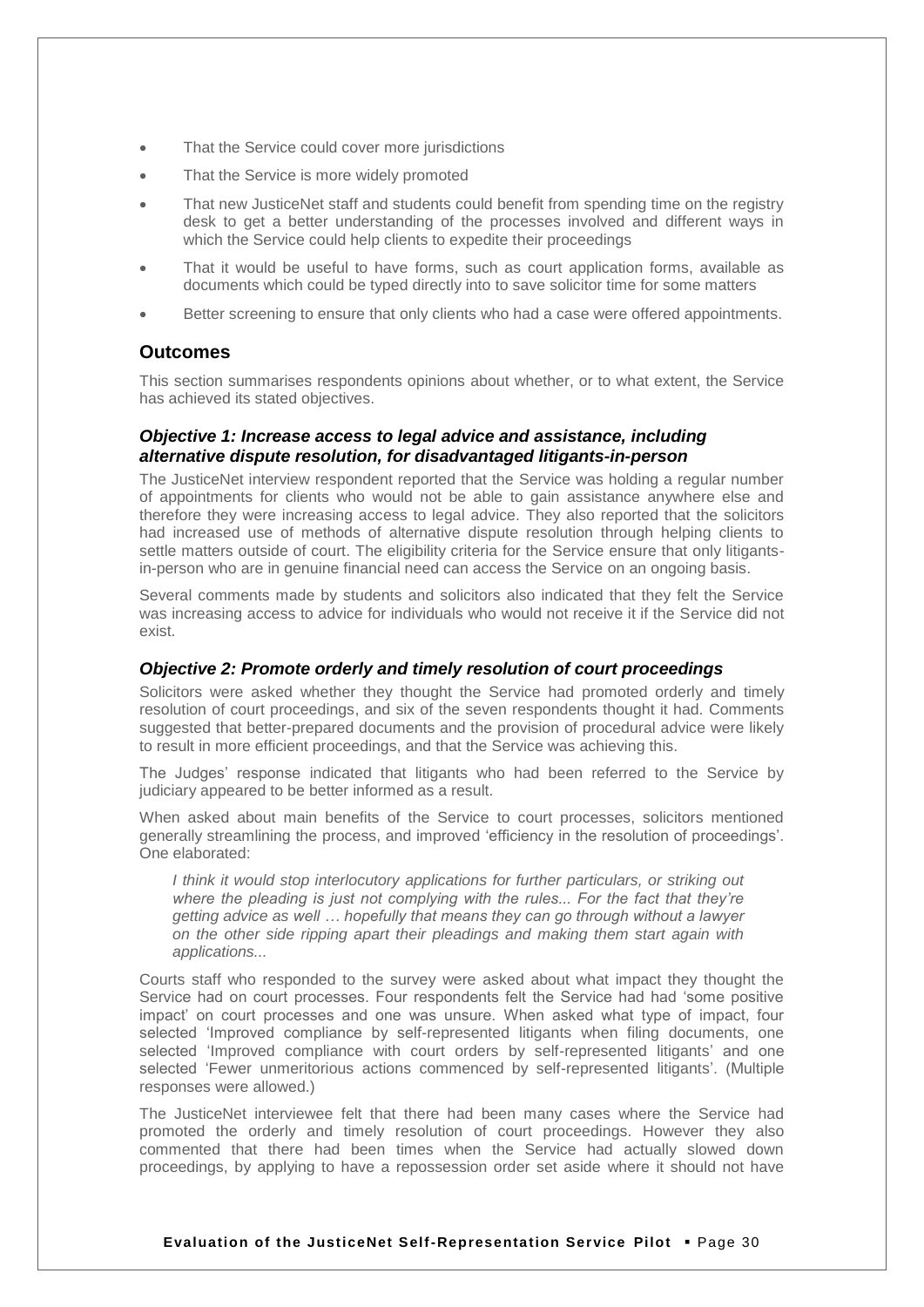been issued, or where they had applied for an adjournment to give clients time to properly prepare and file documents. In this way, proceedings may be slower overall, but fairer.

## *Objective 3: Diverting unmeritorious matters from court*

As mentioned above, only one of the registry survey respondents felt that the Service was successful at preventing self-represented litigants from commencing unmeritorious actions. One registry respondent felt that the Service was unlikely to be achieving this objective, because of the type of client usually involved:

*[I don't think the Service will help divert unmeritorious cases away from court] because the type of clients who eventually end up in [the Supreme Court] jurisdiction are people who won't go away from court. So, even if JusticeNet were*  to give them the best information possible and assist them with their case, a lot of *these clients still think they have a genuine case, and they're going to bring it back anyway. So from that point of view, probably not and I don't think there's anything that anyone can do about that.*

Solicitors were asked if they felt that the Service was successful at diverting unmeritorious matters away from court, and responses were mixed, as shown in Table 16.

Table 16: Solicitor views about whether Service has helped divert unmeritorious matters away from court

| Do you think the SRS has helped to divert unmeritorious<br>matters away from court? (Solicitors only) | Number   | Per cent |
|-------------------------------------------------------------------------------------------------------|----------|----------|
| Yes, very much                                                                                        | 1        | 14.3     |
| Yes, somewhat                                                                                         | 1        | 14.3     |
| Unsure                                                                                                | 3        | 42.9     |
| No, not really                                                                                        | 1        | 14.3     |
| No, not at all                                                                                        | $\Omega$ | 0.0      |
| Missing                                                                                               | 1        | 14.3     |
| Total                                                                                                 | 7        | 100.0    |

One solicitor mentioned diverting unmeritorious matters from court as being one of the main benefits of the Self-Representation Service, but another mentioned that this was not a likely outcome for all clients:

*Provision of merits advice from an independent person will assist clients in judging the value of their claim. While there will always be some who insist on pursing matters on principle (and this can be exacerbated where they are not incurring their own costs), there are many who will take the advice seriously.*

The JusticeNet respondent felt that the Service helps to divert unmeritorious matters away from court in two unique ways. The first is that that they are able to be flexible and offer limited assistance to individuals even when they do not have a strong (or any) case. They feel that when clients come to the Service they have already had a lot of people tell them that they don't have a case and therefore they won't help them. If the Self-Representation Service reiterates that they don't have a case, but agrees to help them prepare documents anyway, this can have a useful benefit in terms of building trust with the client:

*What's really of interest is that, [if] you get a client and you say to them after a onehour apt, 'You don't have a case for these reasons, you really need to abandon these proceedings', they'll say 'Well, you're just telling me what everyone else has told me' and they'll … continue anyway. But if you say 'OK, you don't have a case*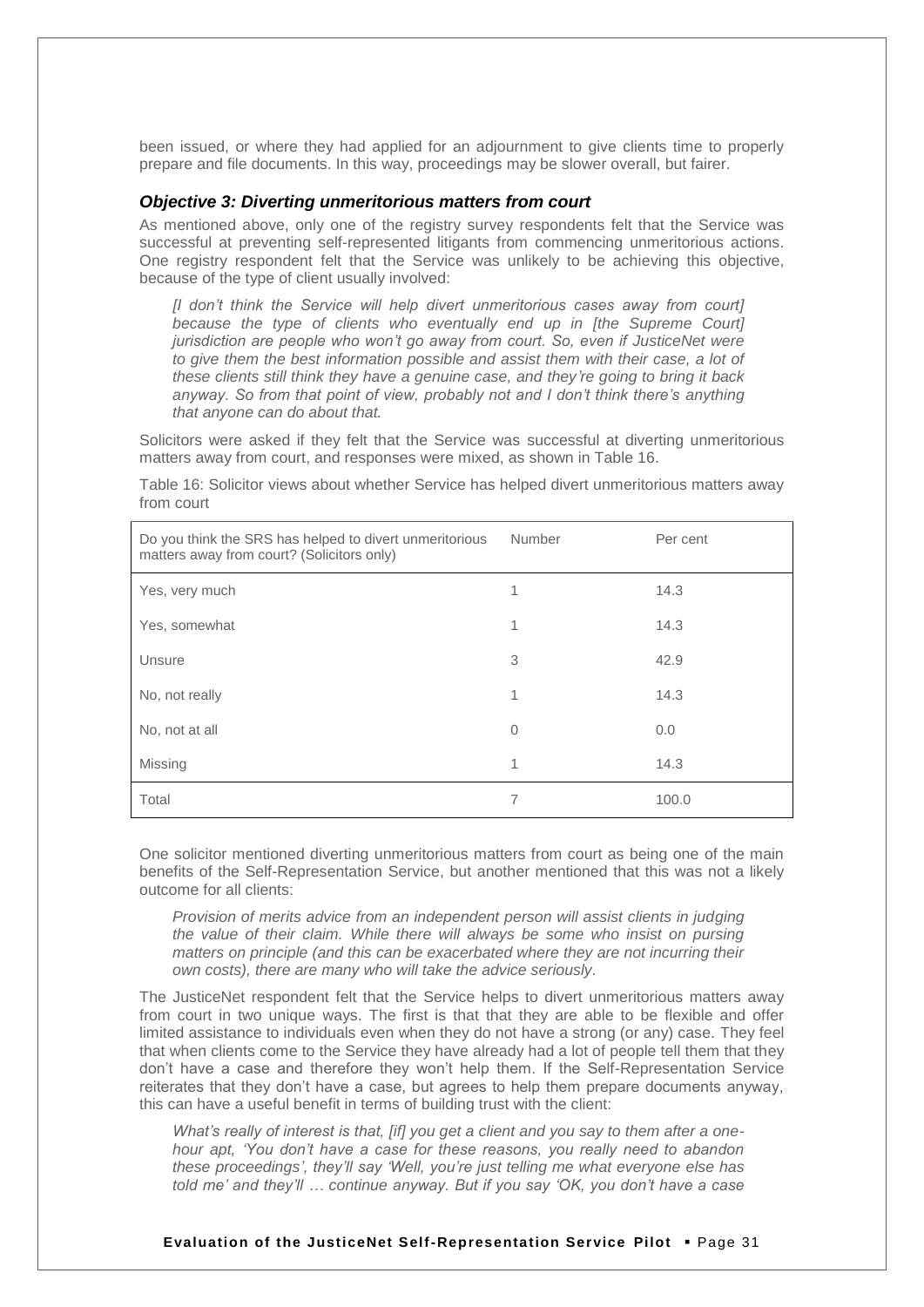*but we'll help you file your … application for permission to appeal' and you give them two appointments to do that, and they have to … come in for appointments, they have to provide you with documents, and do things - then … you say, 'OK, [that was the] first step, [there are] ten more steps to go, and they can see that now, and you say 'By the way, you're still going to lose', at that point they often start listening. If you give someone a little bit, you buy credibility and an ability to be more persuasive.* 

Given the comments made by the registry interviewee about how tenacious some individuals can be in terms of bringing an unmeritorious matter to court, this approach could be particularly useful.

The respondent felt that the other unique benefit of the Service relates to the fact that solicitors are acting voluntarily and are effectively 'duty solicitors' in that clients will not see the same person each time. Solicitors voluntarily giving their time to assist reportedly makes some people think twice about using up their time to progress a matter which has no chance of succeeding. Also, the fact that they rarely see the same solicitor twice removes the potential for clients to see them as 'their' lawyer, who would be bound to follow their instructions, regardless of the perceived merits of the case. This thought was echoed by the solicitor interviewed, who thought it would not be a good idea for clients to see the same solicitor each time, for this very reason.

#### *Objective 4: Decreased demands on court staff*

Registry staff surveyed were asked whether self-represented individuals impacted on their workload and all responded that they did. Comments indicated that they spent extra time explaining rules and procedures to self-represented individuals, and that there were a relatively small number of self-represented litigants with complex and repetitive cases who took up a large amount of registry staff time. The response from the Judges also indicated that the greatest benefit to the Court of the Service was that it saved time for registry staff.

When asked if they thought the Service had had an impact on courts staff, four responded that it had had a positive impact and one was unsure. With regard to what type of impact, all four respondents selected 'provides somewhere to refer unrepresented individuals who need help' and two selected 'reduce workload for courts staff' (although one also noted that this was only a personal observation and not supported by any data).

The registry interview respondent reported that they perceived a decrease in the number of clients with a genuine case returning for help and answers to questions, since the implementation of JusticeNet. They reported that it was very common for self-represented individuals to come to the registry desk and ask for help completing documents, which they were not able to provide. The respondent felt that when a client with a genuine need was instead referred to the Service that they were less likely to come back to the registry desk, and this saved time for them.

The registry interview respondent also reported that with some matters the Service had saved time because the solicitors had been able to lodge documents on behalf of clients using the electronic application process, which is not accessible to self-represented parties. For selfrepresented parties, all documents must be checked by the registrar before being lodged, but having them drafted and lodged by a solicitor instead removed this need.

Another benefit was that even when documents were not lodged electronically, they were clearer and of a higher standard when drafted by a solicitor.

*… [W]here JusticeNet have helped prepare documents it obviously makes the formatting and the content a lot clearer. You get a lot of the extra information removed, so that makes it easier for us to accept the document rather than us saying…. 'No, you can't put that in there', but we can't tell them what they can put in there…. So it becomes a bit of a return process where they have another attempt and another attempt… whereas with the genuine ones, JusticeNet can filter all that out... So that's fairly helpful. I've observed that on about half a dozen occasions.*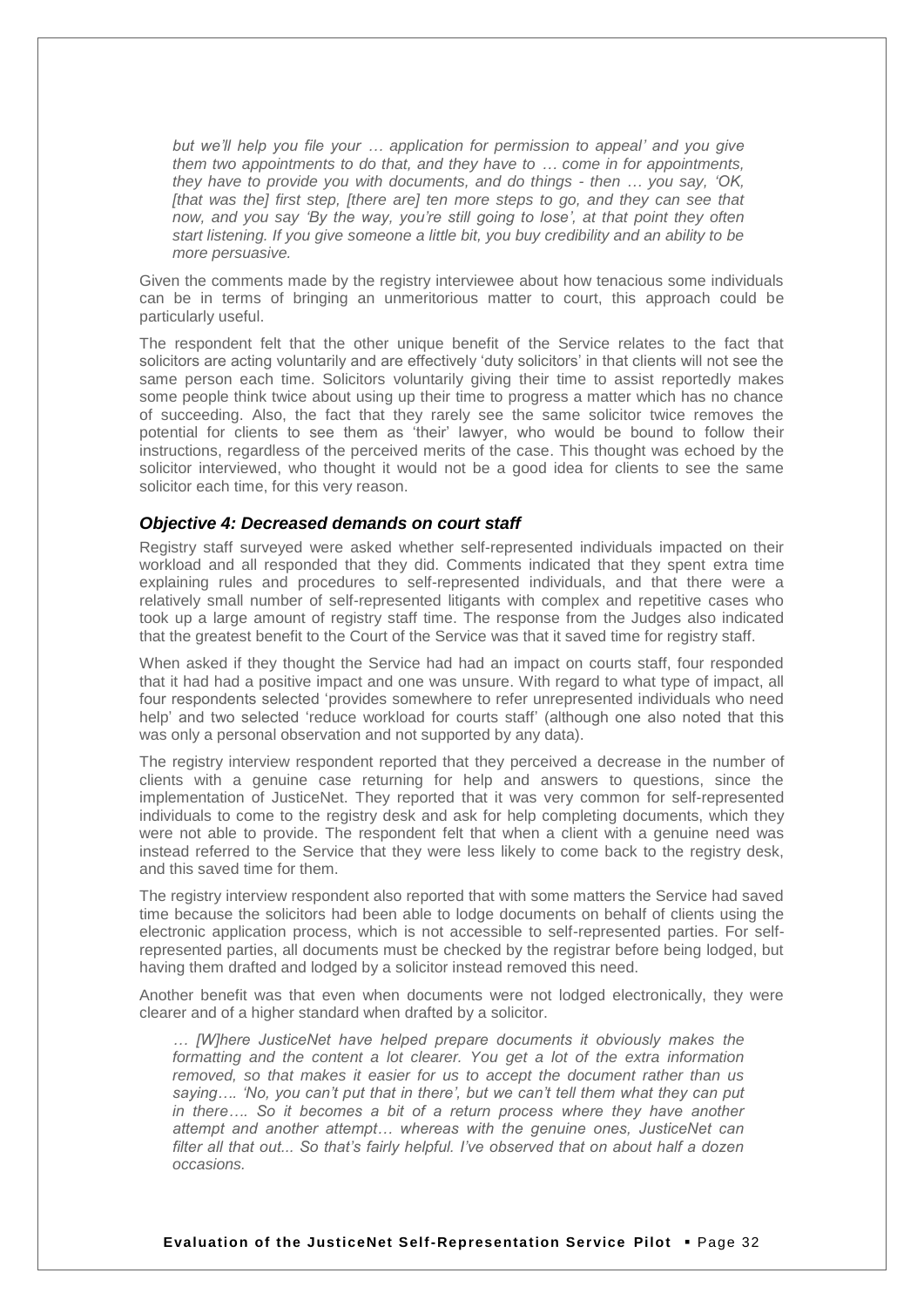The JusticeNet interview respondent also felt that the Service did decrease demands on court staff, based on verbal feedback that had been received from them.

#### *Objective 5: Increase access to representation for clients with meritorious cases.*

The JusticeNet interview respondent reported at the time of the interview (after almost one year of the pilot operating), that the Service had referred approximately four clients to their pro bono full representation service. This number later increased to five. It is unknown whether those clients would have accessed that service without the Self-Representation Service or not.

## <span id="page-37-0"></span>**Future direction**

The JusticeNet respondent reported that they would like to see the Service expand to the District Court in future, and that they believed there was a clear unmet need in that jurisdiction. They felt that the Service may not be sustainable at the current one day a week level, and that if it could not expand that it may need to be merged with JusticeNet's separate Federal Court Self-Representation Service. This would have the main disadvantage of being located outside the Supreme Court building, but would allow for other important efficiencies.

The JusticeNet respondent thought there was enough support available amongst the legal profession and the universities for the Service to grow in future. One solicitor reported that their firm's contribution would be sustainable if the attendances were kept in accordance with the standard roster of firm attendances. As mentioned, almost all solicitors responded that they intended to continue volunteering in future.

Several respondents had mentioned that the Service could be better promoted, and the JusticeNet respondent agreed. They commented that if it were to continue or expand more emphasis would be placed on promoting the Service more actively throughout the legal profession and the justice sector more broadly.

The program needs a funding source going forward, and securing funding will pose a significant challenge to the program.

#### <span id="page-37-1"></span>**Summary**

This section presented opinions of those involved with the Service, other than clients. Overall, awareness of the Service appeared sufficient amongst registry staff, but could be improved amongst the legal profession, and this is something that is likely to be targeted if the Service continues.

The Service was well implemented and has been operating well throughout the 12-month pilot period. Some important issues, such as a funding source and improved IT services, will need to be addressed however, for the pilot to continue to operate.

Those involved with the service generally appraised it very well, and volunteer students and solicitors on the whole reported being happy to continue to participate, or that they would recommend volunteering to colleagues. Some better matching of solicitors' skills and experience to matters could improve the experience for both solicitors and clients, but this would presumably need to be done within rostering and scheduling requirements.

Some solicitors mentioned workload issues and that they were asked, or felt obliged, to complete work outside of the appointment time. The way the work outside of appointments is allocated and completed may need to be addressed by JusticeNet if the Service is to continue.

Although a small number of solicitors reported being frustrated at being asked to assist clients with unmeritorious matters, it is also acknowledged that receiving the advice to discontinue proceedings in the context of a provided appointment could assist with the overall likelihood that the client will heed the advice.

The location of the service was viewed as important, particularly that it should be located in the same location as the Supreme Court registry. At least some respondents from each of the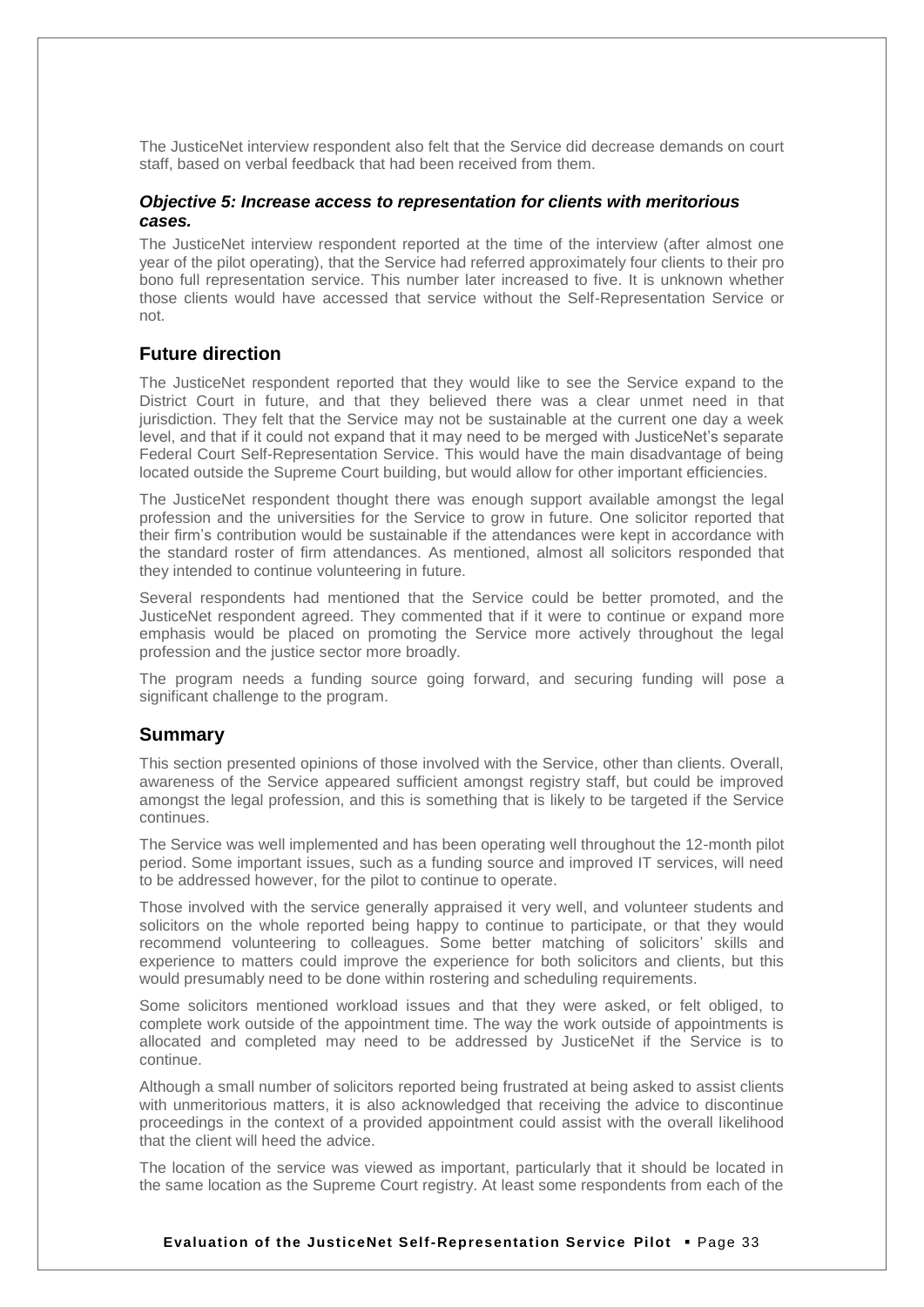client groups reported that it would be desirable for the Service to operate on more, and more varied, days of the week. This should be investigated in future if at all possible.

Those involved with the Service were able to list a range of benefits of the Service, many focussed on the benefits to clients and their right to access the civil justice system. Although mixed in their views about whether the Service was likely to reduce the number of unmeritorious matters in court, most respondents felt that benefits in relation to reduced workload for registry staff and more orderly and timely resolution of court proceedings were evident.

While some relatively minor suggestions for improvement were noted, respondents were almost unanimously of the view that the Service should continue and even expand in future.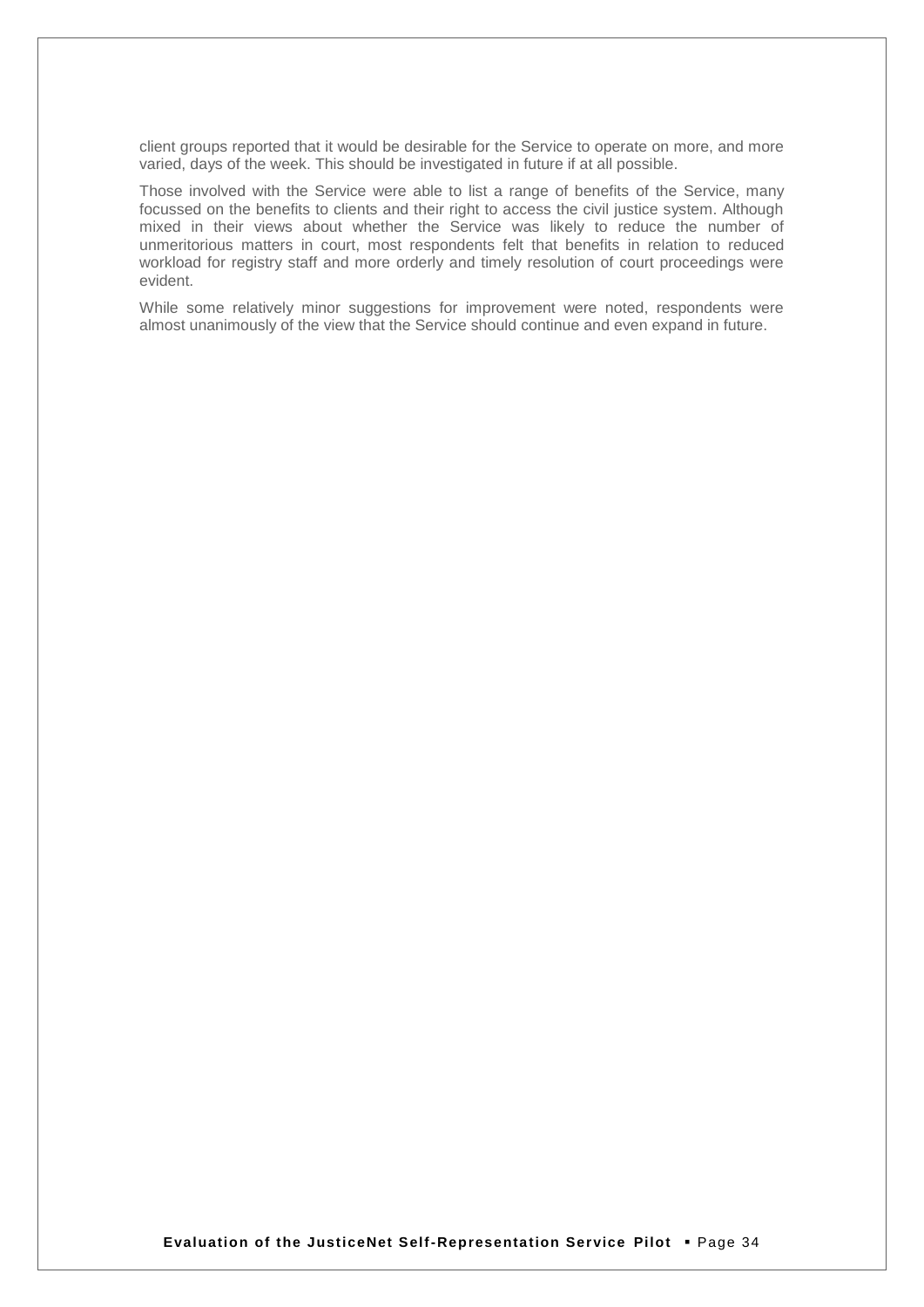## <span id="page-39-0"></span>Client feedback

This section outlines data collected on client feedback forms completed after receiving assistance from the Service. Of the 23 clients who completed a form, all were for Supreme Court matters.

## <span id="page-39-1"></span>**Ease of using the Service**

Nineteen clients (82.6%) reported that they had found it 'very easy' to use the Service, and the remainder had found it 'fairly easy'. One of those who reported that it was 'fairly easy' commented that it was difficult to access because it was only open one day each week, and another mentioned problems with reaching a solicitor by telephone.

## <span id="page-39-2"></span>**Expectations about Service**

Clients were asked whether they had received the kind of service that they were expecting. Most (20; 86.9%) responded that it was 'exactly' the type of service they were expecting, one responded that it was 'mostly' the type of service they were expecting and two reported that it was 'not really' the type of service they were expecting.

One of the respondents who reported that the service was 'not really' what they were expecting commented that the Service had actually exceeded their expectations and the other commented that they had a complex problem and needed a specialist lawyer. Five other respondents volunteered very positive comments, with two also commenting that the Service exceeded their expectations.

## <span id="page-39-3"></span>**Satisfaction with the Service**

Almost all clients (22; 95.7%) reported being 'very satisfied' with the Service, with one respondent being 'fairly satisfied'. Some positive comments were offered:

*Friendly, polite, went out of their way on occasions to [properly] research certain points of law.*

*They explained and helped me to the best of their abilities I believe.*

*Very thorough and professional*

Clients were also asked if they felt they had received the type of help they needed from the Service, and most (19; 82.6%) reported that they had. Three felt they had received 'some' of the help they needed and one did not respond.

When asked if they felt they had enough time with the lawyers, 20 clients (86.9%) reported that they did. Two felt they had had 'almost' enough time with the lawyer and one felt that had 'not really' had enough time. One client commented that they had received more time than initially stated.

All respondents reported that they would recommend the Service to a friend in a similar situation.

## <span id="page-39-4"></span>**Type of help received**

Clients were asked about different ways in which the Service had helped them. Responses are summarised in Table 17. All clients reported gaining a better understanding of the law in relation to their situation, and almost all reported gaining a better understanding of legal processes and procedures in relation to their situation.

Comments regarding other types of help included the provision of general advice, and taking further action.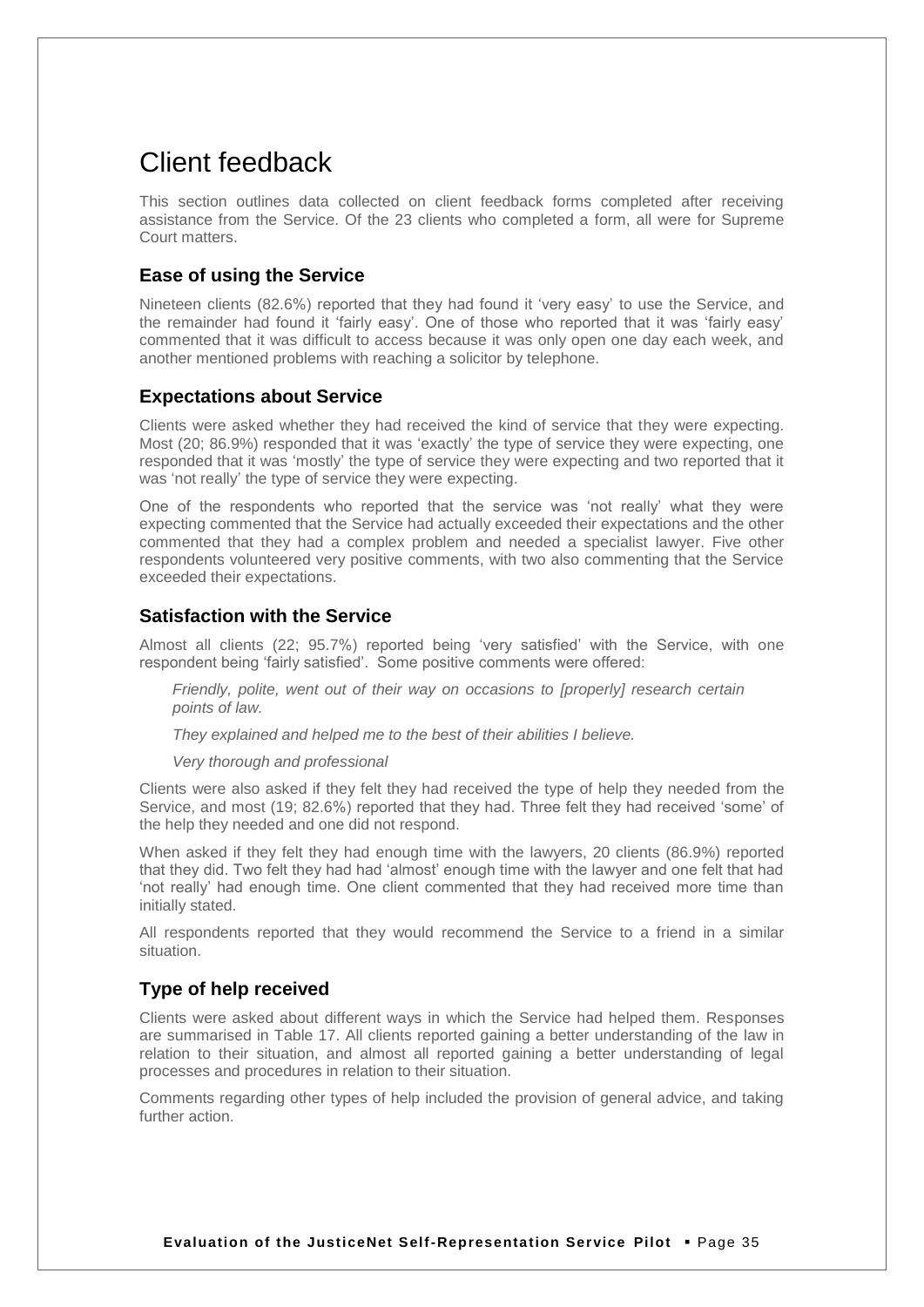|                                                                                          | Yes, a lot | Yes, a<br>little | No. not<br>really        | No, not<br>at all | Missing   |
|------------------------------------------------------------------------------------------|------------|------------------|--------------------------|-------------------|-----------|
| Did the SRS help you                                                                     | N(% )      | N(% )            | N(% )                    | N(% )             |           |
| Better understand the law as it applies to your<br>situation?                            | 18 (78.3)  | 5(21.7)          | $\overline{\phantom{a}}$ |                   |           |
| Better understand the legal processes and<br>procedures as they apply to your situation? | 14(60.9)   | 6(26.1)          | $\overline{\phantom{a}}$ |                   | 3(13.0)   |
| Resolve your legal problem?                                                              | 10(43.5)   | 6(26.1)          | 2(8.7)                   | 1(4.3)            | 4(17.4)   |
| With anything else?                                                                      | 3(13.0)    | 1(4.3)           | 1(4.3)                   |                   | 18 (78.3) |

## Table 17: Client assessment of help provided by Service

Clients were asked what they would have done if they had not received advice from the Service. Most (17; 73.9%) reported that they would have represented themselves but found it very difficult. Only one reported that they would have represented themselves without much trouble, and four reported that they would have paid a lawyer.

## <span id="page-40-0"></span>**Client intentions**

Clients were asked what their intentions in relation to the matter had been before using the Service, and what they were after their using the Service. Of the 21 clients who provided an indication of their intentions after using the Service, 13 (61.9%) indicated that they intended to either commence proceedings in court or continue to progress their matter through court. Four (19.0%) indicated that they would seek a settlement or negotiate out of court, and one (4.8%) reported that they would discontinue the matter. One gave another response and two were unsure how they would proceed.

Clients were asked if their intentions had changed as a result of the advice they had received from the Service. Ten respondents (45.5%) reported that it had and the remaining 12 (54.5%) reported that it had not. When asked to explain in what way their intentions had changed, seven provided a response. These included responses indicating that the lawyer had provided information about forming an argument, or about options for negotiation.

## <span id="page-40-1"></span>**Other comments**

Clients provided a range of very positive comments about the Service:

*I am very thankful and appreciate the help that the Self-Representation Service have given me. I couldn't ask for more.*

*Staff were approachable, friendly, professional and went out of their way to research or contact other legal professionals to assist with specific matters if they were not 100% sure of certain points of law. Outstanding service. They also went out of their way to get letters drafted for me to send etc.*

*Nothing could be done better. All good.*

*I want to say thank you. Staff are very accommodating and very helpful.*

Only two clients offered suggestions for improvement; one that the service was available more than one day each week, and the other that it would have been helpful to have received an 'information sheet' to take away outlining possible options and contacts.

Comments made by clients at various places in the form indicated that many clients felt out of their depth or had only a limited understanding of the legal process or their rights:

*… I'm dealing with people and legal words that are out of my league.*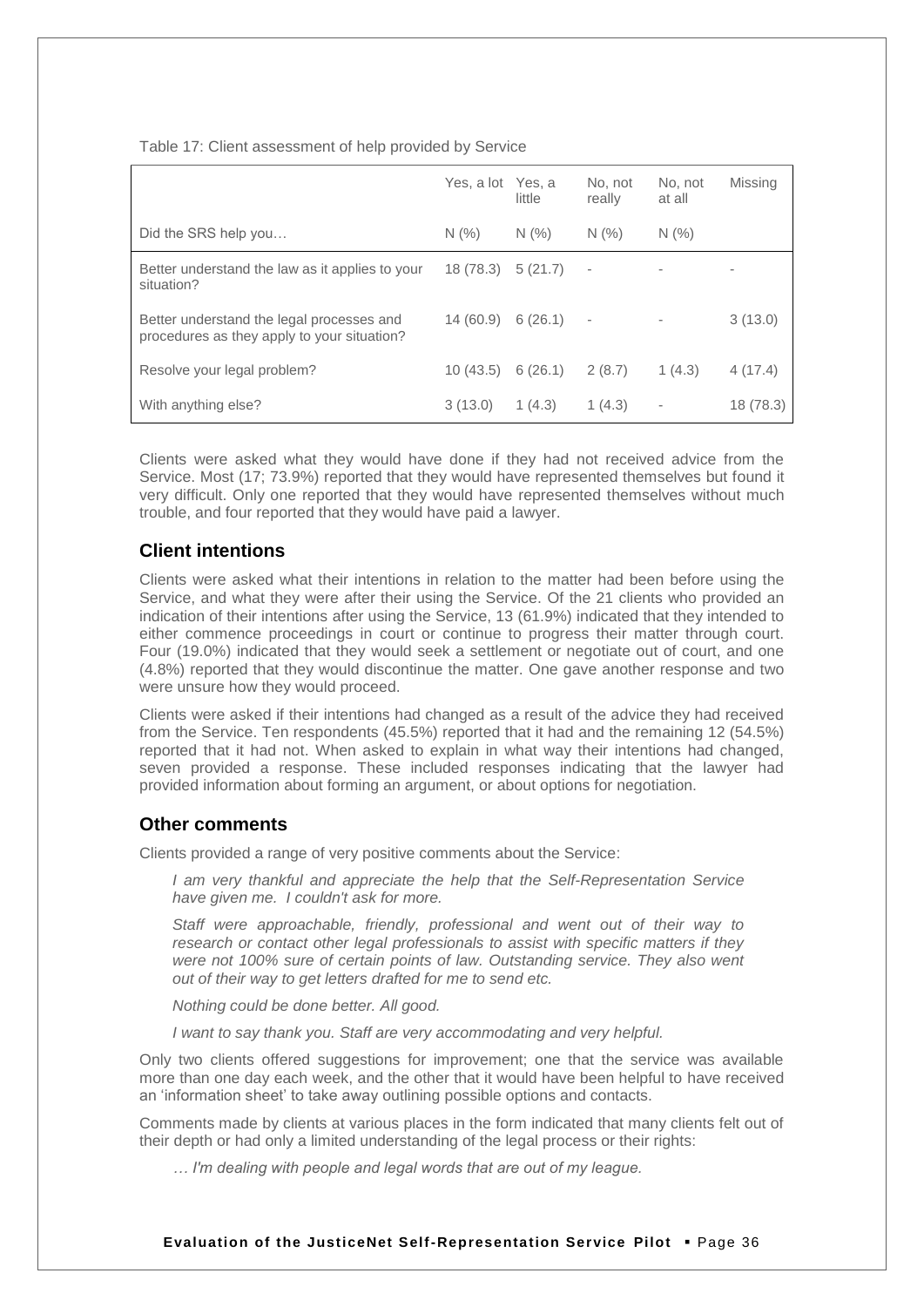*[The Service] made me aware that I could negotiate to keep my house.*

*[I needed to] find out where I stood legally.*

*[I] had no knowledge of the steps I needed to take, and SRS provided me this information so I know my rights and what to do.*

## <span id="page-41-0"></span>**Summary**

Overall, clients gave very positive feedback about the Service and their experiences of it. Clients who completed a feedback form were generally satisfied with the service they received, and thankful for the assistance they had been provided. Clients generally reported receiving the type of help they were expecting, which indicates that the information provided about the Service at the time of referral is appropriate.

In terms of benefits for clients, all reported that their experience of the Service had provided them with a better understanding of the law in relation to their situation, and almost all reported a better understanding of legal processes and procedures. Almost half reported that their intentions in relation to their matter had changed as a result of the advice they had received, with some also indicating that following the advice they intended to discontinue proceedings or seek out of court settlement.

While it must be noted that only a minority of clients completed a feedback form, these findings suggest that there is generally a high level of satisfaction with the Service amongst client who use it. Further, the increase in knowledge and understanding gained by selfrepresented individuals is likely to bring modest benefits for the courts, in terms of the clarity of arguments presented and quality of documents lodged.